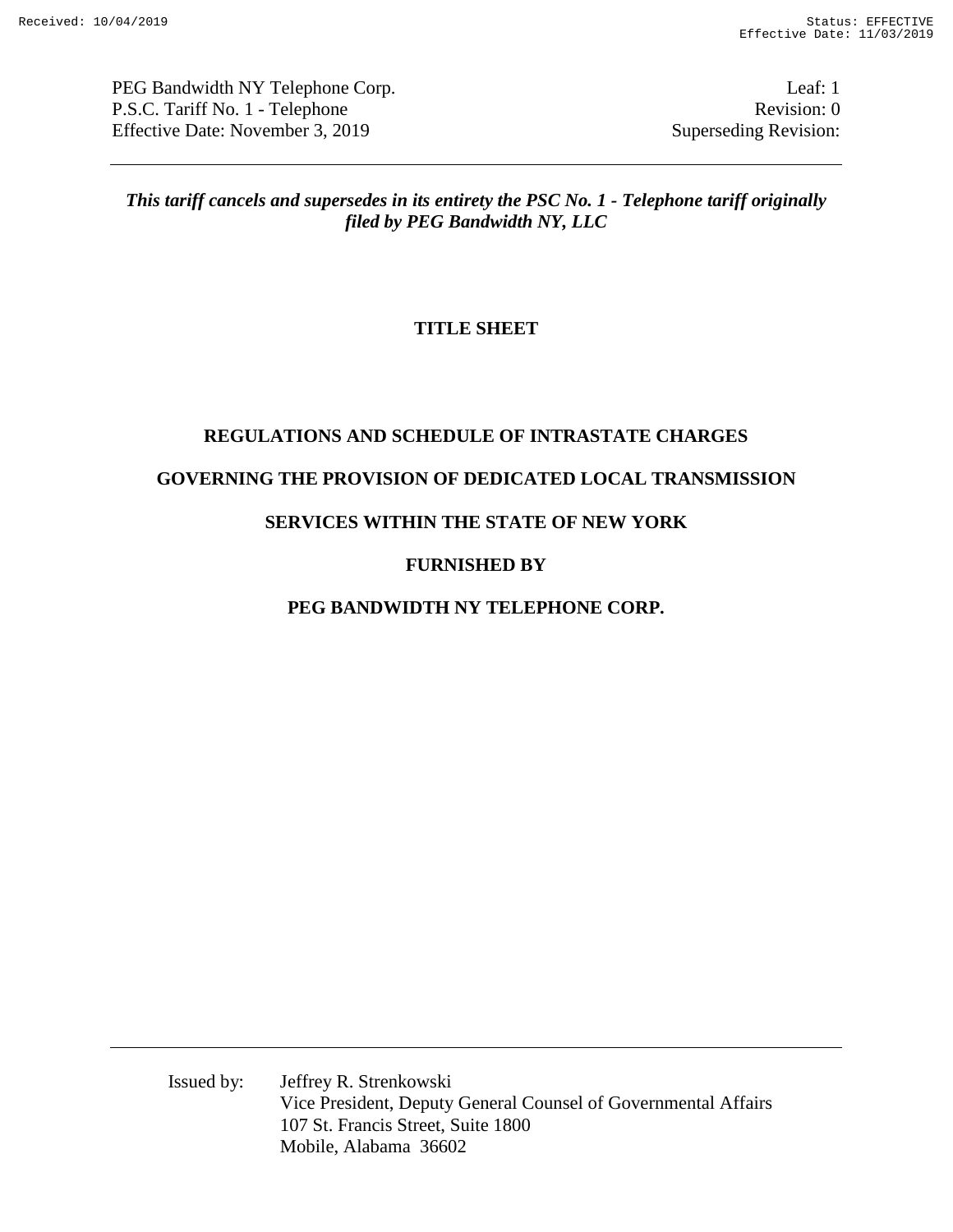PEG Bandwidth NY Telephone Corp. Leaf: 2 P.S.C. Tariff No. 1 - Telephone Revision: 0 Effective Date: November 3, 2019 Superseding Revision:

#### **Contacting the Public Service Commission**

In the case of a dispute between the Customer and the Company which cannot be resolved with mutual satisfaction, the Customer may file a complaint by contacting the New York State Department of Public Service by phone, online or by mail.

1. By Phone:

Helpline (for complaints/inquiries): 1-800-342-3377 for Continental United States or, 1-800-662-1220 for Hearing/Speech Impaired: TDD or, 518-472-8502 for fax

- 2. Online: http://www.dps.ny.gov/complaints.html or,
- 3. By Mail:

NYS Department of Public Service Office of Consumer Services 3 Empire State Plaza Albany, NY 12223-1350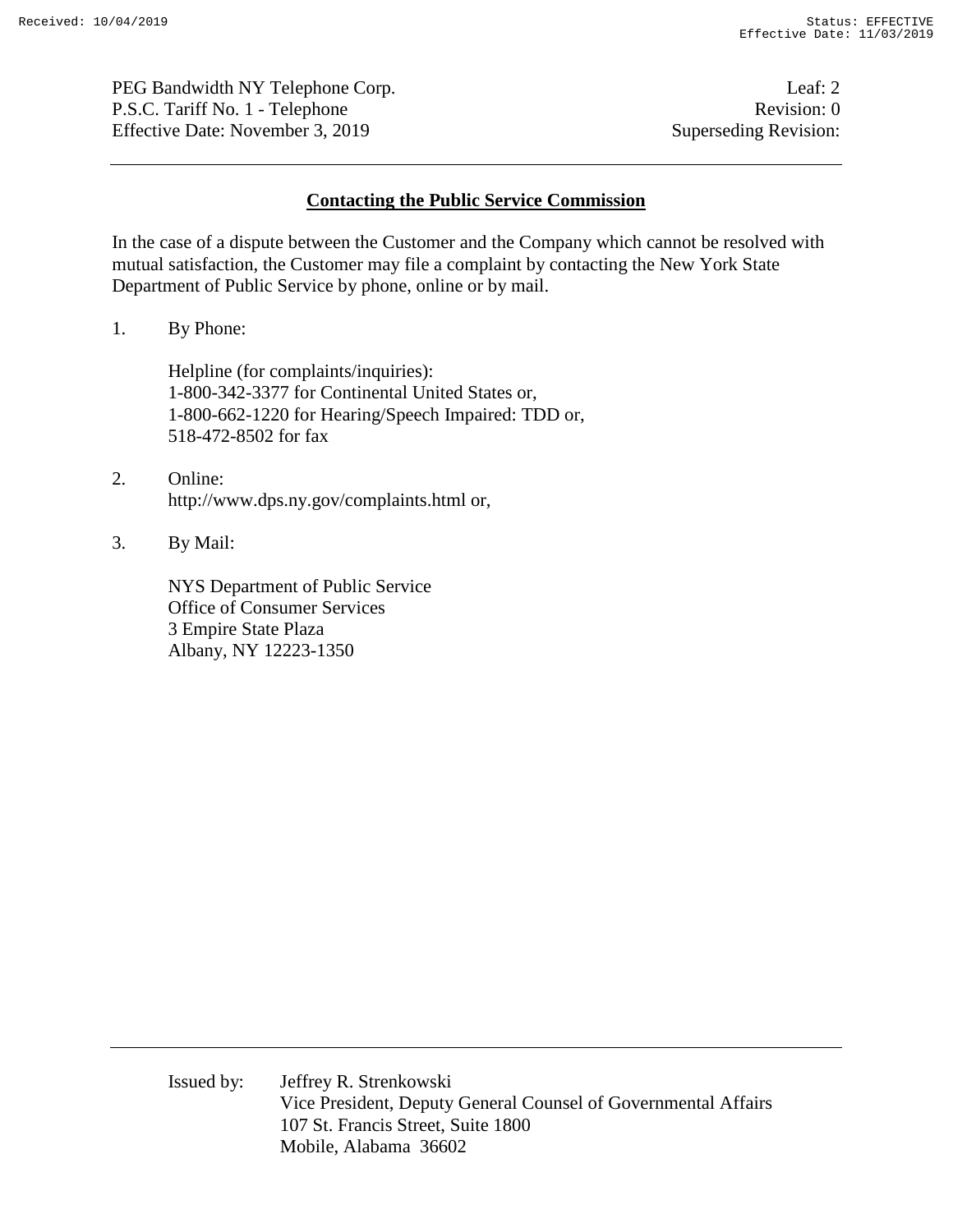PEG Bandwidth NY Telephone Corp. Leaf: 3 P.S.C. Tariff No. 1 - Telephone Revision: 0<br>Effective Date: November 3, 2019 Superseding Revision: Effective Date: November 3, 2019

### **TABLE OF CONTENTS**

| <b>Leaf</b> | Page |
|-------------|------|
|             |      |
|             |      |
|             |      |
|             |      |
|             |      |
|             |      |
|             |      |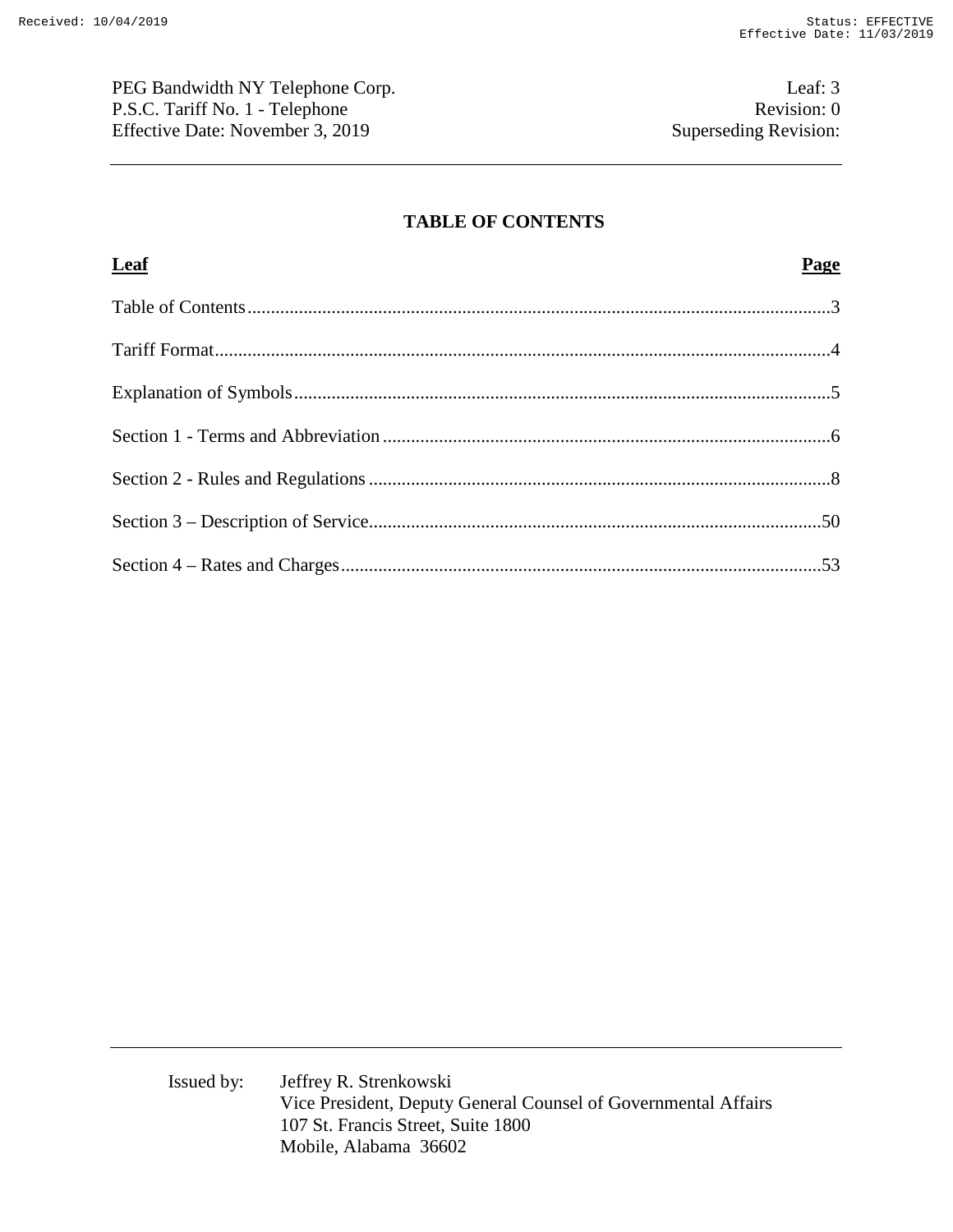PEG Bandwidth NY Telephone Corp. Leaf: 4 P.S.C. Tariff No. 1 - Telephone Revision: 0 Effective Date: November 3, 2019 Superseding Revision:

### **TARIFF FORMAT**

- **A. Page Numbering**  Page numbers appear in the upper right corner of the page. Pages are numbered sequentially. However, new pages are occasionally added to the tariff. When a new page is added between pages already in effect, a decimal is added.
- **B. Page Revision Numbers** Revision numbers also appear in the upper right corner of each page. These numbers are used to determine the most current page version on file with the Department. For example, the 4th revised Page 14 cancels the 3rd revised Page 14. Because of the various suspension periods and deferrals the Department follows in its tariff approval process, the most current page number on file with the Department is not always the tariff page in effect. Consult the check sheet for the page currently in effect.
- **C. Paragraph Numbering Sequence** There are nine levels of paragraph coding. Each level of coding is subservient to its next higher level:

2 2.1 2.1.1 2.1.1.A 2.1.1.A.1 2.1.1.A.1.(a) 2.1.1.A.1.(a).I 2.1.1.A.1.(a).I.(i)  $2.1.1.A.1.(a).I.(i).(1)$ 

**D.** Check Sheets - When a tariff filing is made with the Department an updated check sheet accompanies the filing. The check sheet lists the pages contained in the tariff, with a cross reference to the current revision number. When new pages are added, the check sheet is changed to reflect the revision. All revisions made in a given filing are designated by an asterisk (\*). There shall be no other symbols used on this page if these are the only changes made to it. The tariff user should refer to the latest check sheet to find out if a particular page is the most current on file with the Department.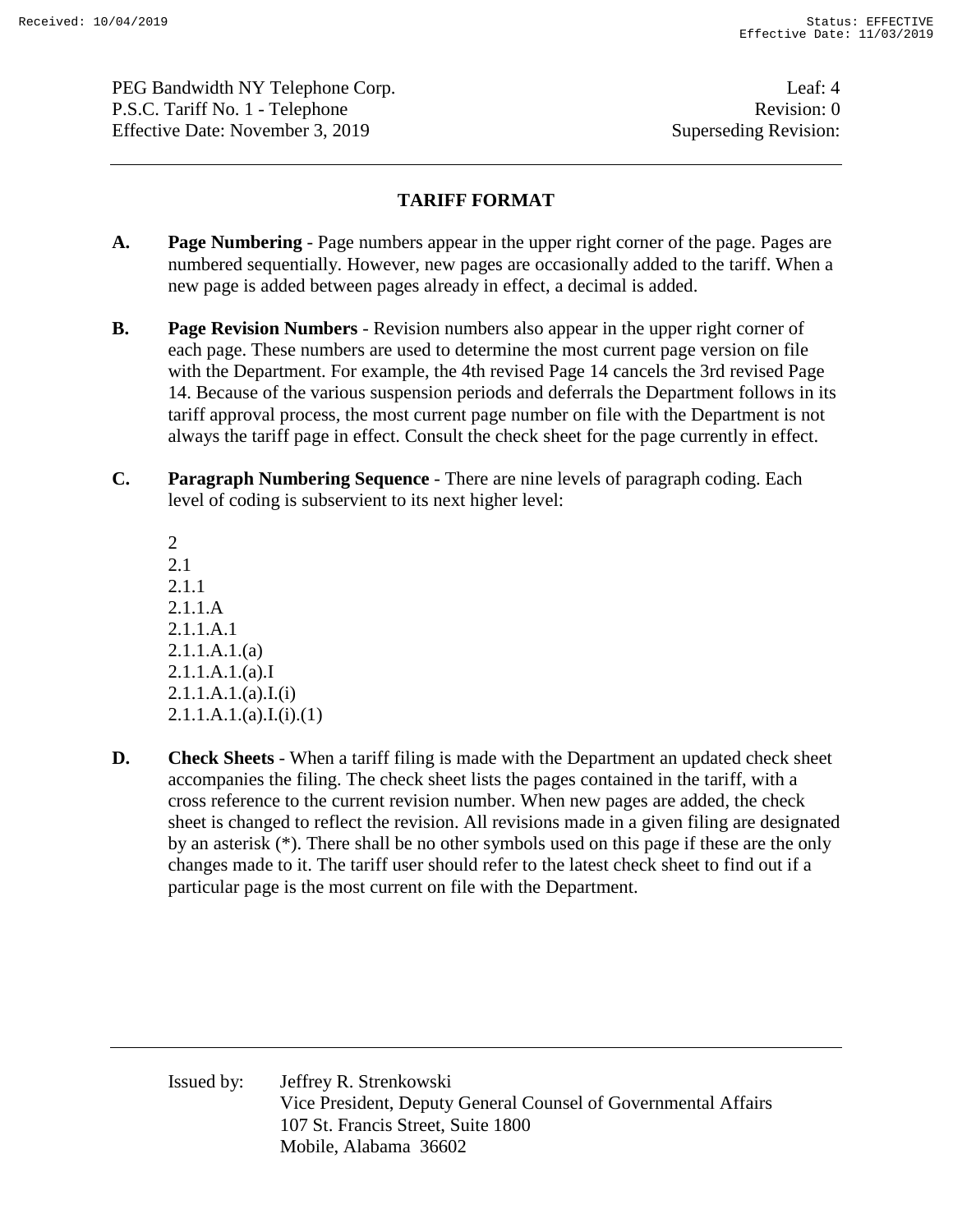PEG Bandwidth NY Telephone Corp. Leaf: 5 P.S.C. Tariff No. 1 - Telephone Revision: 0 Effective Date: November 3, 2019 Superseding Revision:

### **EXPLANATION OF SYMBOLS**

Changes to this tariff shall be identified on the revised page(s) through the use of symbols. The following are the only symbols used for the purposes indicated below:

- (C) To signify changed regulation.
- (D) To signify discontinued rate or regulation.
- (I) To signify an increase.
- (M) To signify matter relocated without change.
- (N) To signify new rate or regulation.
- (R) To signify reduction.
- (S) To signify reissued matter.
- (T) To signify change in text but no change in rate or regulation.
- (Z) To signify a correction.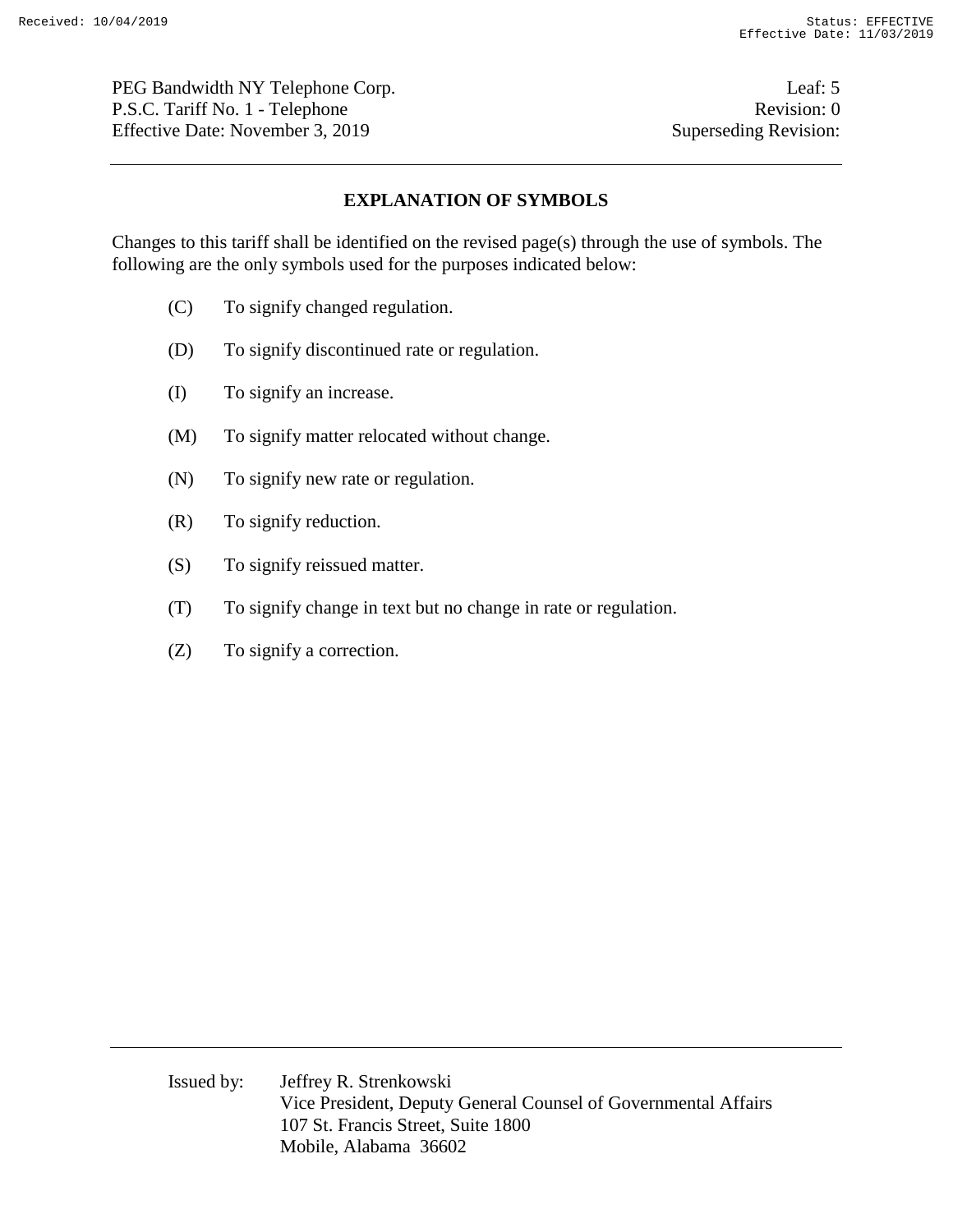PEG Bandwidth NY Telephone Corp. Leaf: 6 P.S.C. Tariff No. 1 - Telephone Revision: 0 Effective Date: November 3, 2019 Superseding Revision:

# **SECTION 1 - TERMS AND ABBREVIATIONS**

**Commission:** New York State Public Service Commission

**Company:** PEG Bandwidth NY Telephone Corp., the issuer of this tariff and the Company from whom Customers purchase service.

**Customer:** The person, firm, corporation, or other entity which orders service pursuant to this Tariff and utilizes service provided under Tariff by the Company. A customer is responsible for the payment of charges and for compliance with all terms of the Company's Tariff.

**Department:** New York State Department of Public Service

**Individual Case Basis (ICB)** - A service arrangement in which the regulation, rates, and charges are developed based on the specific circumstances of the case.

**LATA** - A Local Access and Transport Area established pursuant to the Modification of Final Judgment entered by the United States District Court for the District of Columbia in Civil Action No. 82-0192; or any other geographic area designated as a LATA in the NATIONAL EXCHANGE CARRIER ASSOCIATIONS, Inc. Tariff F.C.C. No. 4.

**Multiplexing** - The act of combining a number of individual message circuits for transmission over a common transmission path.

Multiplexing Hub - A Company designated central office at which the multiplexing functions are to channelize analog or digital facilities to individual services requiring a lower capacity or bandwidth.

**Network** - Refers to the Company's facilities, equipment, and services provided under this Tariff.

**Private Line Service** – Provides DS3 and optical SONET (OC-N) circuits which are specifically dedicated to Customer's used between two (2) points specified by the Company and Customer in a Service Order.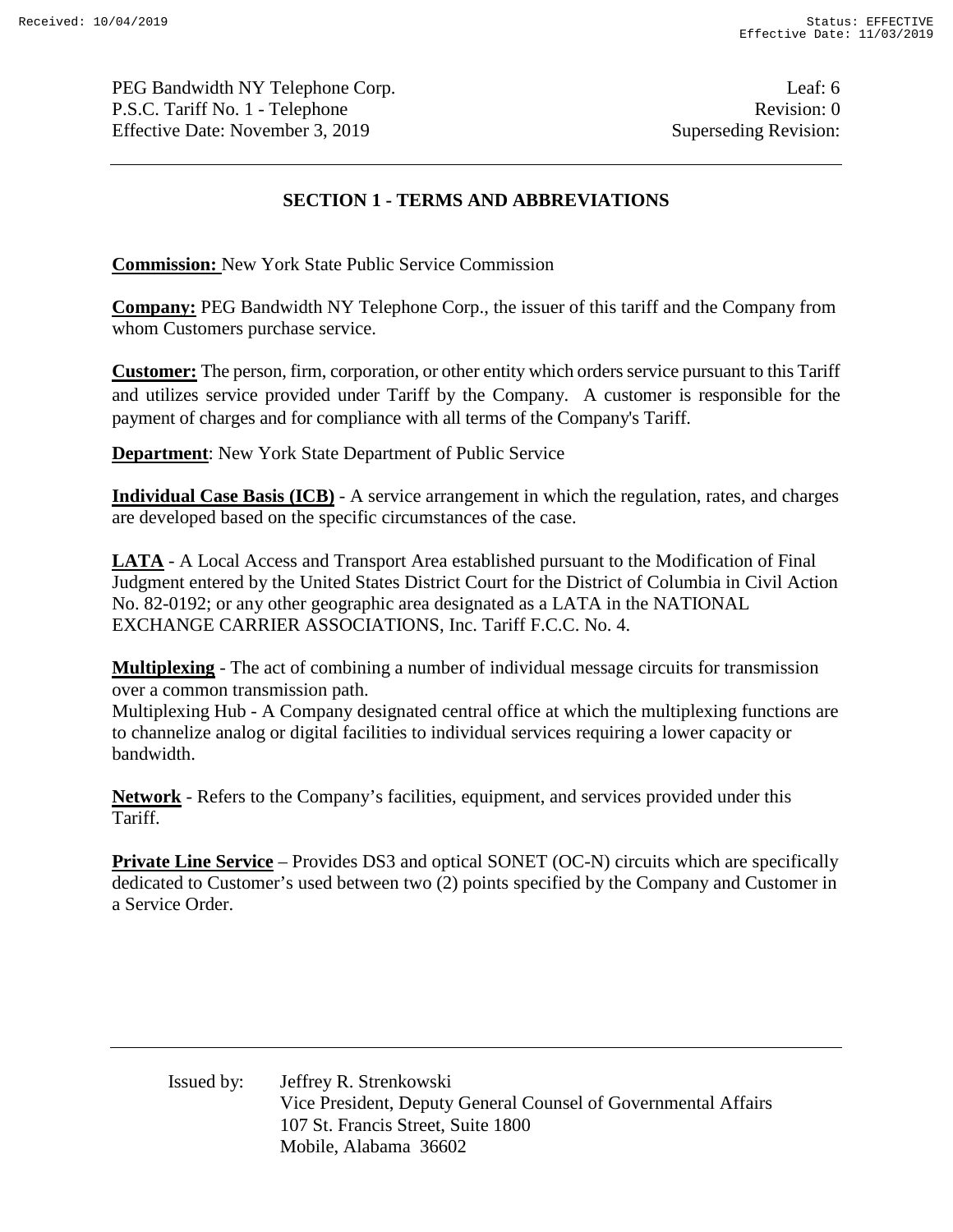PEG Bandwidth NY Telephone Corp. Leaf: 7 P.S.C. Tariff No. 1 - Telephone Revision: 0 Effective Date: November 3, 2019 Superseding Revision:

### **SECTION 1 - TERMS AND ABBREVIATIONS (Cont'd)**

**Service Commencement Date** - The first date on which the Company notifies the Customer that the requested service or facility is available for use, unless extended by the Customer's refusal to accept service which does not conform to standards set forth in the Service Order or this tariff, in which case the Service Commencement Date is the date of the Customer's acceptance. The Company and the Customer may mutually agree on a substitute Service Commencement Date. If the Company does not have an executed Service Order from a Customer, the Service Commencement Date will be the first date on which the service or facility was used by a Customer.

**Served Direct Intraexchange Channel** - A path for digital transmission between the customer's premises located on the same cable feeder route, less than 3,500 cable feet apart, and having no central office connection.

**Service Order** - The written request for dedicated services executed by the Customer and the Company in the format devised by the Company. The signing of a Service Order by the Customer and acceptance by the Company initiates the respective obligation of the parties as set forth therein and pursuant to this tariff, but the duration of the service is calculated from the Service Commencement Date. Should a Customer use the Company's dedicated service without an executed Service Order, the Company will then request the Customer to submit a Service Order.

**Shared** - A facility or equipment system or subsystem that can be used simultaneously by several Customers.

**User** - A Customer, joint user, or any other person authorized by a Customer to use service provided under this tariff.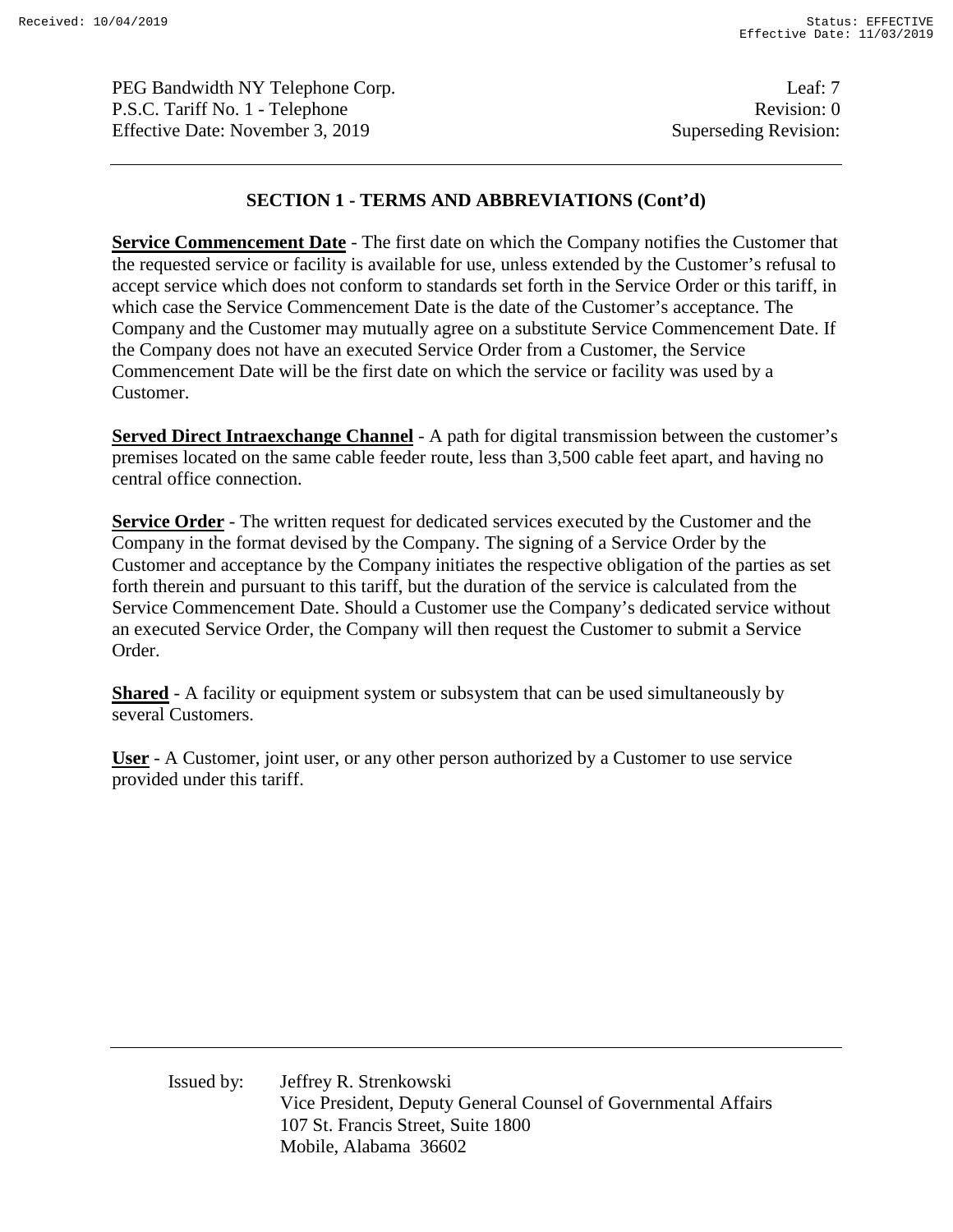PEG Bandwidth NY Telephone Corp. Leaf: 8 P.S.C. Tariff No. 1 - Telephone Revision: 0 Effective Date: November 3, 2019 Superseding Revision:

## **SECTION 2 - RULES AND REGULATIONS**

### **2.1 Application of Tariff**

2.1.1 This tariff contains the regulations and rates applicable to dedicated telecommunications services provided by the Company to business customers only. The services described in this tariff are not offered to residential customers. Company offers services to wireline and wireless carriers on an ICB.

This tariff applies only to the extent that services provided hereunder are used by a Customer for the purpose of originating, terminating, or completing intrastate communications. A communication is "intrastate" only if all points of origination and termination are located within the State.

### **2.2 Scope**

The Company undertakes to furnish dedicated services in accordance with the terms and conditions set forth in this Tariff. The provision of service under this tariff shall not create a partnership or joint venture between the Company and Customer.

#### **2.3 Shortage of Equipment and Facilities**

All service is subject to the availability of suitable facilities and where the Company can secure acceptable arrangements with underlying suppliers (for resold services). The Company may deny service, limit the length of service, or discontinue furnishing services when necessary because of the lack of acceptable transmission medium capacity, the unavailability of equipment and facilities, or because of any causes beyond its control.

### **2.4 Terms and Conditions**

2.4.1 Service is provided on the basis of a minimum period of at least one month, 24 hours per day. For the purpose of computing charges in this Tariff, a month is considered to have 30 days.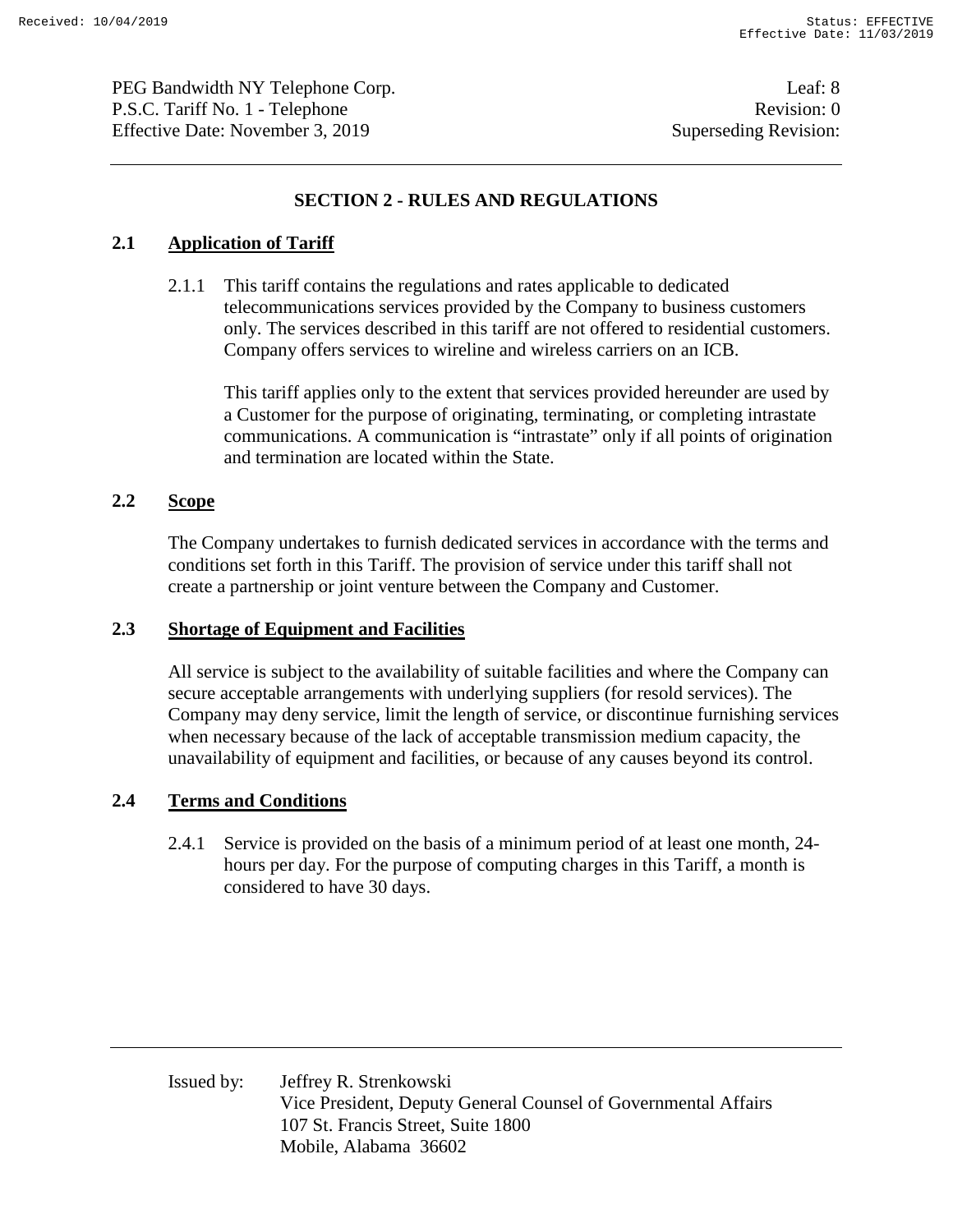PEG Bandwidth NY Telephone Corp. Leaf: 9 P.S.C. Tariff No. 1 - Telephone Revision: 0 Effective Date: November 3, 2019 Superseding Revision:

### **SECTION 2 - RULES AND REGULATIONS (Cont'd)**

#### **2.4 Terms and Conditions (Cont'd)**

- 2.4.2 Services requested by a Customer under this tariff shall be requested on service order forms ("Service Orders") in effect from time to time, which shall contain or reference this tariff, the name of the Customer, a specific description of the service ordered and applicable bandwidth, the requested start date ("Requested Start Date"), the rates to be charged, the duration of the services, and the terms and conditions in this Tariff. Customers will also be required to execute any other documents as may be reasonable requested by the Company, which may supplement the terms and conditions contained in this Tariff.
- 2.4.3 The Company will make reasonable efforts to meet a Customer's Requested Start Date. In the event that a Requested Start Date is altered, Customer's Requested Start Date will be changed to reflect the number of days of delay or advance, as appropriate (the "Actual Start Date").
- 2.4.4 The Company's standard service implementation interval for services provided on the Company's owned and operated facilities is forty-five (45) days from acceptance of a Service Order by the Company's Customer Care department. Such acceptance shall be indicated by the signature of a representative of such department on the Service Order. The standard service implementation interval for services provided by a third party and either partially or wholly off of the Company's owned and operated network shall be determined on an ICB. The Company shall make reasonable efforts to provide services within its standard service implementation interval or on Customer's Requested Start Date and shall not be liable to pay to the Customer any penalties or damages for Company's failure to meet such standard service implementation intervals.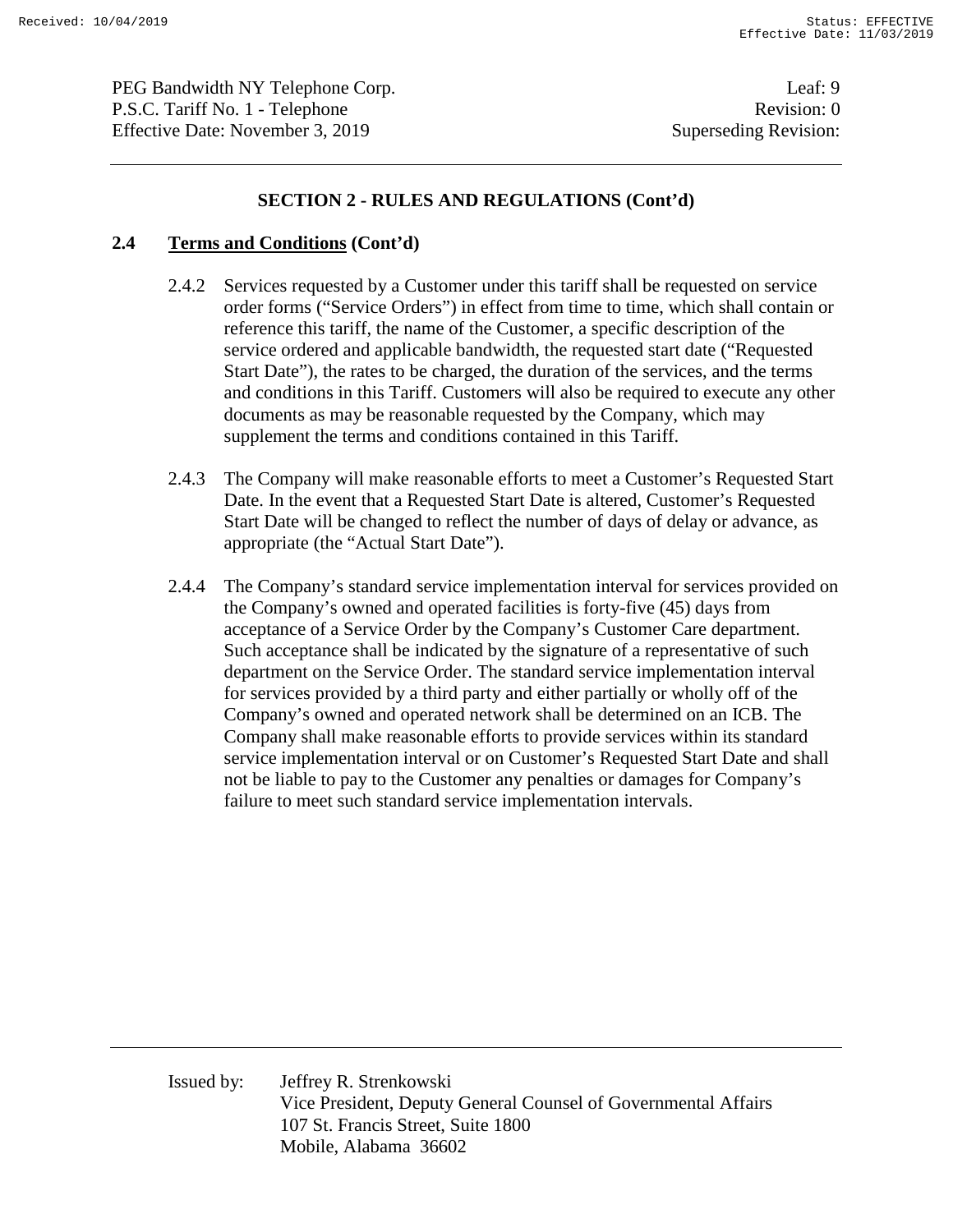PEG Bandwidth NY Telephone Corp. Leaf: 10 P.S.C. Tariff No. 1 - Telephone Revision: 0 Effective Date: November 3, 2019 Superseding Revision:

### **SECTION 2 - RULES AND REGULATIONS (Cont'd)**

#### **2.4 Terms and Conditions (Cont'd)**

- 2.4.5 Services shall be deemed to begin on the date the Company issues notice that service is available (the "Actual Start Date"), unless the Company receives written notice from the Customer within three (3) business days after the Company's issuance of notice that service is available, stating that the service is in material non-compliance with applicable technical specifications.
- 2.4.6 Customers may request a delay in the Actual Start date of a Service Order provided that (i) a written delay request is provided to Company no later than five (5) business days prior to the Requested Start Date or the delayed Requested Start Date, as the case may be, and (ii) the aggregate number of days requested by such delay request or requests do not exceed thirty (30) calendar days from the Service Order's original Requested Start Date. At the expiration of such thirty (30) day period, the Customer may no longer delay the Actual Start Date of such Service Order, and Company may begin billing as of such date.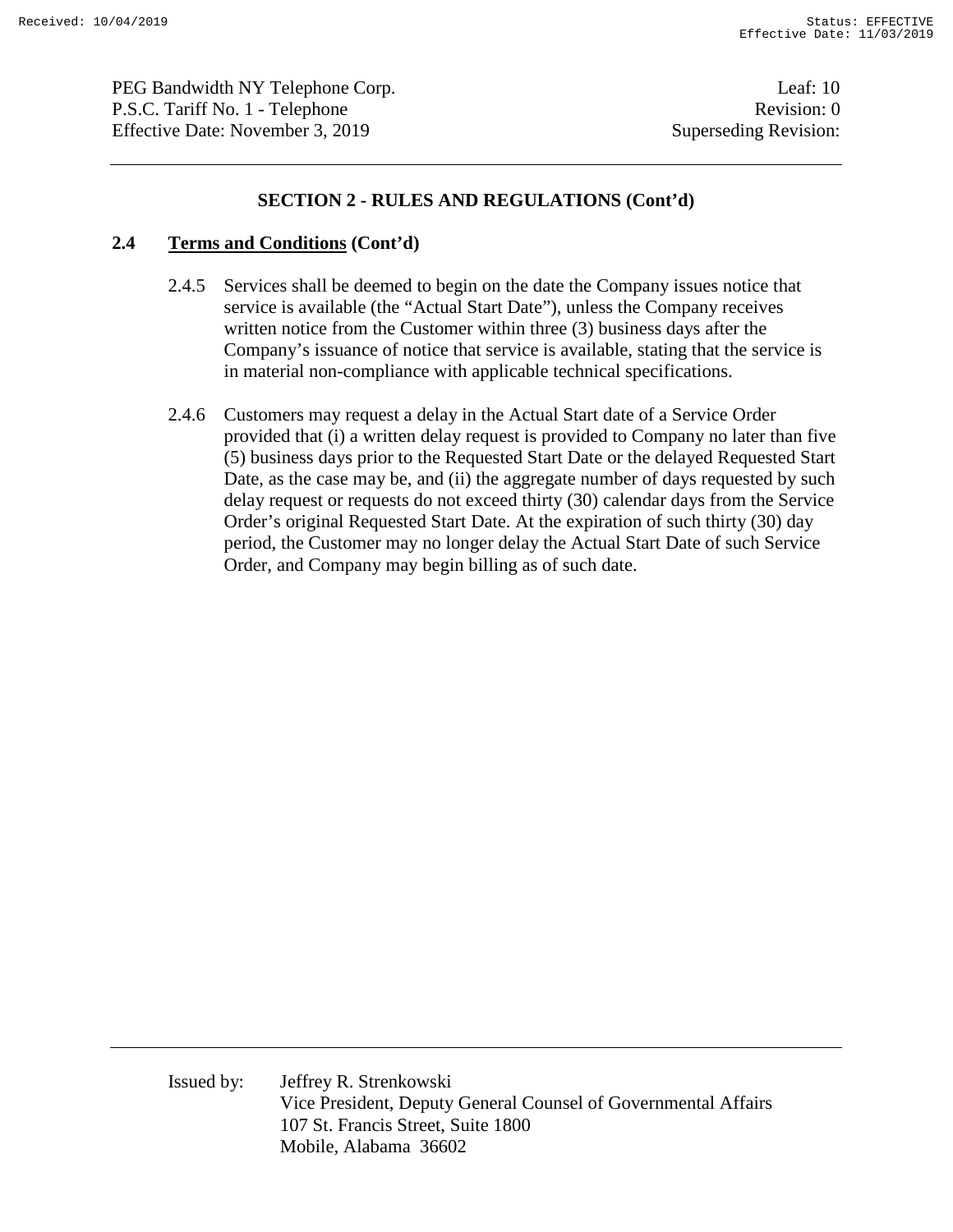PEG Bandwidth NY Telephone Corp. Leaf: 11 P.S.C. Tariff No. 1 - Telephone Revision: 0 Effective Date: November 3, 2019 Superseding Revision:

### **SECTION 2 - RULES AND REGULATIONS (Cont'd)**

### **2.5 Limitations on Liability**

- 2.5.1 Except as otherwise stated in this section, the liability of the Company for damages arising out of either: (1) the furnishing of its services, including, but not limited to mistakes, omissions, interruptions, delays, or errors, or other defects, representatives, or use of these services or (2) the failure to furnish its service, whether caused by acts or omission, shall be limited to the extension of Outage Credits to the Customer for interruptions in service as set forth in section 2.15 of this Tariff.
- 2.5.2 Except for the extension of Outage Credits to the Customer for interruptions in service, the Company shall not be liable to a Customer or third party for any direct, indirect, special, incidental, reliance, consequential, exemplary or punitive damages, including, but not limited to, loss of revenue or profits, for any reason whatsoever, including but not limited to any act or omission, failure to perform, delay, interruption, failure to provide any service, or any failure or breakdown of facilities associated with the service.
- 2.5.3 The Company shall not be liable for any claims for loss or damages involving:
	- A. Any act or omission of: (a) the Customer; (b) any other entity furnishing service, equipment, or facilities for use in conjunction with services or facilities for use in conjunction with services or facilities provided by the Company; or (c) common carriers or warehousemen;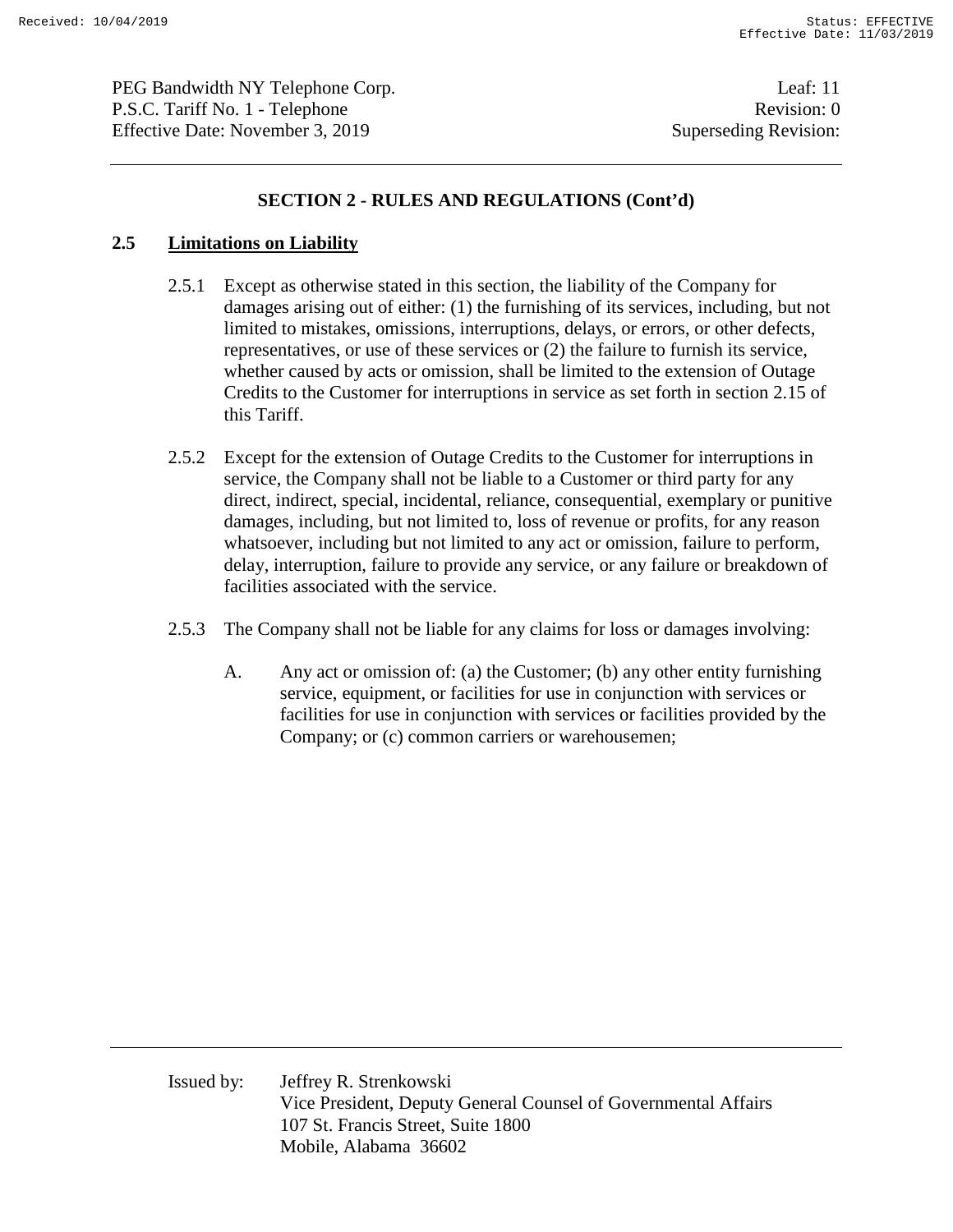PEG Bandwidth NY Telephone Corp. Leaf: 12 P.S.C. Tariff No. 1 - Telephone Revision: 0 Effective Date: November 3, 2019 Superseding Revision:

### **SECTION 2 - RULES AND REGULATIONS (Cont'd)**

#### **2.5 Limitations on Liability (Cont'd)**

- 2.5.3 The Company shall not be liable for any claims for loss or damages involving (cont'd):
	- B. Any delay or failure of performance or equipment due to causes beyond the Company's control, including but not limited to, acts of God, fires, floods, earthquakes, hurricanes, or other catastrophes; national emergencies, insurrections, riots, wars, or other civil disturbances; strikes, lockouts, work stoppages, or other labor difficulties; criminal actions taken against the Company; unavailability, failure, or malfunction of equipment or facilities provided by the Customer or third parties; and any law, order, regulation, or other action of any governing authority or agency thereof;
	- C. Any unlawful or unauthorized use of the Company's facilities and services;
	- D. Libel, slander, invasion of privacy, or infringement of patents, trade secrets, or copyrights arising from or in connection with the transmission of communications by means of Company-provided facilities or services; or by means of the combination of Company-provided facilities or services with Customer-provided facilities or services;
	- E. Breach in the privacy or security of communications transmitted over the Company's facilities;
	- F. Changes in any of the facilities, operations or procedures of the Company that render any equipment, facilities or services provided by the Customer obsolete, or require modification or alteration of such equipment, facilities or services, or otherwise affect their use or performance, except where reasonable notice is required by the Company and is not provided to the Customer, in which event the Company's liability is limited as set forth in this Tariff.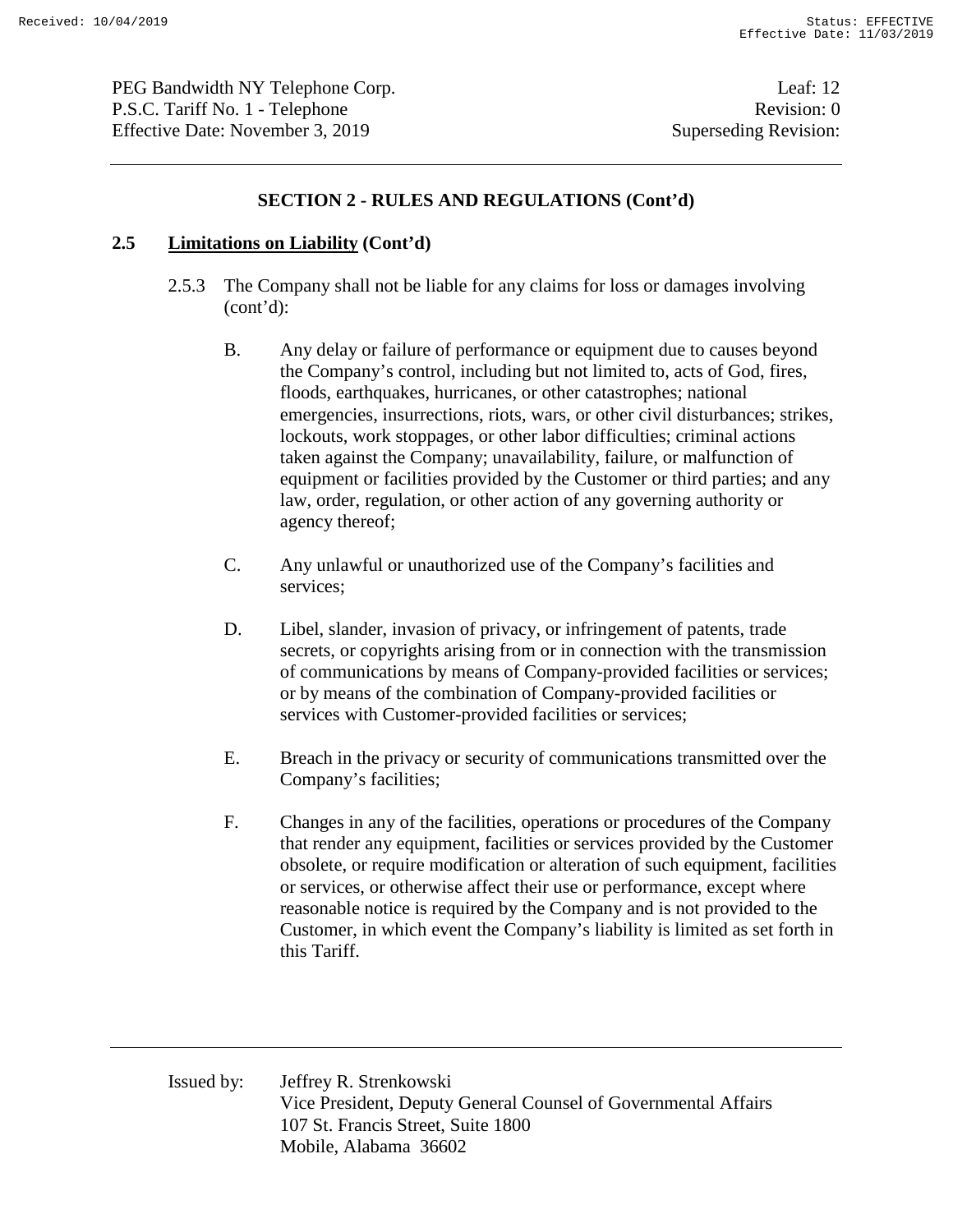PEG Bandwidth NY Telephone Corp. Leaf: 13 P.S.C. Tariff No. 1 - Telephone Revision: 0 Effective Date: November 3, 2019 Superseding Revision:

### **SECTION 2 - RULES AND REGULATIONS (Cont'd)**

#### **2.5 Limitations on Liability (Cont'd)**

- 2.5.3 The Company shall not be liable for any claims for loss or damages involving (cont'd):
	- G. Defacement of or damage to Customer premises resulting from the furnishing of services or equipment on such premises or the installation or removal thereof;
	- H. Injury to property or injury or death to persons, including claims for payments made under Workers' Compensation law or under any plan for employee disability or death benefits, arising out of, or caused by, any act or omission of the Customer, or the construction, installation, maintenance, presence, use or removal of the Customer's facilities or equipment connected, or to be connected to the Company's facilities;
	- I. Any intentional, wrongful act of a Company employee when such act is not within the scope of the employee's responsibilities for the Company and/or is not authorized by the Company; or
	- J. Any representations made by Company employees that do not comport, or that are inconsistent, with the provisions of this Tariff.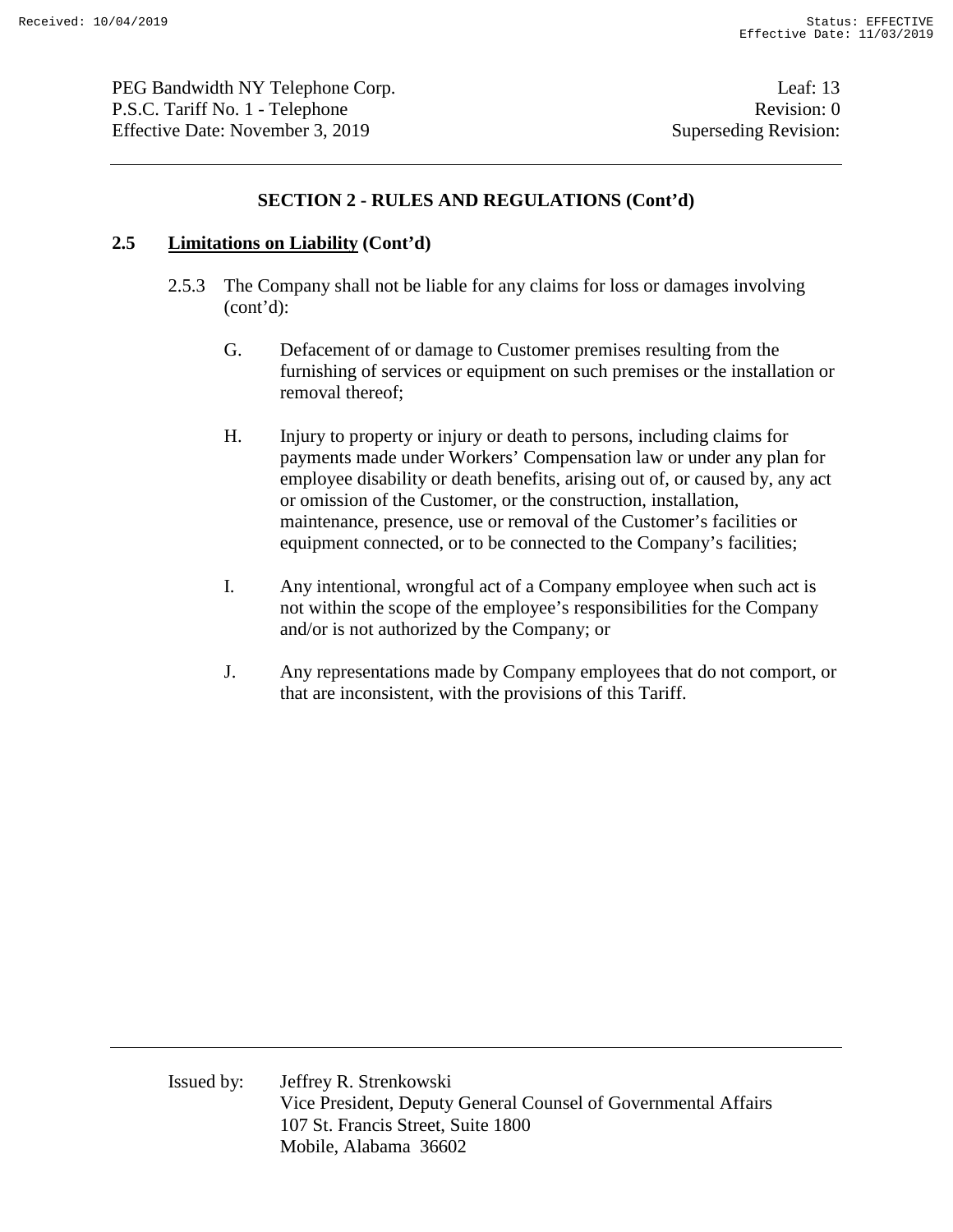PEG Bandwidth NY Telephone Corp. Leaf: 14 P.S.C. Tariff No. 1 - Telephone Revision: 0 Effective Date: November 3, 2019 Superseding Revision:

### **SECTION 2 - RULES AND REGULATIONS (Cont'd)**

#### **2.5 Limitations on Liability (Cont'd)**

- 2.5.4 The Company and the Customer shall defend, indemnify and hold harmless the other against and from any and all claims for property damage, physical personal injury or wrongful death to the extent that such arises out of the negligence or willful misconduct of the respective indemnifying party, its employees, agents, or contractors in connection with the provision or use of service or other performance.
- 2.5.5 The Company makes no warranties or representations, express or implied either in fact or by operation of law, including without limitation the implied warranty of merchantability and fitness for a particular purpose, except those expressly set forth herein. The outage credits remedy set forth in Section 2.15 is the sole and exclusive remedy provided to customer and is in lieu of all other remedies.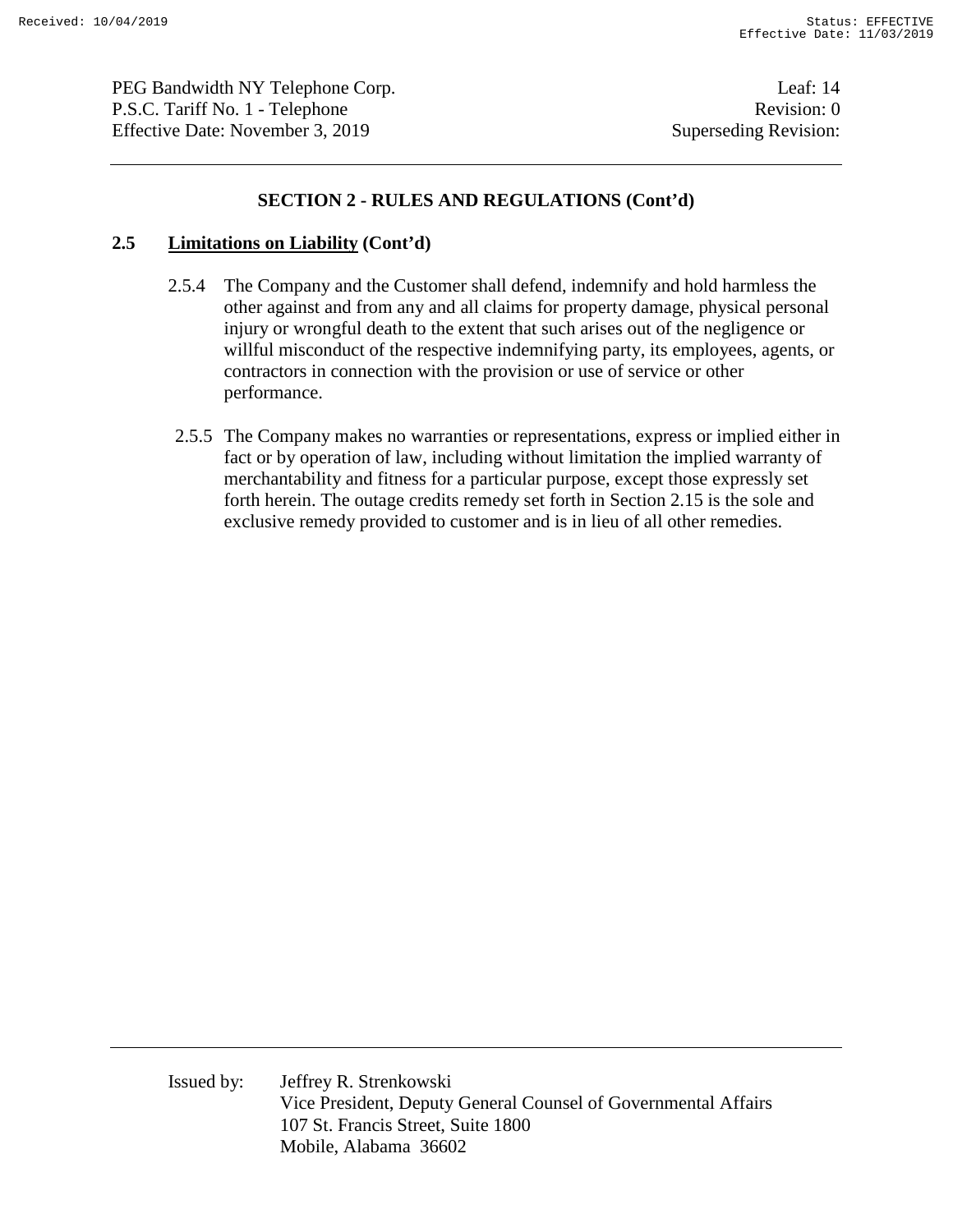PEG Bandwidth NY Telephone Corp. Leaf: 15 P.S.C. Tariff No. 1 - Telephone Revision: 0 Effective Date: November 3, 2019 Superseding Revision:

### **SECTION 2 - RULES AND REGULATIONS (Cont'd)**

### **2.5 Limitations on Liability (cont'd)**

2.5.6 Customers shall make all arrangements with copyright holders, music licensing organizations, performers' representatives or other parties for necessary authorizations, clearances or consents with respect to transmission contents ("Consents"). Customers shall indemnify and hold harmless the Company and Providers (as defined below) against and from any court, administrative or agency action, suit or similar proceeding, whether civil or criminal, private or public, brought against Providers arising out of or related to the contents transmitted hereunder (over Company's network or otherwise) including, but not limited to, claims, actual or alleged, relating to any violation of copyright law, export control laws, failure to procure Consents, failure to meet governmental or other technical broadcast standards, or that such transmission contents are libelous, slanderous, an invasion of privacy, pornographic, or otherwise unauthorized or illegal. Providers shall be defined to include the Company, any third party or affiliated provider, operator or maintenance/repair contractor of facilities employed in connection with the provision of services under this tariff. The Company may terminate or restrict any transmissions over the network if, in its judgment, (a) such actions are reasonably appropriate to avoid violation of applicable law; or (b) there is a reasonable risk that criminal, civil or administrative proceedings or investigations based upon the transmission contents shall be instituted against Providers. Customer agrees not to use services for any unlawful purpose, including without limitation any use which constitutes or may constitute a violation of any local, state or federal obscenity law.

# **2.6 Testing and Adjusting**

Upon suitable notice, the Company may make such tests, adjustments, and inspections as may be necessary to maintain the Company's facilities in satisfactory operating condition. No interruption allowance will be credited to the Customer for the period during which the Company makes such test, adjustments, or inspections.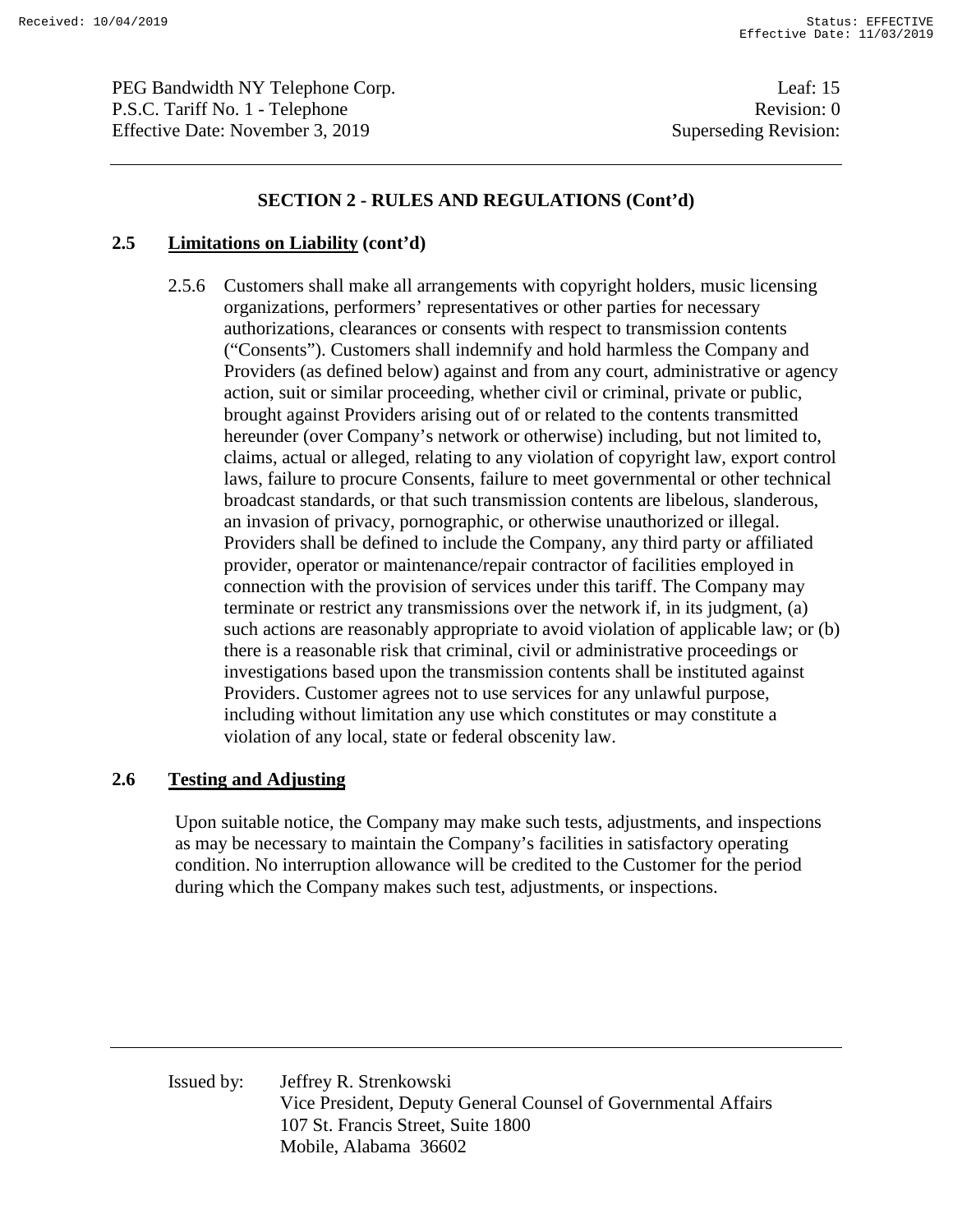PEG Bandwidth NY Telephone Corp. Leaf: 16 P.S.C. Tariff No. 1 - Telephone Revision: 0 Effective Date: November 3, 2019 Superseding Revision:

### **SECTION 2 - RULES AND REGULATIONS (Cont'd)**

#### **2.7 Provision of Equipment and Facilities**

- 2.7.1 The Customer has sole responsibility for installation, testing and operation of facilities, services and equipment ("Customer Facilities") other than those specifically provided by the Company as part of the services described in a Service Order. In no event will the untimely installation or non-operation of Customer Facilities relieve Customer of its obligation to pay charges for service after the Actual Start Date.
- 2.7.2 Any equipment provided by the Customer must be itemized on a schedule listing all such Customer-provided equipment and appended to the Service Order to which use of that equipment relates ("Customer Equipment Inventory"). The Company shall not be obligated to provide service if the Customer will be providing any of its own equipment unless and until such equipment is itemized on the applicable Customer Equipment Inventory.
- 2.7.3 Title to all facilities provided by the Company, its agents, contractors, or suppliers in accordance with this tariff remains in the Company, its agents, contractors, or suppliers.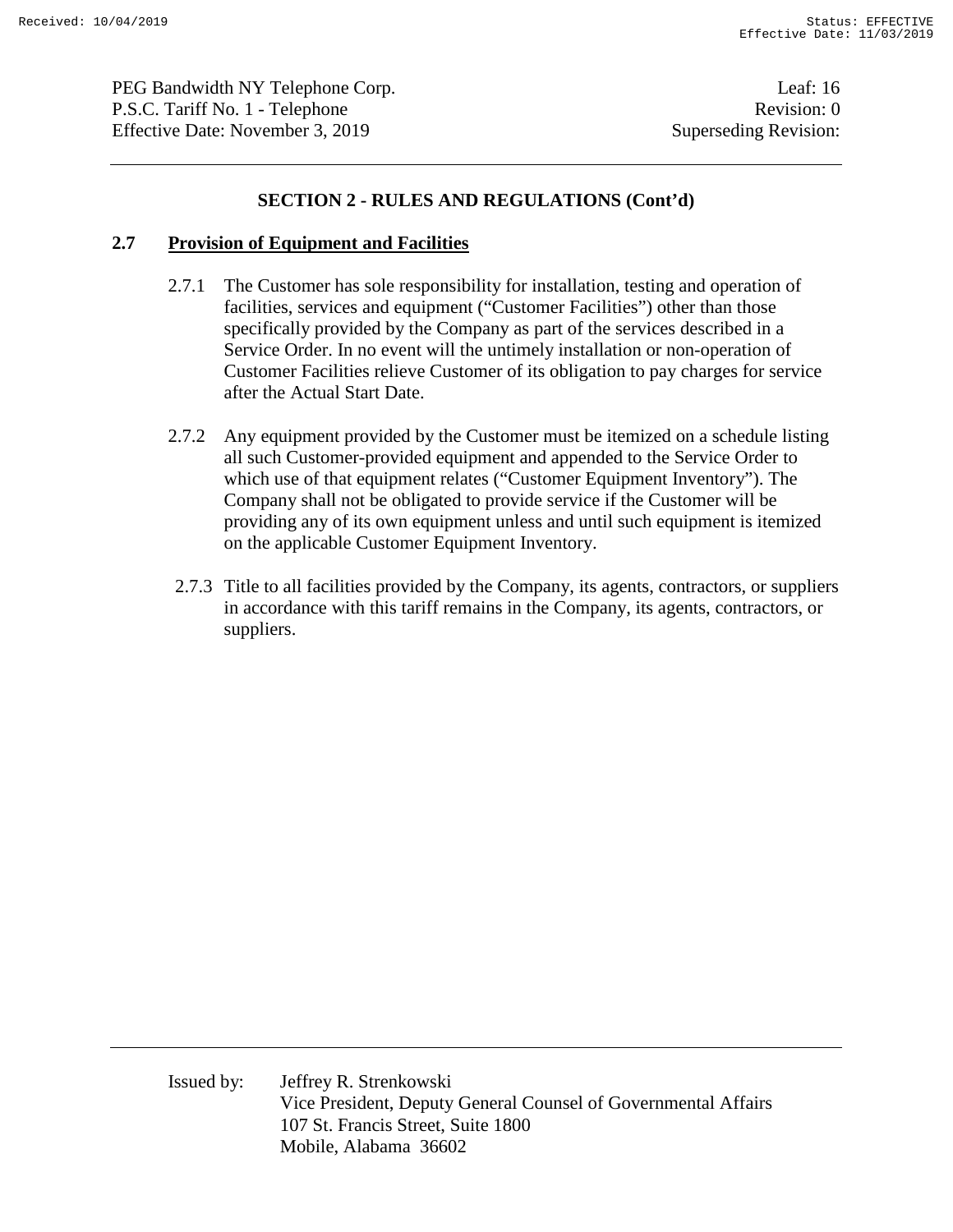PEG Bandwidth NY Telephone Corp. Leaf: 17 P.S.C. Tariff No. 1 - Telephone Revision: 0 Effective Date: November 3, 2019 Superseding Revision:

### **SECTION 2 - RULES AND REGULATIONS (Cont'd)**

### **2.8 Special Construction**

Subject to the arrangement of the Company and to all of the regulations contained in this Tariff, special construction of facilities may be undertaken on a reasonable effort basis at the request of the Customer. Special construction charges will be determined as described herein on an ICB. Special construction is that construction undertaken:

- 2.8.1 where facilities are not presently available, and there is no other requirement for the facilities so constructed;
- 2.8.2 of a type other than that which the Company would normally utilize in the furnishing of its services;
- 2.8.3 over a route other than that which the Company would normally utilize in the furnishing of its services;
- 2.8.4 in a quantity greater than that which the Company would normally construct;
- 2.8.5 on an expedited basis;
- 2.8.6 where a change in service is made after the service has been installed;
- 2.8.7 on a temporary basis until permanent facilities are available;
- 2.8.8 involving abnormal costs; or
- 2.8.9 in advance of its normal construction.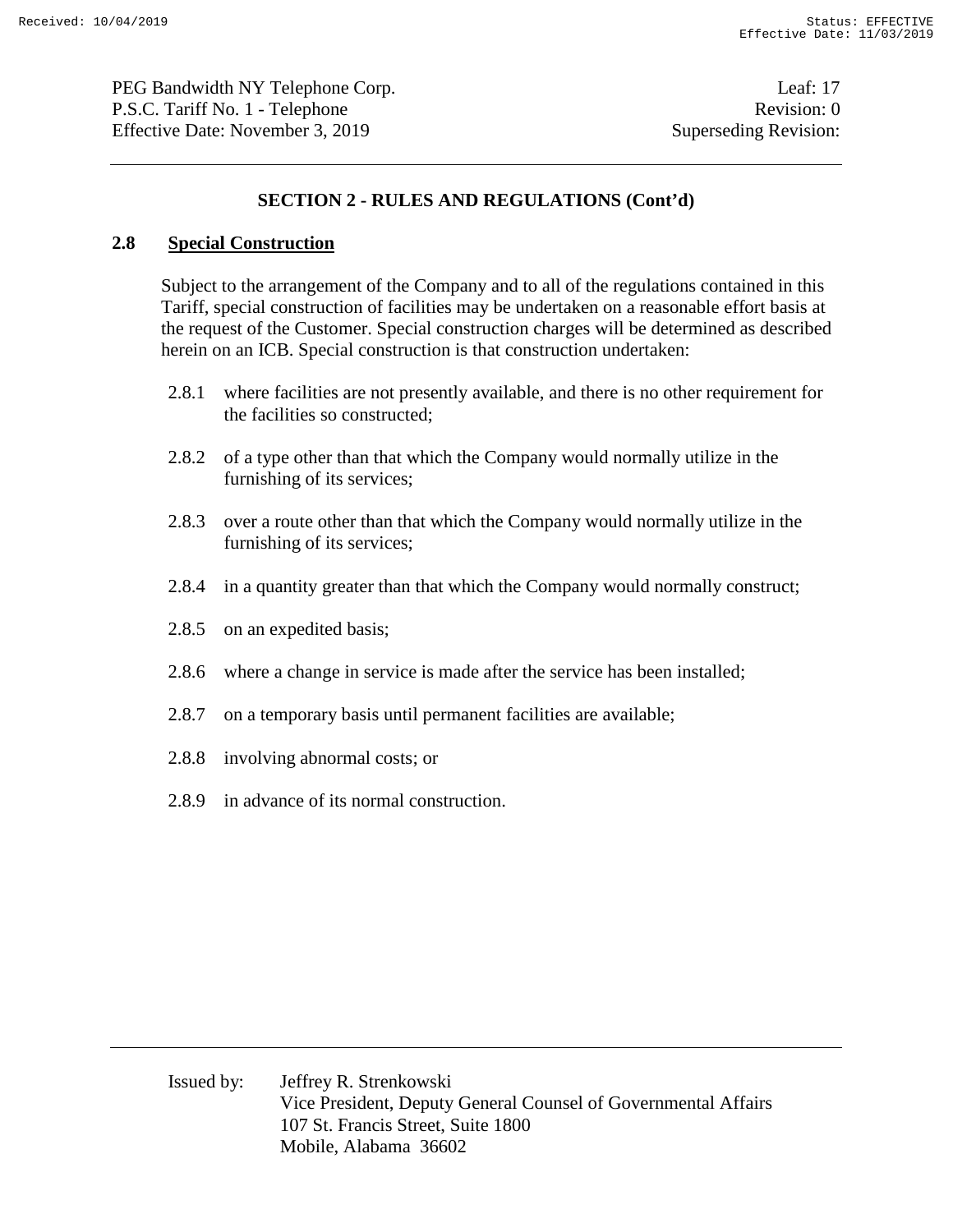PEG Bandwidth NY Telephone Corp. Leaf: 18 P.S.C. Tariff No. 1 - Telephone Revision: 0 Effective Date: November 3, 2019 Superseding Revision:

### **SECTION 2 - RULES AND REGULATIONS (Cont'd)**

#### **2.9 Prohibited Uses**

- 2.9.1 The services the Company offers shall not be used for any unlawful purpose or for any use which the Customer has not obtained all required governmental approvals, authorization, licenses, consents, and permits.
- 2.9.2 The Company may require applicants for service who intend to use the Company's offering for resale and/or for shared use to file a letter with the Company confirming that their use of the Company's offering complies with relevant laws and regulations, policies, orders, and decisions.
- 2.9.3 The Company may require a Customer to immediately shut down its transmission if such transmission is causing interference to others.
- 2.9.4 A Customer, joint user, or authorized user may not assign, or transfer in any manner, the service or any rights or obligations associated with the service without the written consent of the Company. Any such assignment or transfer of Customer's rights or obligations without such consent shall entitle the Company to terminate service, at its option, upon ten (10) days' prior written notice to Customer.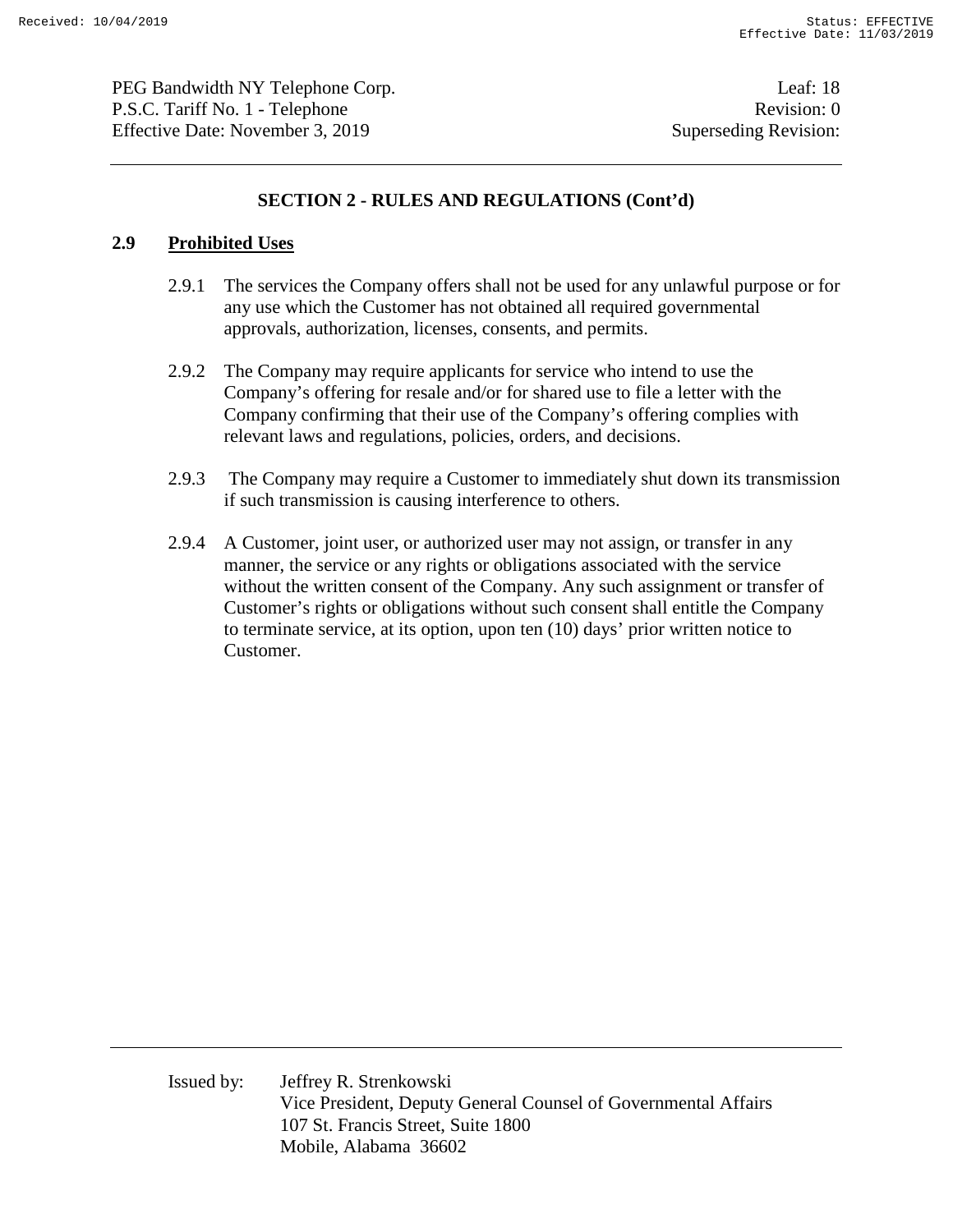PEG Bandwidth NY Telephone Corp. Leaf: 19 P.S.C. Tariff No. 1 - Telephone Revision: 0 Effective Date: November 3, 2019 Superseding Revision:

### **SECTION 2 - RULES AND REGULATIONS (Cont'd)**

#### **2.10 Customer Premises Provisions**

- 2.10.1 The Customer shall provide the personnel, power, and space required to operate all facilities and associated equipment installed on the premises of the Customer.
- 2.10.2 The Customer shall be responsible for providing Company personnel access to premises of the Customer at any reasonable hour for the purpose of testing the facilities or equipment of the Company.

#### **2.11 Liability of the Customer**

- 2.11.1 The Customer will be liable for damages to the facilities of the Company and for all incidental and consequential damages caused by the negligent or intentional acts or omissions of the Customer, its officers, employees, agents, invitees, or contractors where such acts or omissions are not the direct result of the Company's negligence or intentional misconduct.
- 2.11.2 To the extent caused by any negligent or intentional act of the Customer as described in 2.11.1, preceding, the Customer shall indemnify, defend, and hold harmless the Company from and against all claims, actions, damages, liabilities, costs, and expenses, including reasonable attorneys' fees, for (1) any loss, destruction or damage to property of any third party, and (2) the death of or injury to persons, including, but not limited to, employees or invitees of either party, and (3) any liability incurred by the Company to any third party pursuant to this or any other tariff of the Company, or otherwise, for any interruption of, interference to, or other defect in any service provided by the Company to such third party.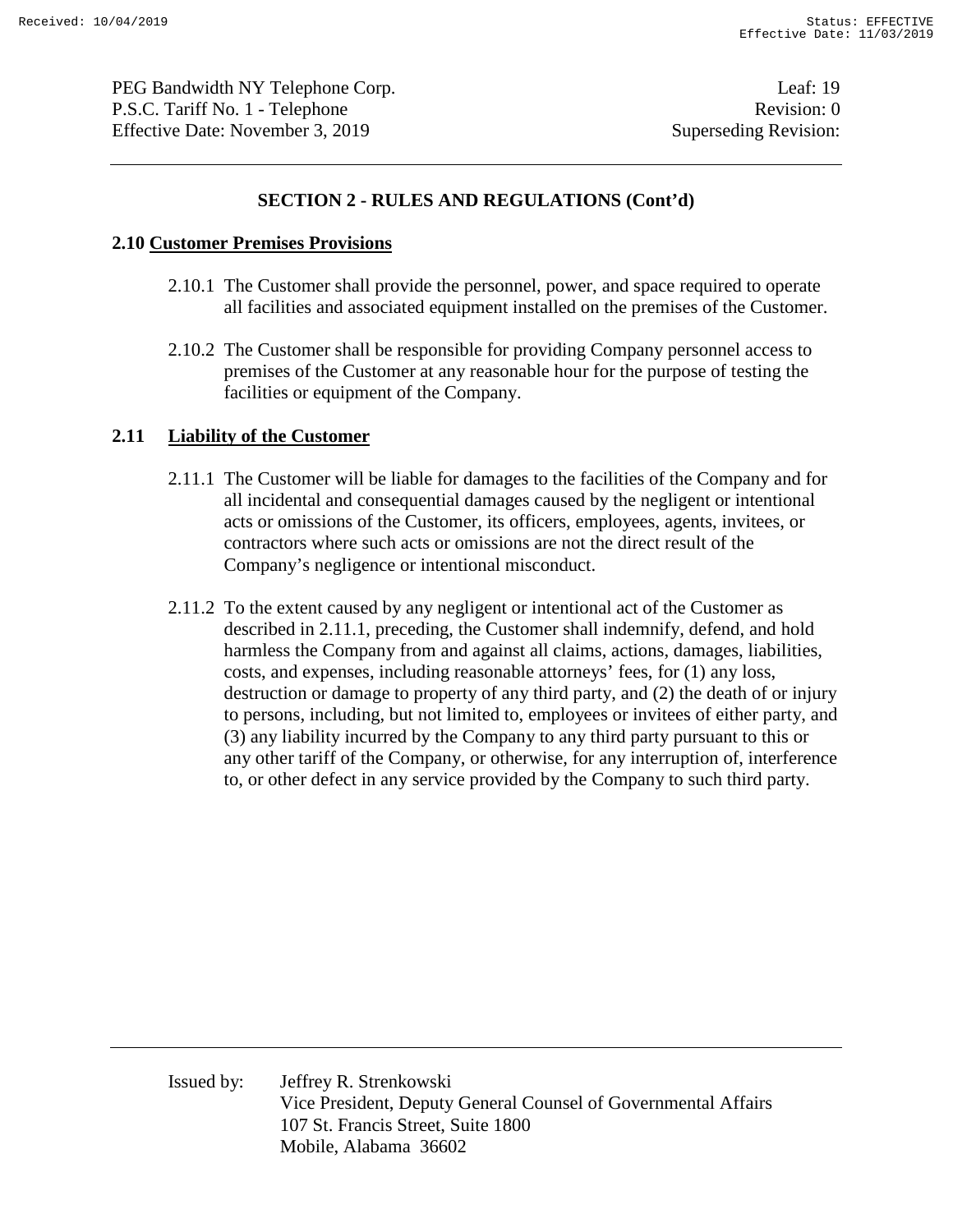PEG Bandwidth NY Telephone Corp. Leaf: 20 P.S.C. Tariff No. 1 - Telephone Revision: 0 Effective Date: November 3, 2019 Superseding Revision:

### **SECTION 2 - RULES AND REGULATIONS (Cont'd)**

#### **2.12 Customer Equipment and Channels**

#### **2.12.1 Interconnection of Facilities**

- A. Customer provided terminating equipment such as CSUs, multiplexers, and other terminating equipment may, at the Customer's request, be provided by the Customer, at the Customer's expense. Carrier makes no guarantees or warranties as to the performance of Customer provided equipment.
- B. In the event the Customer should desire to collocate Customer owned equipment in a facility owned (or leased) and operated by the Company for the purpose of interconnecting the Customer owned equipment with the Company's network, the Customer and Company shall enter into an ICB agreement specifying the terms and conditions relating to such collocation.

#### **2.12.2 Inspections**

The Company may, upon notification to the Customer, at a reasonable time, make such tests and inspections as may be necessary to determine that the requirements regarding the equipment and interconnections are being complied with in respect to the installation, operation and maintenance of Customer-provided equipment and in the wiring of the connection of Customer channels to Company-owned facilities.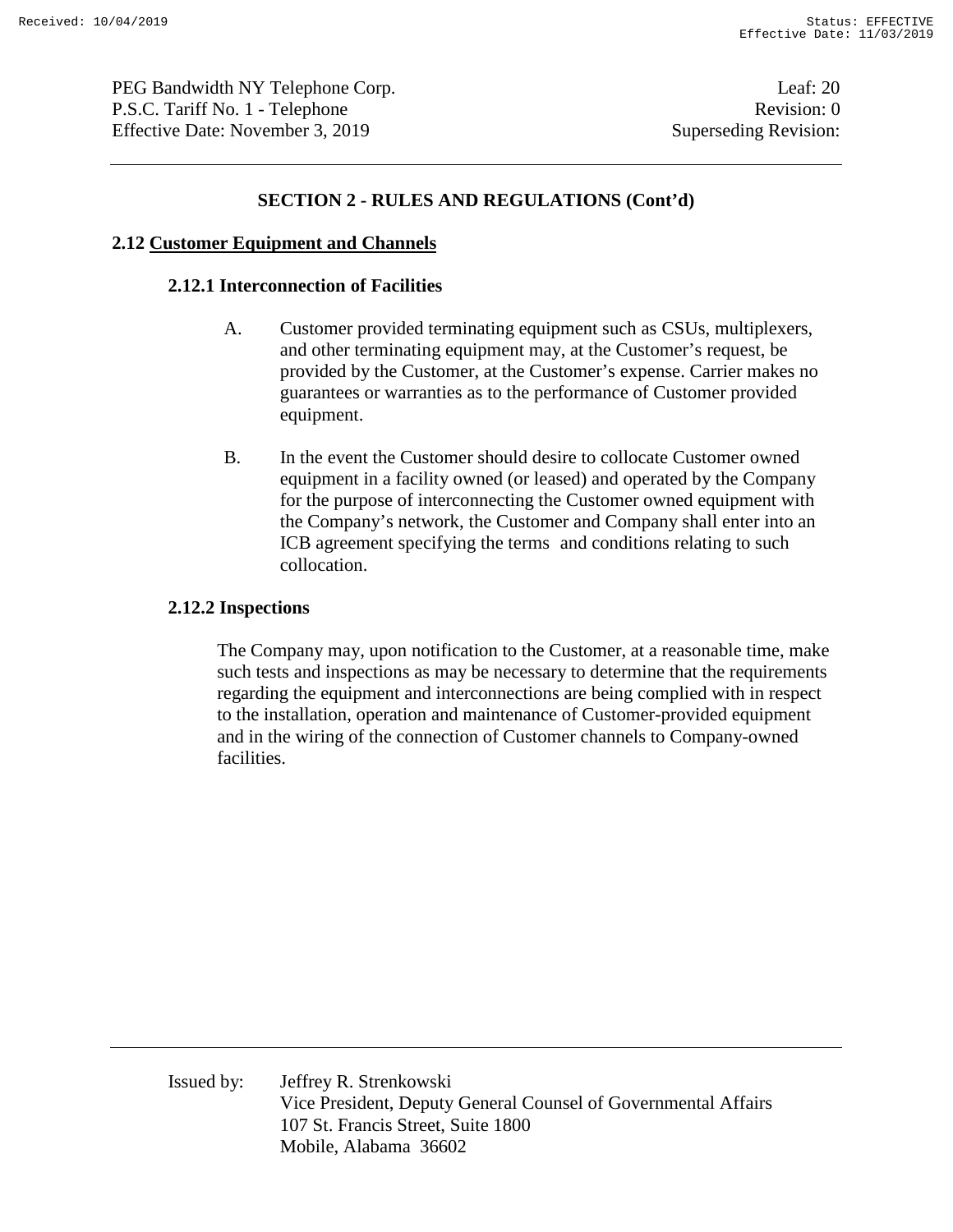PEG Bandwidth NY Telephone Corp. Leaf: 21 P.S.C. Tariff No. 1 - Telephone Revision: 0 Effective Date: November 3, 2019 Superseding Revision:

### **SECTION 2 - RULES AND REGULATIONS (Cont'd)**

#### **2.13 Customer Deposits**

#### 2.13.1 General

- A. To safeguard its interests, the Company may, at any time prior to or after the Actual Start Date, require a Customer to post a deposit or irrevocable letter of credit, at the Company's option, to secure the Customer's payment for the term of the service requested.
- B. When a service is discontinued, the amount of a deposit, if any, will be applied to the Customer's account and any credit balance will be refunded. Before the service is discontinued, the Company may, at its option, return the deposit or credit it to the Customer's account. If the amount of the deposit is insufficient to cover the balance due to the Customer's account, the Company retains the right to collect any amounts owing after the deposit has been applied plus any costs related to the collection of any remaining balance.
- C. Deposits held will accrue at an annual interest rate of two (2) percent per annum without deductions for any taxes on such deposits. Interest will not accrue on any deposit after the date on which reasonable effort has been made to return it to the Customer.
- 2.13.2 Failure to Post a Deposit

Should a Customer fail to post a deposit or letter of credit as may be required by the Company within fifteen (15) days of the Company's notice of such a requirement, or should the Customer fail to abide by the terms of any letter of credit or deposit agreement, the Company may deny service prior to the Requested Service Date or terminate service after the Actual Start Date upon 60 days' notice to the Customer.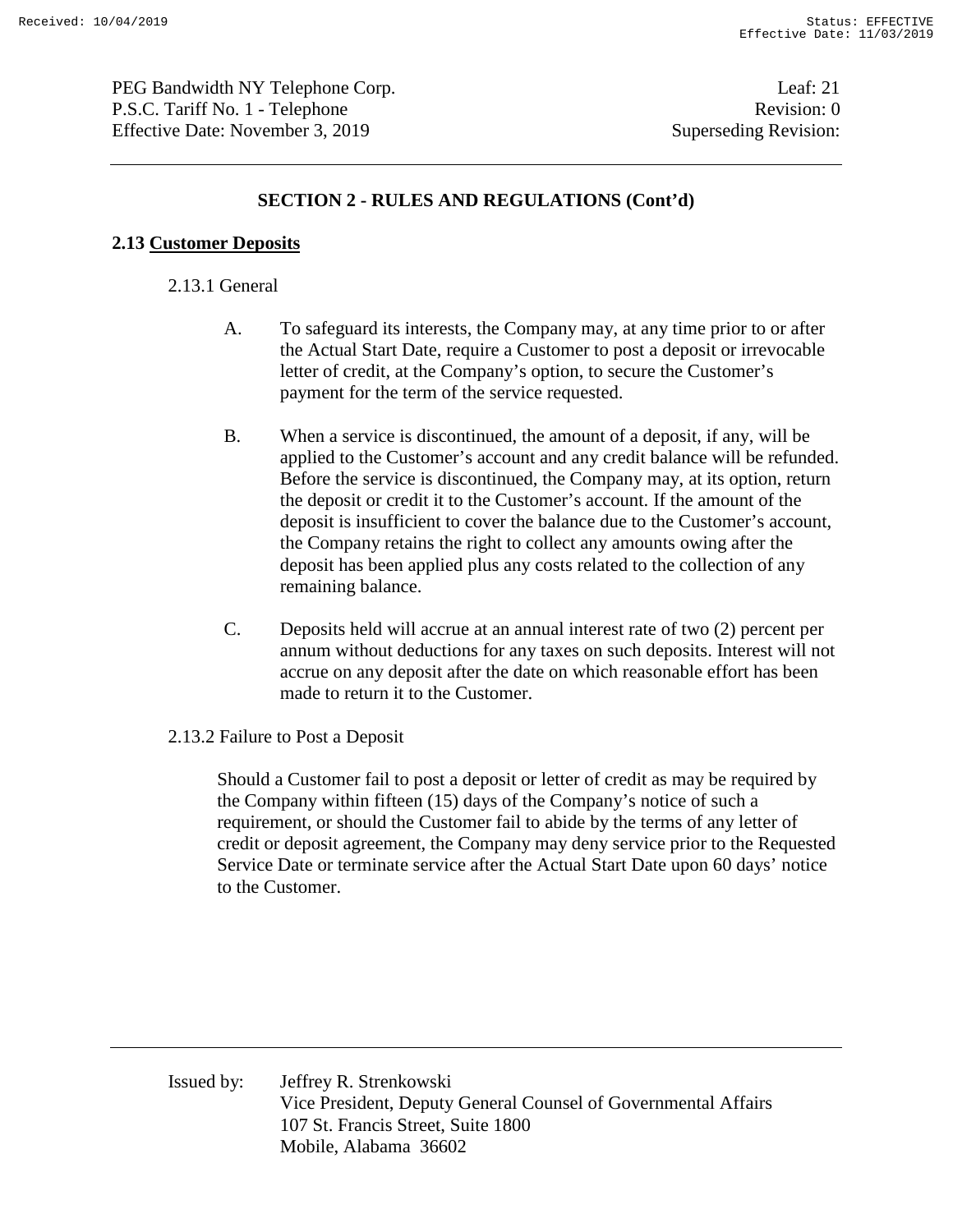PEG Bandwidth NY Telephone Corp. Leaf: 22 P.S.C. Tariff No. 1 - Telephone Revision: 0 Effective Date: November 3, 2019 Superseding Revision:

### **SECTION 2 - RULES AND REGULATIONS (Cont'd)**

#### **2.14 Payment Arrangements**

#### 2.14.1 Payment for Service

The Customer is responsible for the payment of all charges for facilities and services furnished by the Company to the Customer.

A. Taxes

The Customer is responsible for payment of any sales, use, gross receipts, excise, access or other local, state and federal taxes, charges or surcharges (however designated) (excluding taxes on the Company's net income) imposed on or based upon the provision, sale or use of the Company's services by Customer.

#### B. Universal Service Contributions

The Company shall recover from the Customer any contributions the Company is required to make as a result of the service provided to the Customer to any state or federal fund established to further universal access, telecommunications relay services, local number portability or similar government sanctioned funding mechanisms. In the event that any of the service provided to the Customer is exempt from such contribution requirements, the Customer shall provide, in a manner requested by the Company, documentation evidencing such exemption.

#### 2.14.2 Billing and Collection of Charges

The Customer is responsible for payment of all charges incurred by the Customer or other users for services and facilities furnished to the Customer by the Company.

A. Non-recurring charges service are billed following receipt of the service by the Customer and are due and payable within 30 days after the date of the invoice ("Due Date").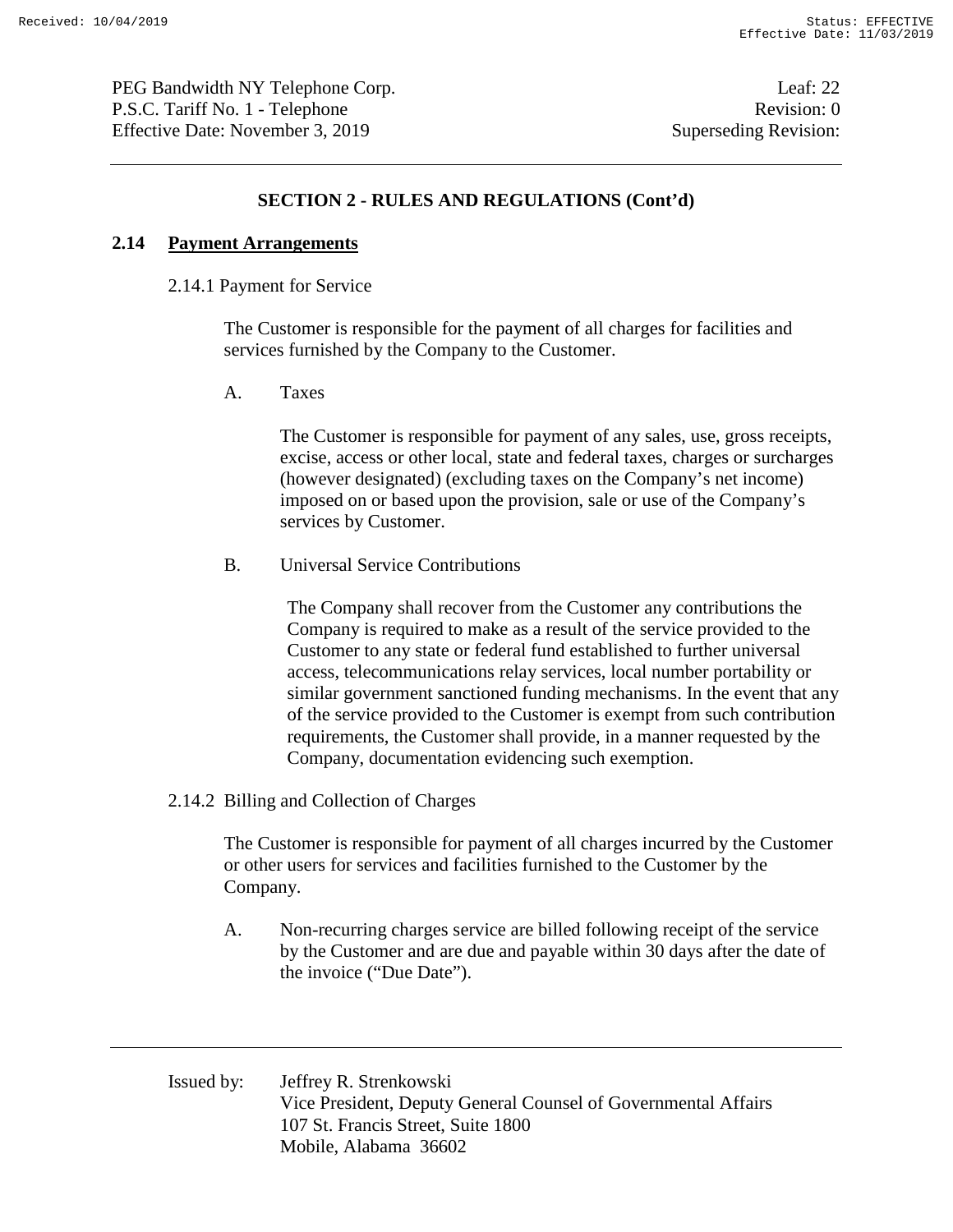PEG Bandwidth NY Telephone Corp. Leaf: 23 P.S.C. Tariff No. 1 - Telephone Revision: 0 Effective Date: November 3, 2019 Superseding Revision:

### **SECTION 2 - RULES AND REGULATIONS (Cont'd)**

#### **2.14 Payment Arrangements (Cont'd)**

2.14.2 Billing and Collection of Charges (Cont'd)

- B. The Company shall present invoices for Recurring Charges monthly to the Customer, in advance of the month in which service is provided, and Recurring Charges shall be due and payable with 30 days after the date of the invoice ("Due Date"). When billing is based upon Customer usage, usage charges will be billed monthly for the preceding billing period.
- C. When service does not begin on the first day of the month, or end on the last day of the month, the charge for the fraction of the month in which service was furnished will be calculated on a pro rata basis. For this purpose, every month is considered to have 30 days. Prorated charges are billed following receipt of service and are due and payable.
- D. Billing of the Customer by the Company will begin on the Actual Start Date, which is the day on which the Company notifies the Customer that the service or facility is available for use, except that the Actual Start Date may be postponed if (i) the Customer provides the Company a written delay request no later than five (5) business days prior to the Requested Start Date, and (ii) the aggregate number of the days requested by such delay request does not exceed thirty (30) calendar days from the Service Order's original Requested Start Date. At the expiration of such thirty (30) day period, the Customer may no longer delay the Actual Start Date of such Service Order and the Company may begin billing as of such date.
- E. The Company may make billing adjustments for a period of two (2) years after the Due Date of an invoice, or two (2) years after the date a service is rendered, whichever is later.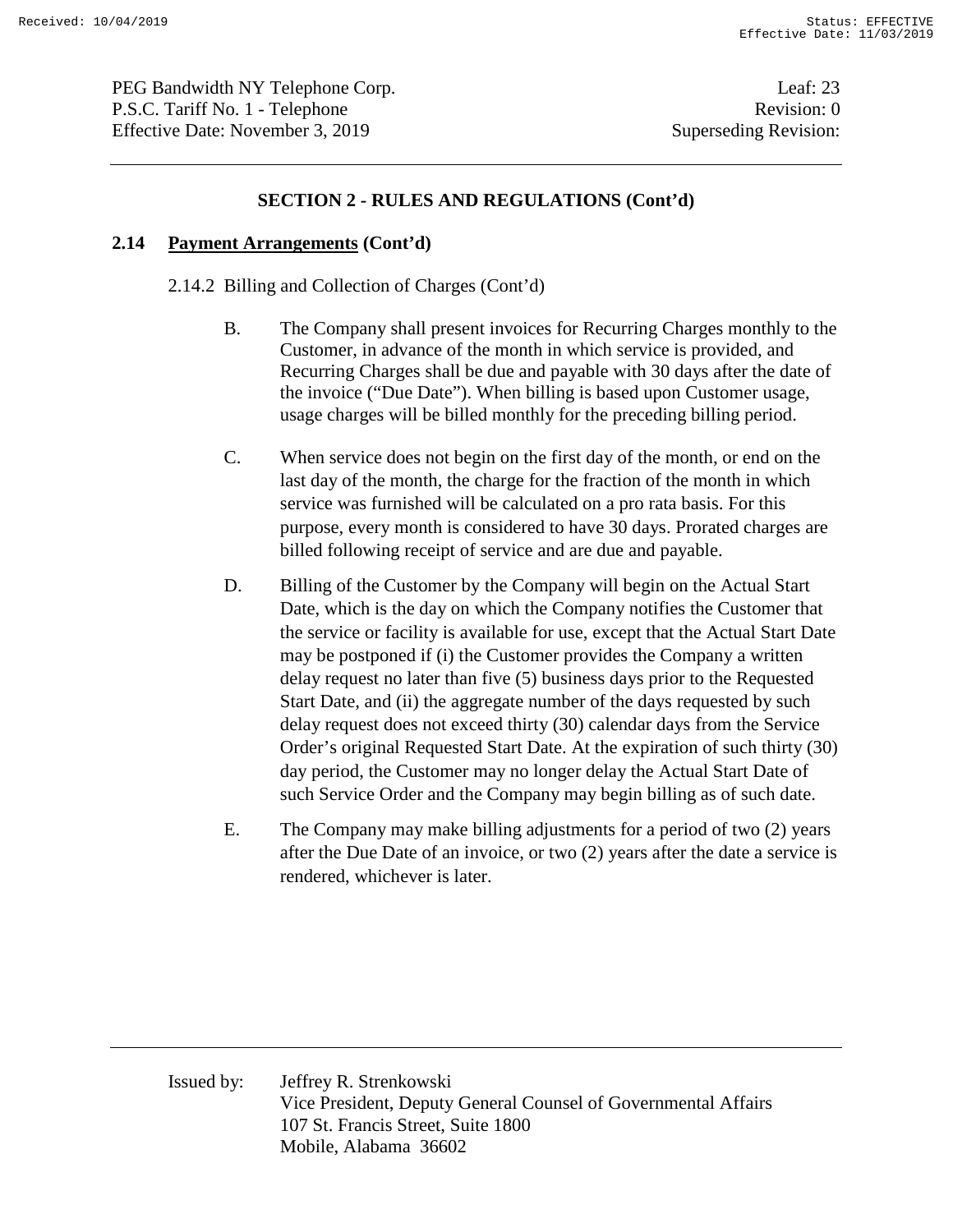PEG Bandwidth NY Telephone Corp. Leaf: 24 P.S.C. Tariff No. 1 - Telephone Revision: 0 Effective Date: November 3, 2019 Superseding Revision:

### **SECTION 2 - RULES AND REGULATIONS (Cont'd)**

#### **2.14 Payment Arrangements (Cont'd)**

2.14.2 Billing and Collection of Charges (cont'd)

- F. If any portion of the payment is received by the Company after the Due Date, or if any portion of the payment is received by the Company in funds which are not immediately available upon presentment, then a late payment penalty shall be due to the Company. The late payment penalty shall be the portion of the payment not received by the date due, multiplied by a late factor. The late factor shall be the lesser of:
	- 1) a rate of 1.5 percent per month; or
	- 2) the highest interest rate which may be applied under state law for commercial transactions, which shall accrue from the Due Date.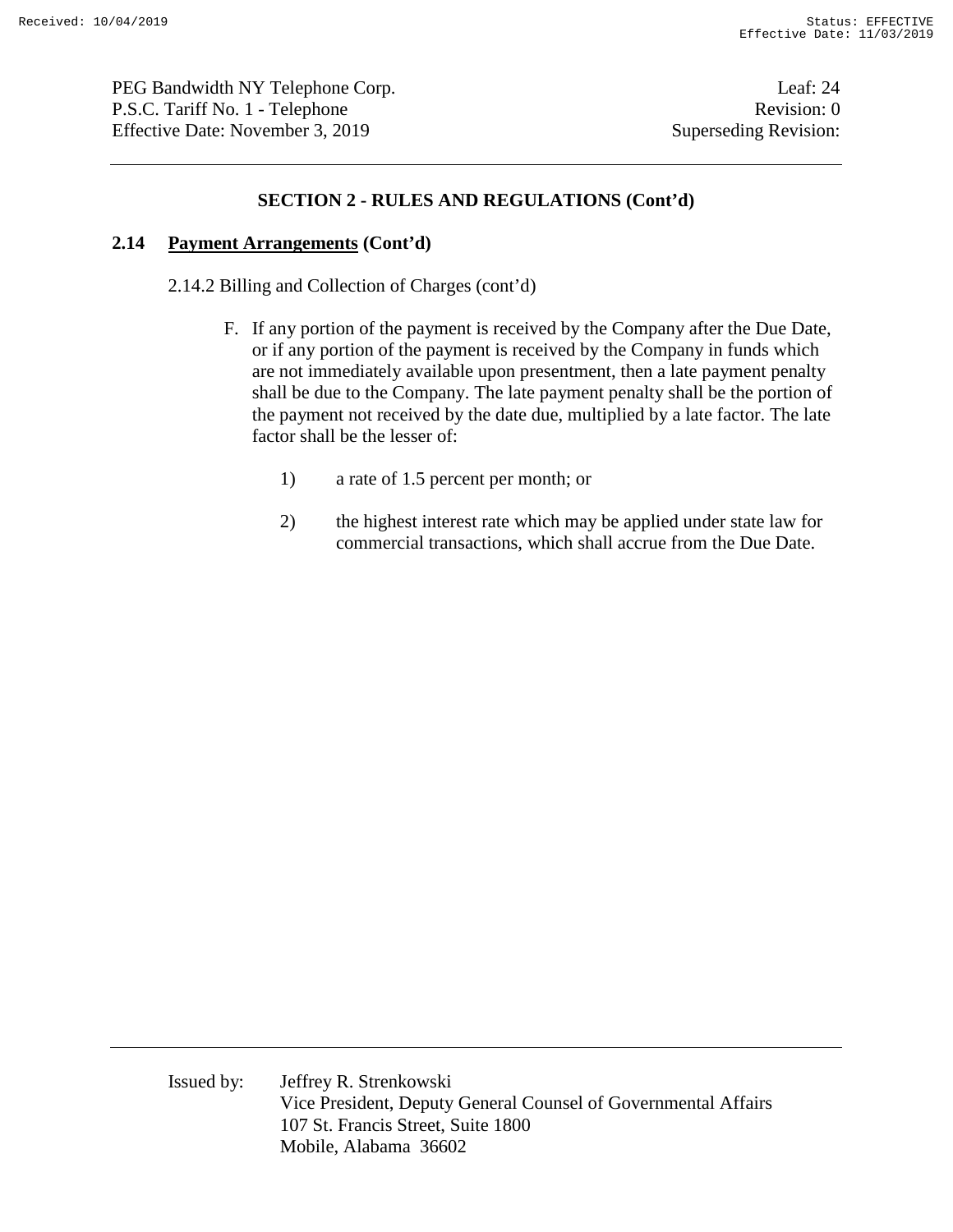PEG Bandwidth NY Telephone Corp. Leaf: 25 P.S.C. Tariff No. 1 - Telephone Revision: 0 Effective Date: November 3, 2019 Superseding Revision:

#### **SECTION 2 - RULES AND REGULATIONS (Cont'd)**

#### **2.14 Payment Arrangements (Cont'd)**

2.14.3 Billing Disputes

A. General

All bills are presumed accurate, and shall be binding on the Customer unless notice of the disputed charge $(s)$  is received by the Company within 30 days of the Due Date. For the purposes of this section, "notice" is defined as written notice to the Company, containing sufficient documentation to investigate the dispute, including the account number under which the bill has been rendered, the date of the bill, and the specific items on the bill being disputed. Such notice may be sent to the Company by calling, toll free, 1-877-652-2321, or by writing to: PEG Bandwidth NY Telephone Corp., 107 St. Francis Street, Suite 1800, Mobile, Alabama 36602.

- B. Late Payment Charge
	- 1) The undisputed portions of the bill must be paid by the Due Date to avoid assessment of a late payment charge.
	- 2) In the event that a billing dispute is resolved by the Company in favor of the Customer, any disputed amount withheld pending resolution of the billing dispute shall not be subject to the late payment charge, and the Customer shall receive an adjustment on its next bill.
	- 3) In the event that a billing dispute is resolved in favor of the Company, the Customer shall pay the late payment charge.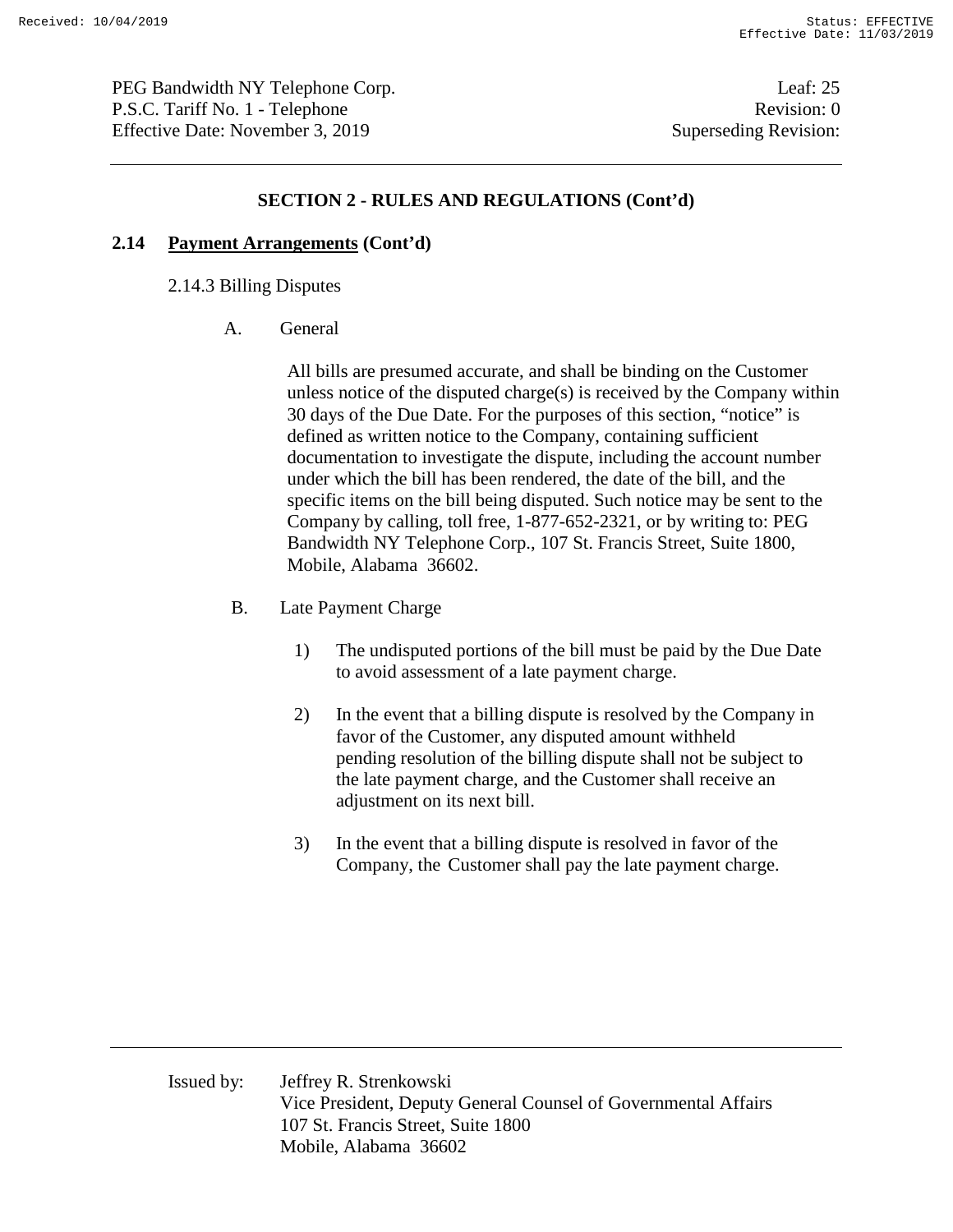PEG Bandwidth NY Telephone Corp. Leaf: 26 P.S.C. Tariff No. 1 - Telephone Revision: 0 Effective Date: November 3, 2019 Superseding Revision:

### **SECTION 2 - RULES AND REGULATIONS (Cont'd)**

### **2.14 Payment Arrangements (Cont'd)**

2.14.3 Billing Disputes (cont'd)

C. Unresolved Billing Disputes

If notice of the disputed charge(s) is received by the Company within 30 days of the Due Date, the Customer may take the following course of action.

- 1) First, the Customer may request and the Company will provide an in- depth review of the disputed amount.
- 2) Second, if after investigation and review by the Company, a disagreement remains as to the disputed amount, the Customer may file an appropriate complaint with:

The New York Public Service Commission Three Empire State Plaza Albany, New York 12223-1350 (Toll Free) 1-800-342-3377

#### 2.14.4 Suspension of Service for Cause

A. In the event payment in full is not received from Customer on or before 60 days following the date of the invoice, the Company may suspend all or any portion of service to the Customer. The Company shall exercise this suspension by providing Customer with a minimum of ten (10) days' written notice specifying the past due amount and the services to be suspended. If Company receives the entire past due amount within the ten (10) day notice period, then Customer's service will not be suspended.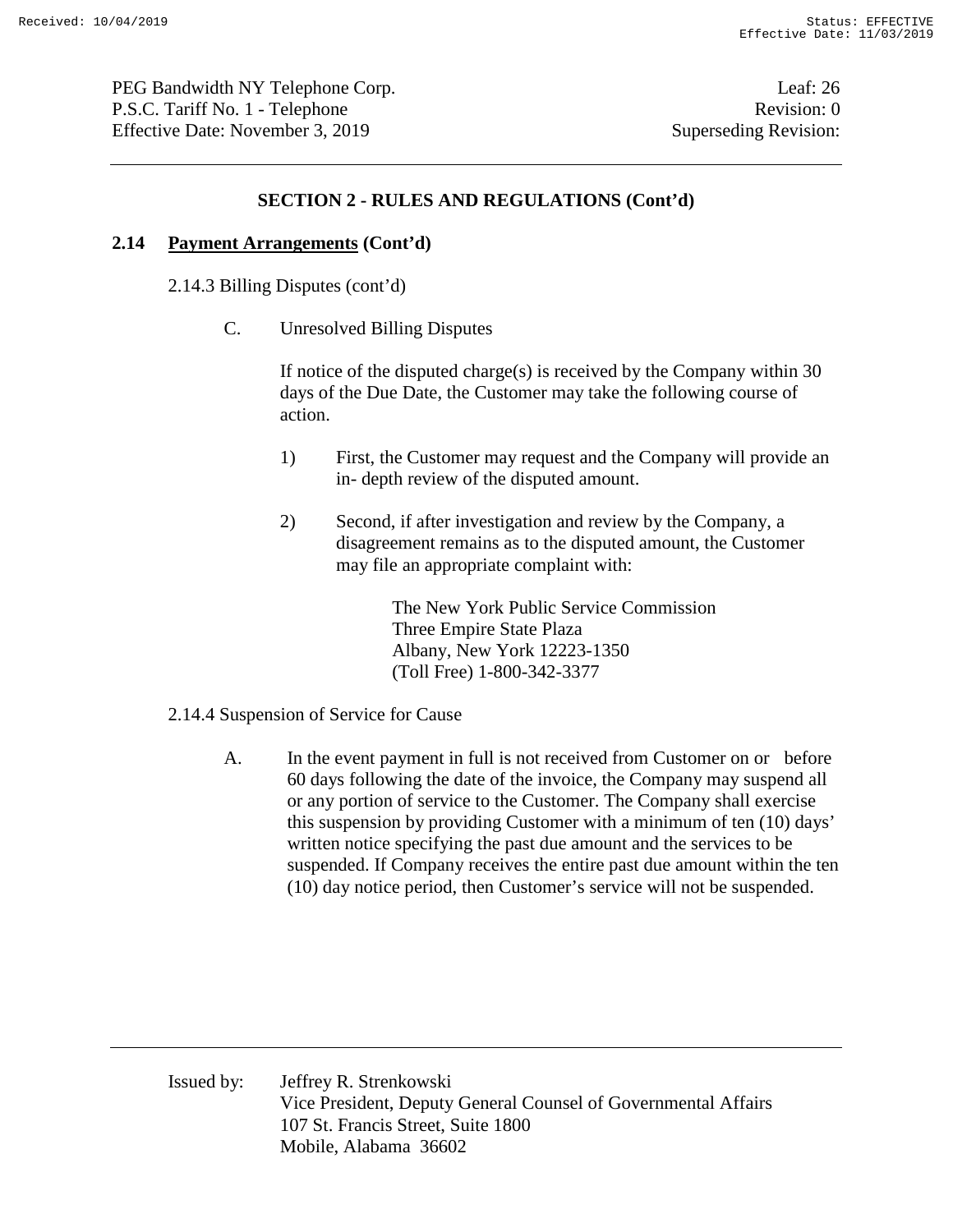PEG Bandwidth NY Telephone Corp. Leaf: 27 P.S.C. Tariff No. 1 - Telephone Revision: 0 Effective Date: November 3, 2019 Superseding Revision:

### **SECTION 2 - RULES AND REGULATIONS (Cont'd)**

#### **2.14 Payment Arrangements (Cont'd)**

2.14.4 Suspension of Service for Cause (cont'd)

- B. If only a portion of the service is initially suspended pursuant to the Company's written notice, and Customer fails to pay the specified past due amount within an additional ten (10) days after the partial suspension of service, then after the additional ten (10) day period, Company may suspend all or any additional portion of the service, with no additional written notice. Further, after the additional ten (10) day period, Company may continue suspension until such time as Customer has paid in full all charges then due, including any late fees as specified herein. Following such payment, Company shall reinstate Customer's services, subject to the Company's right to require the Customer to post a deposit or irrevocable letter of credit as specified in section 2.13 of this tariff.
- C. Upon violation of any of the other material terms or conditions for furnishing service the Company may, by giving thirty (30) days prior notice in writing to the Customer, discontinue or suspend service without incurring any liability if such violation continues during that period.
- D. In the event of fraudulent use of the Company's network, the Company may without notice suspend or discontinue service. The Customer will be liable for all related costs. The Customer will also be responsible for payment of any reconnection charges.
- E. Upon any governmental prohibition or required alteration of the services to be provided or any violation of an applicable law or regulation, the Company may immediately discontinue service without incurring any liability.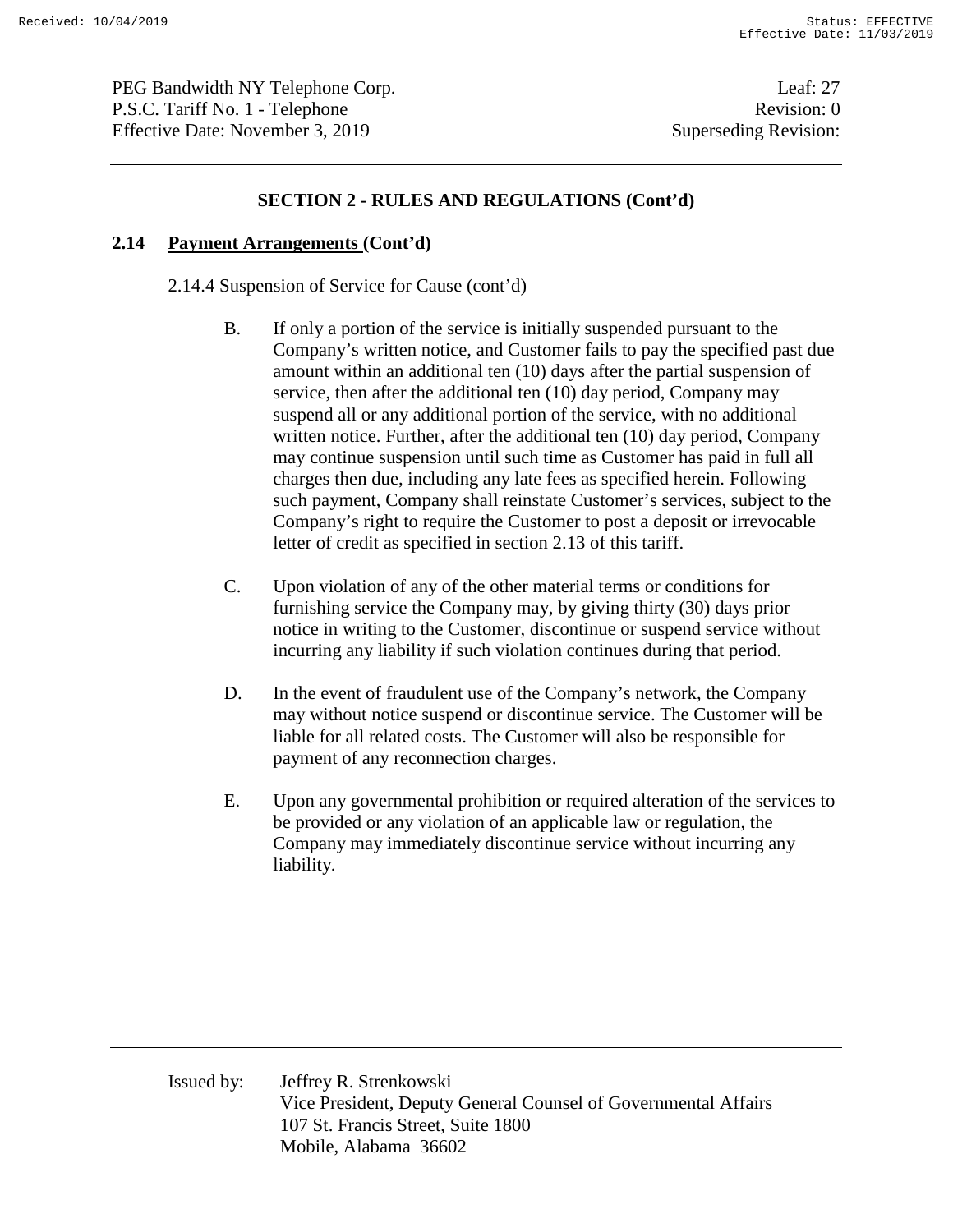PEG Bandwidth NY Telephone Corp. Leaf: 28 P.S.C. Tariff No. 1 - Telephone Revision: 0 Effective Date: November 3, 2019 Superseding Revision:

#### **SECTION 2 - RULES AND REGULATIONS (Cont'd)**

#### **2.14 Payment Arrangements (Cont'd)**

2.14.4 Suspension of Service for Cause (cont'd)

- F. Upon the Company's discontinuance of service to the Customer under this section, the Company, in addition to all other remedies that may be available to the Company at law or in equity or under any other provision of this tariff, may declare all future monthly and other charges which would have been payable by the Customer during the remainder of the term for which such services would have otherwise been provided to the Customer to be immediately due and payable (discounted to present value at six (6) percent).
- G. Except for suspension of service pursuant to section 2.14.4(E), preceding, suspension of service shall not affect the Customer's obligation to pay for the service.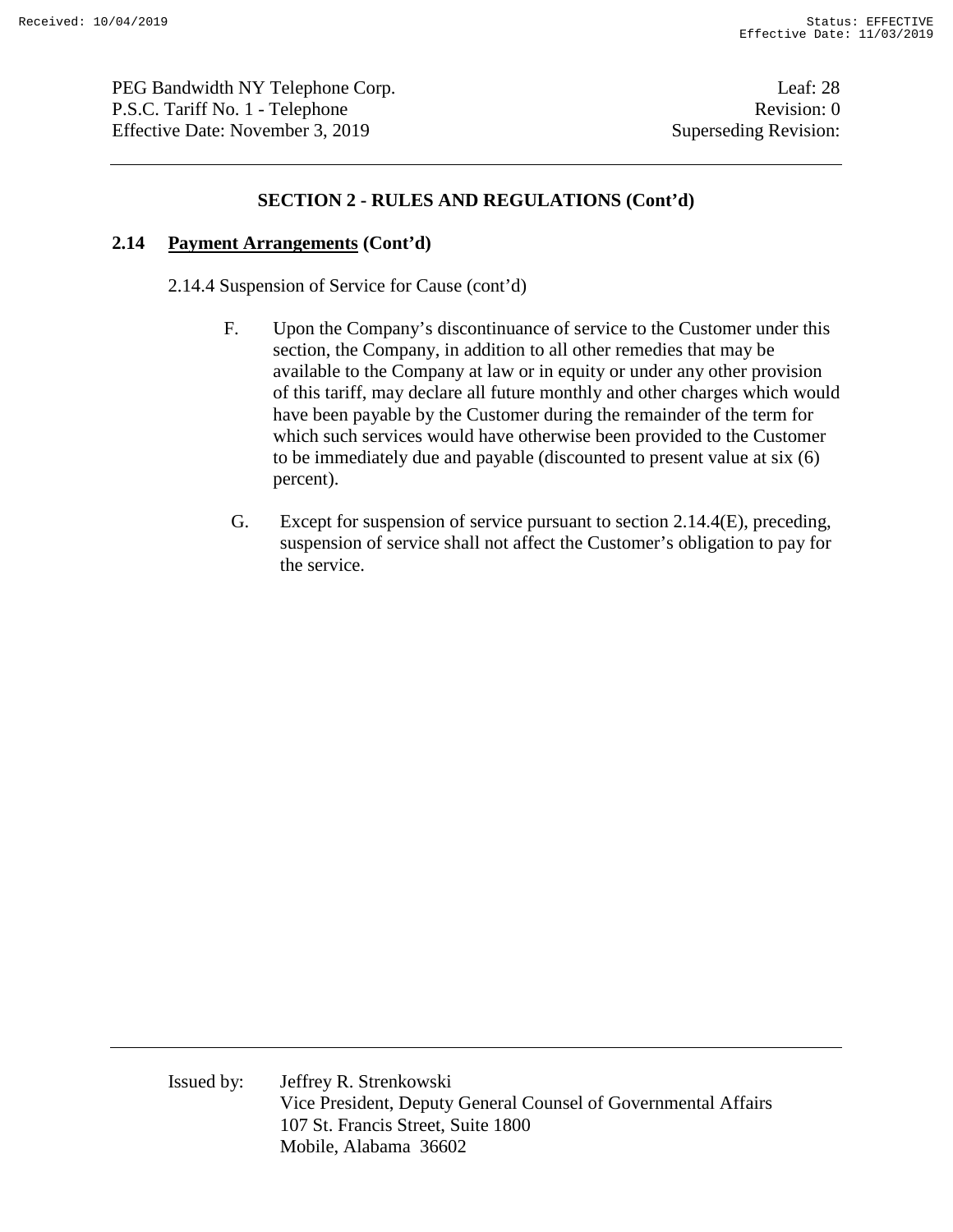PEG Bandwidth NY Telephone Corp. Leaf: 29 P.S.C. Tariff No. 1 - Telephone Revision: 0 Effective Date: November 3, 2019 Superseding Revision:

#### **SECTION 2 - RULES AND REGULATIONS (Cont'd)**

#### **2.14 Payment Arrangements (Cont'd)**

2.14.5 Ancillary Services and Charges

Any ancillary services and charges not described in this section will be considered special requests and will be handled on an ICB.

A. Order Change Charge – Change of Service Date

If a Customer desires to change the date on which Customer has requested that service be available, other than a request to expedite service pursuant to Section 2.8.5, Customer may be charged an Order Change Charge. Such charge will not apply to the Customer's first change of service date request, as long as such request is made more than fifteen (15) business days prior to the original Requested Start Date. If Customer makes a second change of service date request, or such change is requested less than fifteen (15) days prior to the original Requested Service Date, Customer will be charged an Order Change Charge. Customer will also be charged for any charges incurred by the Company from third party providers as a result of Customer's request for change of service date.

B. Order Change Charge – Change of Information in a Service Order

If a Customer requests a change to the information contained in a Service Order (other than a change of service date) prior to completion of installation of the Service, Customer may incur an Order Change Charge. No Order Change Charge will be incurred, however, if such requested change is administrative in nature (i.e., billing address, contact information, etc.).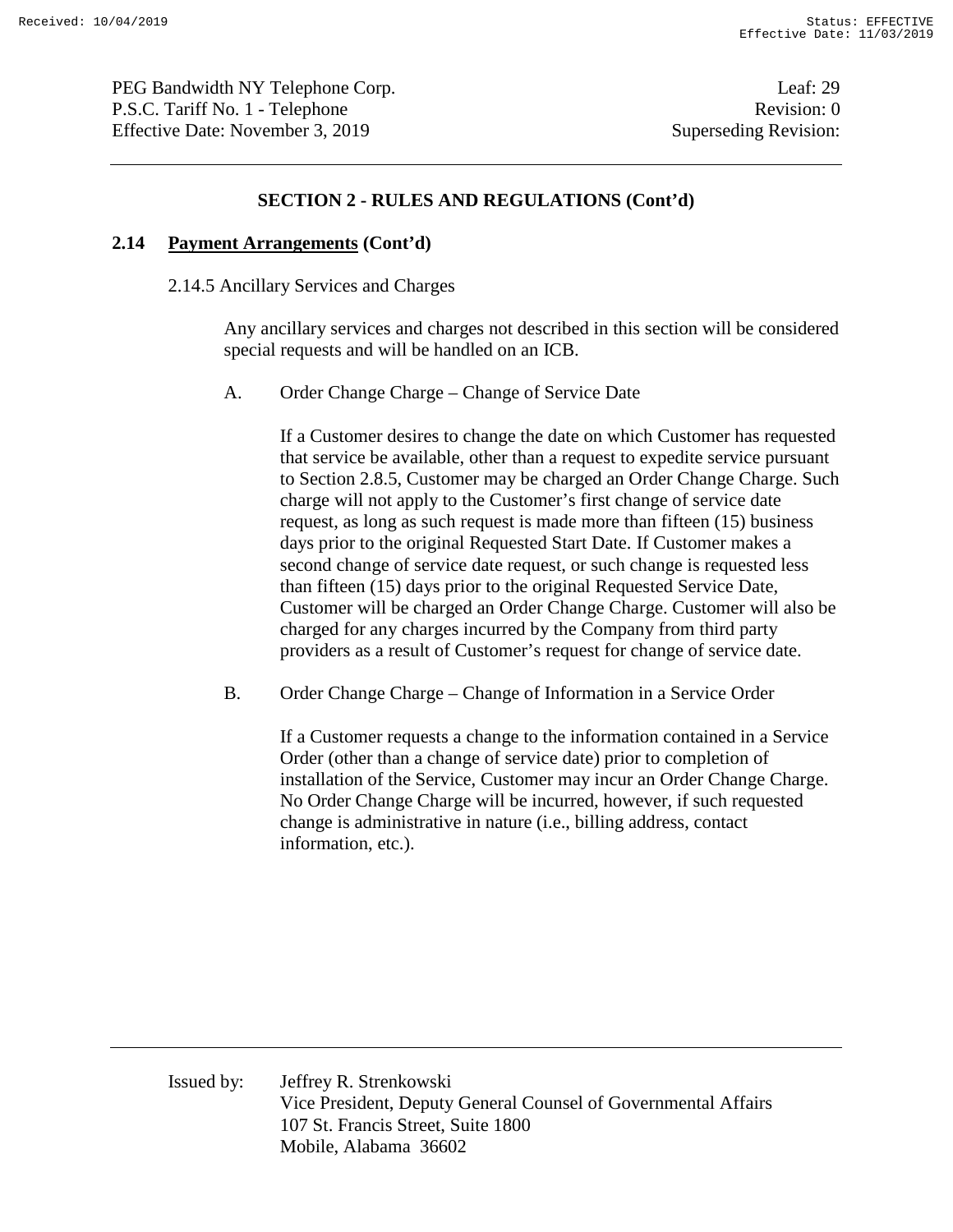PEG Bandwidth NY Telephone Corp. Leaf: 30 P.S.C. Tariff No. 1 - Telephone Revision: 0 Effective Date: November 3, 2019 Superseding Revision:

### **SECTION 2 - RULES AND REGULATIONS (Cont'd)**

#### **2.14 Payment Arrangements (Cont'd)**

2.14.5 Ancillary Services and Charges (cont'd)

C. Cancellation of Service Order

If Customer desires to cancel a Service Order prior to installation and acceptance of the service, Customer will be assessed an Order Cancellation Charge as well a charge to reimburse the Company for any out of pocket expenses incurred by the Company in preparation to provide the service. Out of pocket expenses include but are not limited to the cost of the equipment, facilities, and material, the cost of installation, engineering, labor, and supervision, general and administrative expense, other disbursements, depreciation, maintenance, taxes, provision for return on investment, and any other costs associated with the special construction or arrangements.

### **2.15 Outage Credits for Interruptions in Service**

#### 2.15.1 General

- A. An Outage Credit will be given when service is interrupted in a duration equal to or greater than two (2) consecutive hours, except as specified below. For DS-3 and Optical SONET service, an interruption occurs when there has been a loss of signal or when two consecutive 15 second loopback tests confirm the observation of a bit error rate equal to or worse than 1 x 10-6.
- B. An interruption period begins upon the earlier of the Company's actual knowledge of the interruption or the Company's receipt of notice from the Customer of the interruption. An interruption period ends when the service, facility or circuit is operative.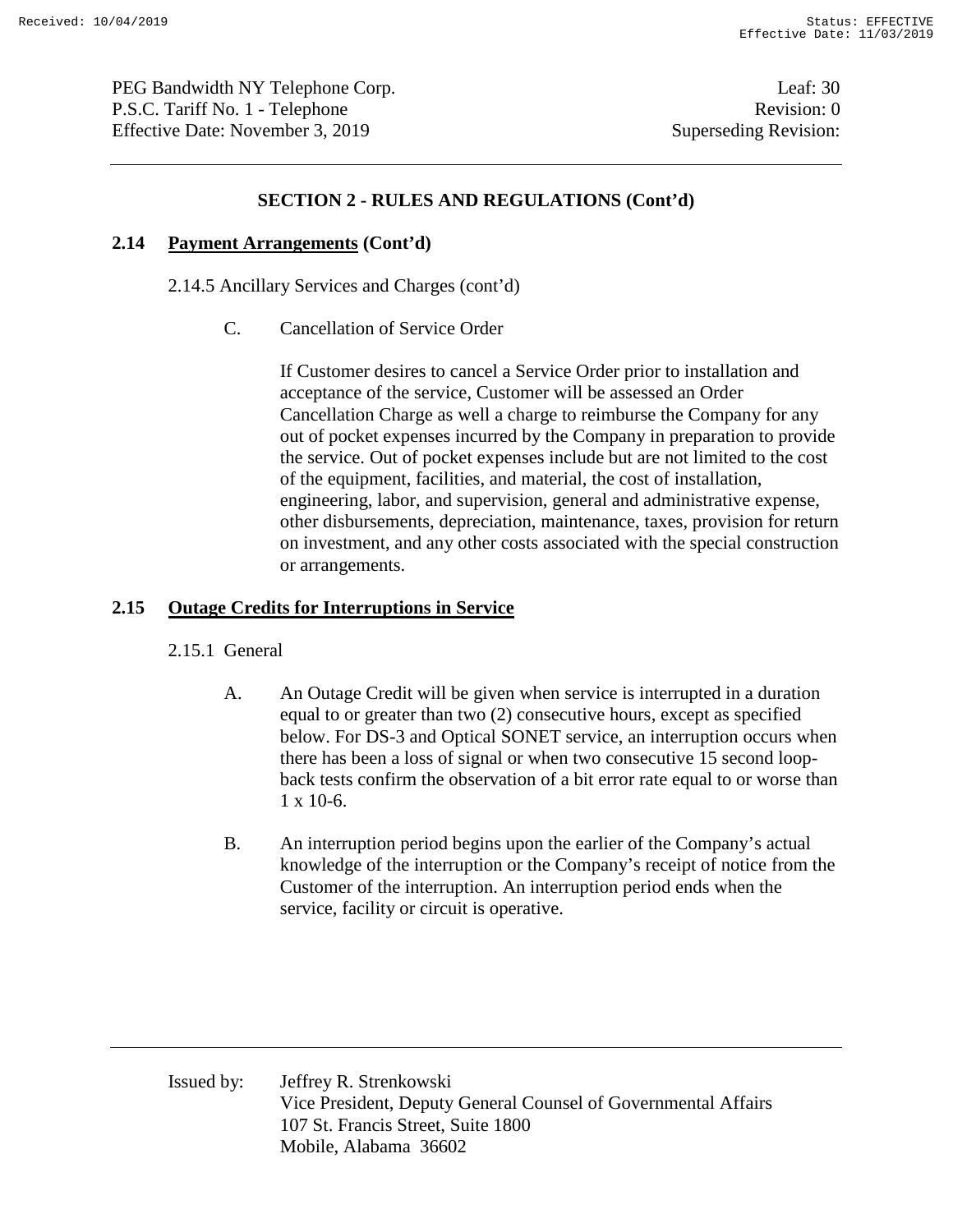PEG Bandwidth NY Telephone Corp. Leaf: 31 P.S.C. Tariff No. 1 - Telephone Revision: 0 Effective Date: November 3, 2019 Superseding Revision:

### **SECTION 2 - RULES AND REGULATIONS (Cont'd)**

#### **2.15 Allowances for Interruptions in Service (cont'd)**

- 2.15.1 General (cont'd)
	- C. A Customer shall be entitled to an Outage Credit upon the Company's receipt of the Customer's written request for such Outage Credit.
	- D. The Outage Credit shall be in the amount of 1/720 of the monthly recurring charge for the service for each hour in excess of the first two (2) consecutive hours that the service is interrupted.
	- E. All Outage Credits shall be credited on the Customer's next monthly invoice for the affected service.
	- F. The Outage Credit as set forth in this section shall be the sole and exclusive remedy of a Customer in the event of any interruption.
- 2.15.2 Limitations of Outage Credits

No Outage Credit will be made for any interruption in service that is:

- A. Of a duration of less than two (2) consecutive hours;
- B. Caused by the Customer or others authorized by the Customer to use the service;
- C. Due to scheduled maintenance where the Customer has been notified of the scheduled maintenance in advance;
- D. Caused by an interruption or failure on another carrier's network connected to the service of the Company;
- E. Due to the failure of power, facilities, equipment, systems, connections, or services not provided by the Company;
- F. Due to circumstances or causes beyond the control of the Company; or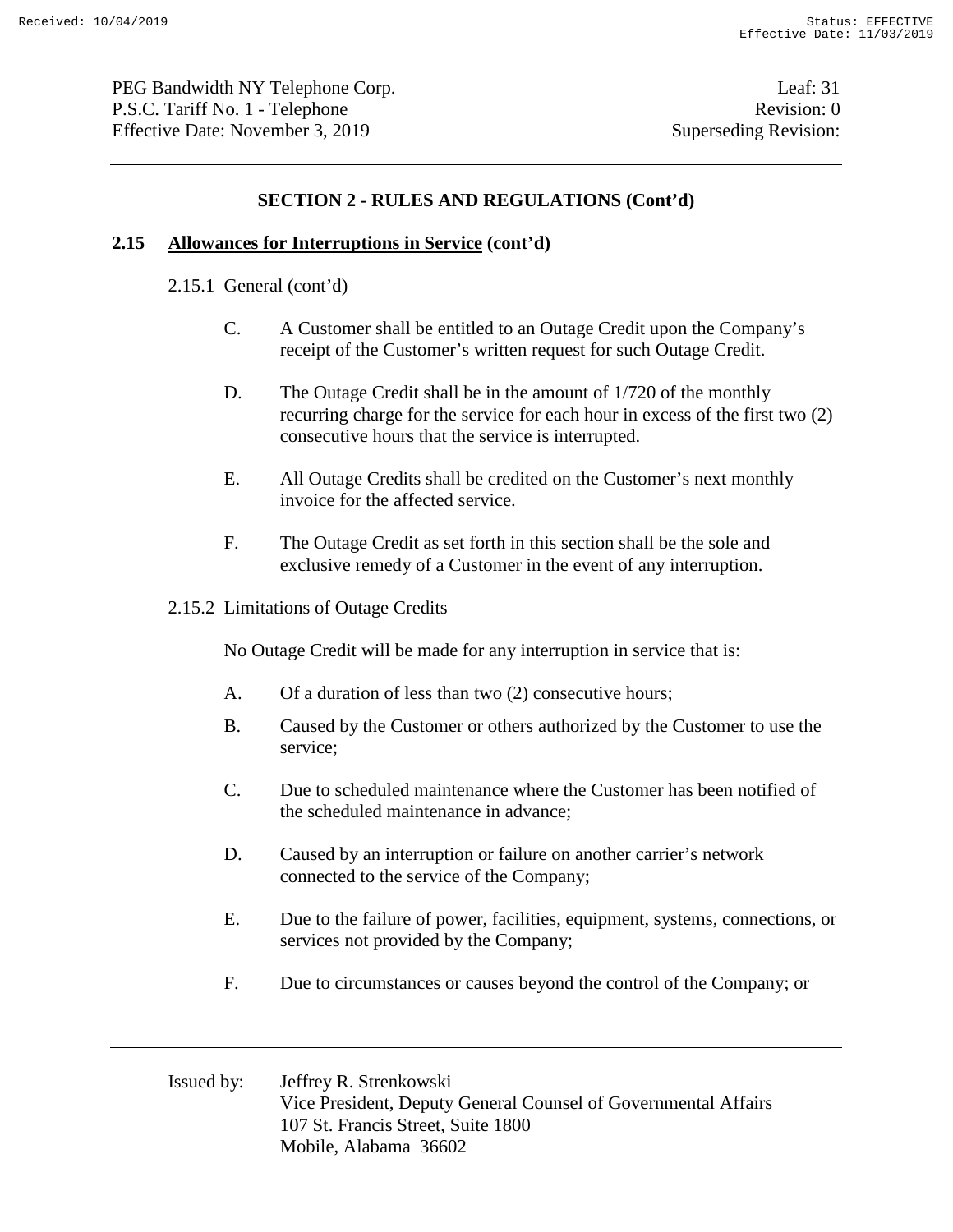PEG Bandwidth NY Telephone Corp. Leaf: 32 P.S.C. Tariff No. 1 - Telephone Revision: 0 Effective Date: November 3, 2019 Superseding Revision:

### **SECTION 2 - RULES AND REGULATIONS (Cont'd)**

#### **2.15 Allowances for Interruptions in Service (cont'd)**

- 2.15.2 Limitations of Outage Credits (cont'd)
	- G. During any period in which the Company is not given full and free access to its facilities and equipment for the purposes of investigating and correcting interruptions.

#### **2.16 Cancellation of Service**

2.16.1 Cancellation of Service

Once the Actual Start Date has passed and the Customer has accepted the service, the Customer must pay for the service as indicated on the Service Order through the term indicated on such Service Order, regardless of whether the Customer is actually using the service, provided that upon thirty (30) day's prior written notice, either the Customer or the Company may, without any cancellation of service liability, cancel the affected portion of any service is the Company is prohibited by governmental authority from furnishing, or the Customer is prohibited from using such portion, or if any material rate or term contained in this tariff and relevant to the affected portion of any service is substantially changed by order of the Commission, the Federal Communications Commission, the highest court of competent jurisdiction to adjudicate the matter, or other local, state or federal government authority.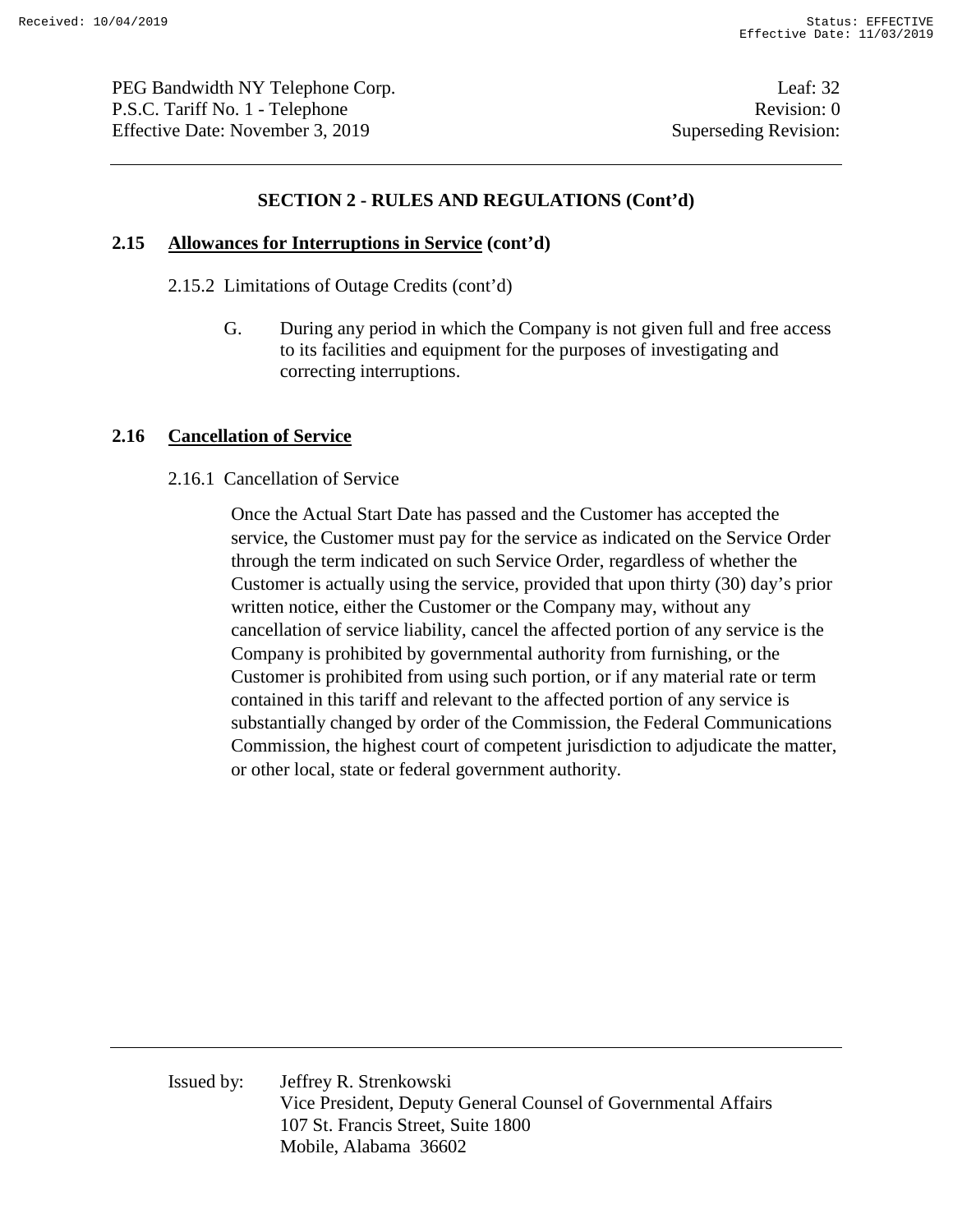PEG Bandwidth NY Telephone Corp. Leaf: 33 P.S.C. Tariff No. 1 - Telephone Revision: 0 Effective Date: November 3, 2019 Superseding Revision:

#### **SECTION 2 - RULES AND REGULATIONS (Cont'd)**

#### **2.17 Customer Liability for Unauthorized Use of the Network (Cont'd)**

2.17.1 Unauthorized Use of the Network (cont'd)

- A. Unauthorized use of the Network occurs when: (1) a person or entity that does not have actual, apparent, or implied authority to use the Network, obtains the Company's services provided under this Tariff; or (2) a person or entity that otherwise has actual, apparent, or implied authority to use the Network, makes fraudulent use of the Network to obtain the Company's services provided under this Tariff, or uses specific services that are not authorized.
- B. The following activities constitute fraudulent use:
	- 1) Using the Network to transmit a message, locate a person, or otherwise give or obtain information, without payment for the service;
	- 2) Using or attempting to use the Network with the intent to avoid payment, either in whole or in part, of any of the Company's tariffed charges by either rearranging, tampering with, or making connections not authorized by this Tariff to any service components used to furnish the Company's services or using fraudulent means or devices, tricks, schemes, false or invalid number, false credit devices or electronic devices;
	- 3) Using fraudulent means or devices, tricks, schemes, false or invalid numbers, false credit devices, or electronic devices to defraud or mislead callers.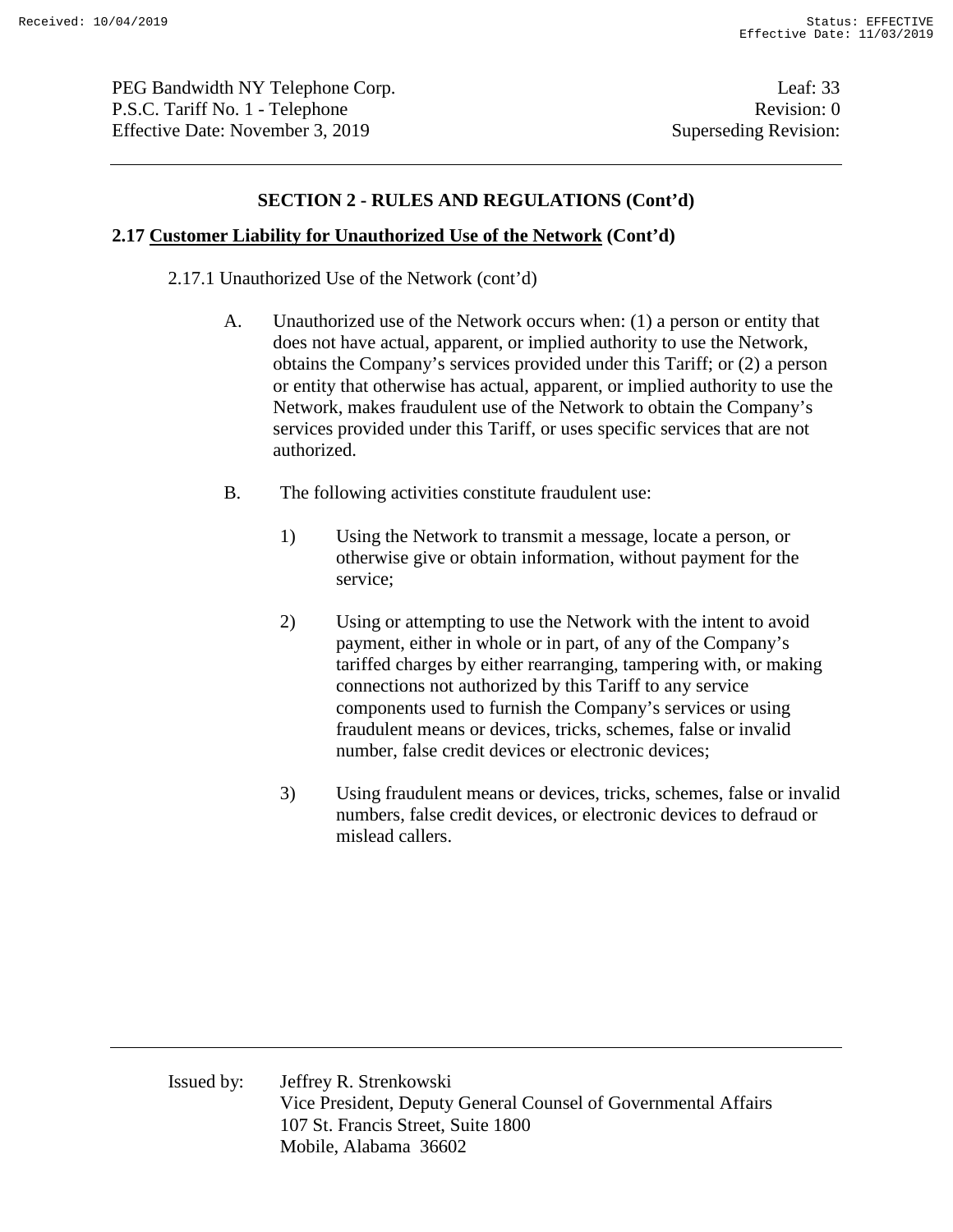PEG Bandwidth NY Telephone Corp. Leaf: 34 P.S.C. Tariff No. 1 - Telephone Revision: 0 Effective Date: November 3, 2019 Superseding Revision:

### **SECTION 2 - RULES AND REGULATIONS (Cont'd)**

### **2.17 Customer Liability for Unauthorized Use of the Network (Cont'd)**

2.17.1 Unauthorized Use of the Network (cont'd)

- C. Customers are advised that use of telecommunications equipment and services, including that provided under this Tariff, carries a risk of various forms of telecommunications fraud (including, but not limited to, toll and PBX fraud perpetrated by Users who gain access to a Customer's facilities, account numbers, security or authorization codes, etc.). Customers should take all necessary steps to restrict access to their facilities, including the equipment and services provided hereunder, and to detect and prevent unauthorized use of the equipment and services provided by the Company under this Tariff.
- 2.17.2 Liability for Unauthorized Use
	- A. Except as provided for elsewhere in this Tariff, the Customer is responsible for payment of all charges for services provided under this Tariff furnished to the Customer or User. This responsibility is not changed due to any use, misuse, or abuse of the Customer's service or Customer-provided equipment by Users or other third parties, the Customer's employees, or the public.
	- B. The Customer is liable for all costs incurred as a result of unauthorized use of the Network, including service charges and any direct, indirect, special, incidental, reliance, consequential, exemplary, or punitive charges.
	- C. The Customer is responsible for payment of any charges related to the suspension and/or termination of service, and any charges for reconnection of service, incurred as a result of unauthorized use of the Network.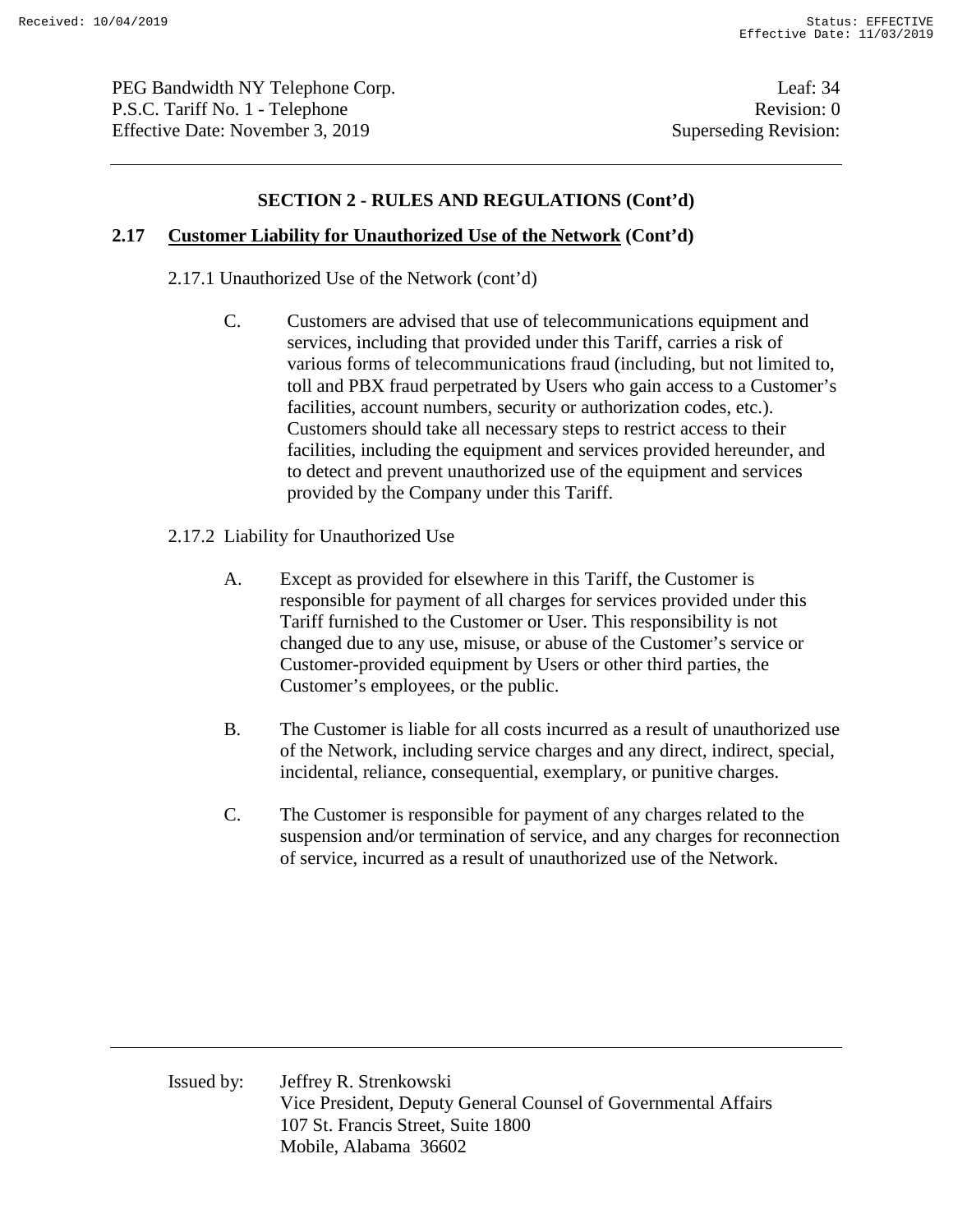PEG Bandwidth NY Telephone Corp. Leaf: 35 P.S.C. Tariff No. 1 - Telephone Revision: 0 Effective Date: November 3, 2019 Superseding Revision:

#### **SECTION 2 - RULES AND REGULATIONS (Cont'd)**

#### **2.18 Critical Facilities Administration Service**

#### 2.18.1 Program Overview

This service is included and available to all customers who order telecommunications services from the Company. The Company does not offer Critical Administration Service as a stand-alone service.

- A. Facilities-based carriers are responsible to provide data on the physical path of qualified circuits to customers who request such information. Such carriers are required to maintain facilities associated with qualified circuits in such a manner as to ensure that notification of a change in the physical routing of a qualifying circuit is communicated quickly to the affected customer, and the physical path data promptly updated. Such carriers will maintain the data and establish appropriate methods of identification and authentication to secure the data and restrict access by each customer to information relative to that customer's qualifying circuits.
- B. Customers are required to demonstrate for each qualifying circuit that the circuit has been registered under the federal Telecommunications Service Priority program in order to participate.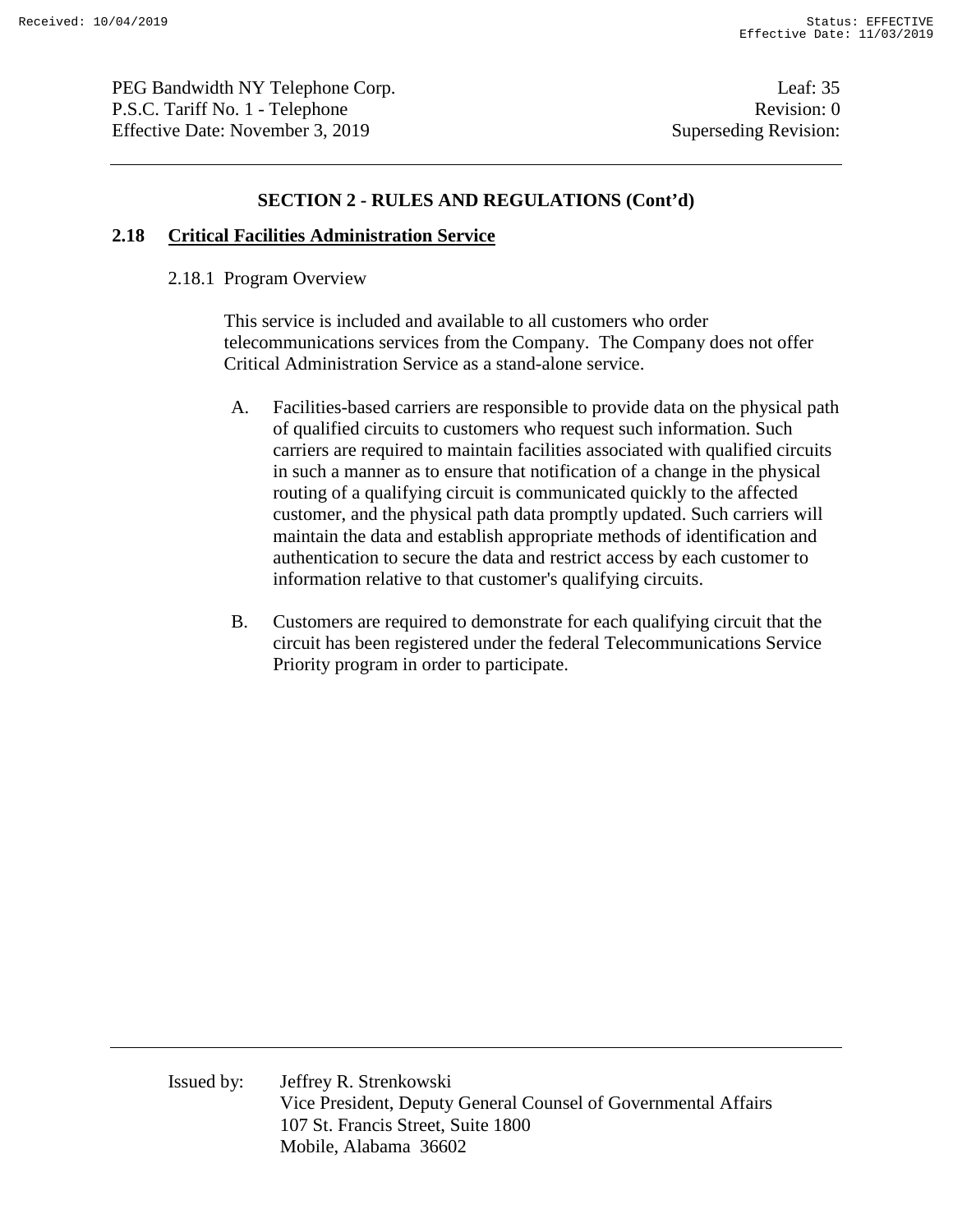PEG Bandwidth NY Telephone Corp. Leaf: 36 P.S.C. Tariff No. 1 - Telephone Revision: 0 Effective Date: November 3, 2019 Superseding Revision:

#### **SECTION 2 - RULES AND REGULATIONS (Cont'd)**

#### **2.18 Critical Facilities Administration Service (Cont'd)**

2.18.2 Customer Obligations

Customers participating under the Critical Facilities Administration program will be required to:

- A. Identify critical facilities by enrolling circuits in the federal Telecommunications Service Priority program, and demonstrating the sponsorship of a federal agency supporting the designation of those circuits as qualifying under the federal Telecommunications Service Priority program. Such circuits will be referred to as "qualifying circuits."
- B. Subscribe to the Critical Facilities Administration service offered by their carrier, and identify which qualifying circuits it wishes to enroll in the service. Such circuits will be referred to as "subscribed circuits."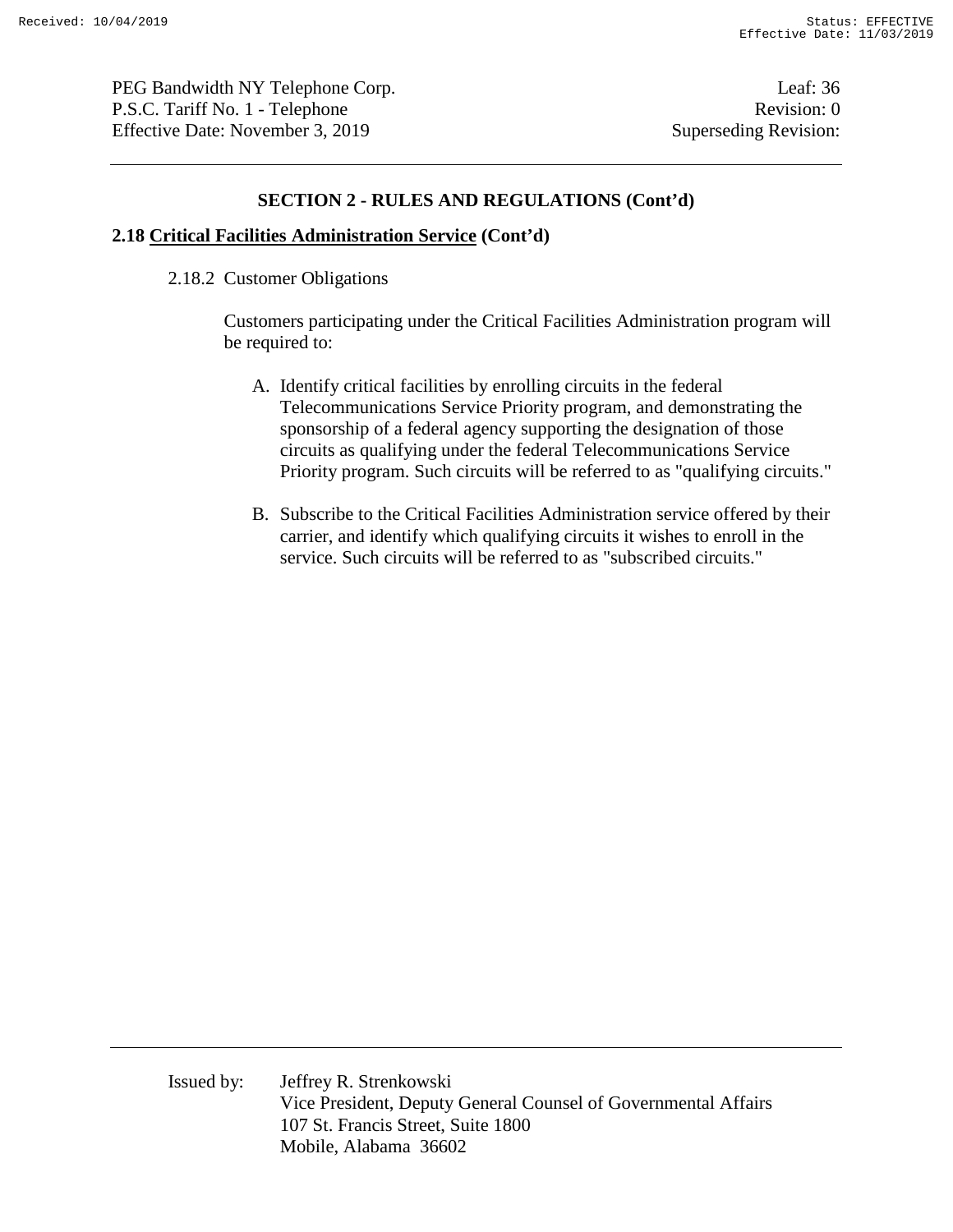PEG Bandwidth NY Telephone Corp. Leaf: 37 P.S.C. Tariff No. 1 - Telephone Revision: 0 Effective Date: November 3, 2019 Superseding Revision:

#### **SECTION 2 - RULES AND REGULATIONS (Cont'd)**

#### **2.18 Critical Facilities Administration Service (Cont'd)**

#### 2.18.3. Carrier Obligations

Facilities-based carriers will be obligated to identify the physical path of each subscribed circuit as follows:

- A. Physical path information will be provided by reference to the latitude and longitude coordinates of suitable points along the circuit's path (e.g., cable entrances to buildings, manholes, riser poles, crossboxes, carrier equipment cabinets, and other circuit access points in the outside plant of the carrier) so as to allow the customer to ascertain with a reasonable degree of accuracy the actual physical path of each subscribed circuit.
- B. Physical path information for newly provisioned subscribed circuits is to be available to the customer within five (5) business days after the circuit has been installed, and within fifteen (15) business days for existing, in-place subscribed circuits.
- C. Any planned moves, changes, or rearrangements that affect the physical path of a subscribed circuit are to be communicated at least 24 hours in advance to the customer, and information related to a move, change, or rearrangement that was as a result of unplanned activity is to be provided within 24 hours of the change.
- D. Updated information regarding the revised physical path of subscribed circuits would be available to the customer within five (5) business days for planned actions, and within fifteen (15) business days for unplanned activities.
- E. Provision of the service would be suspended altogether in the instance of a major telephone outage. Once restored to service, current physical path information for a subscribed circuit would be developed and made available to the customer within ninety days of the restoration of service.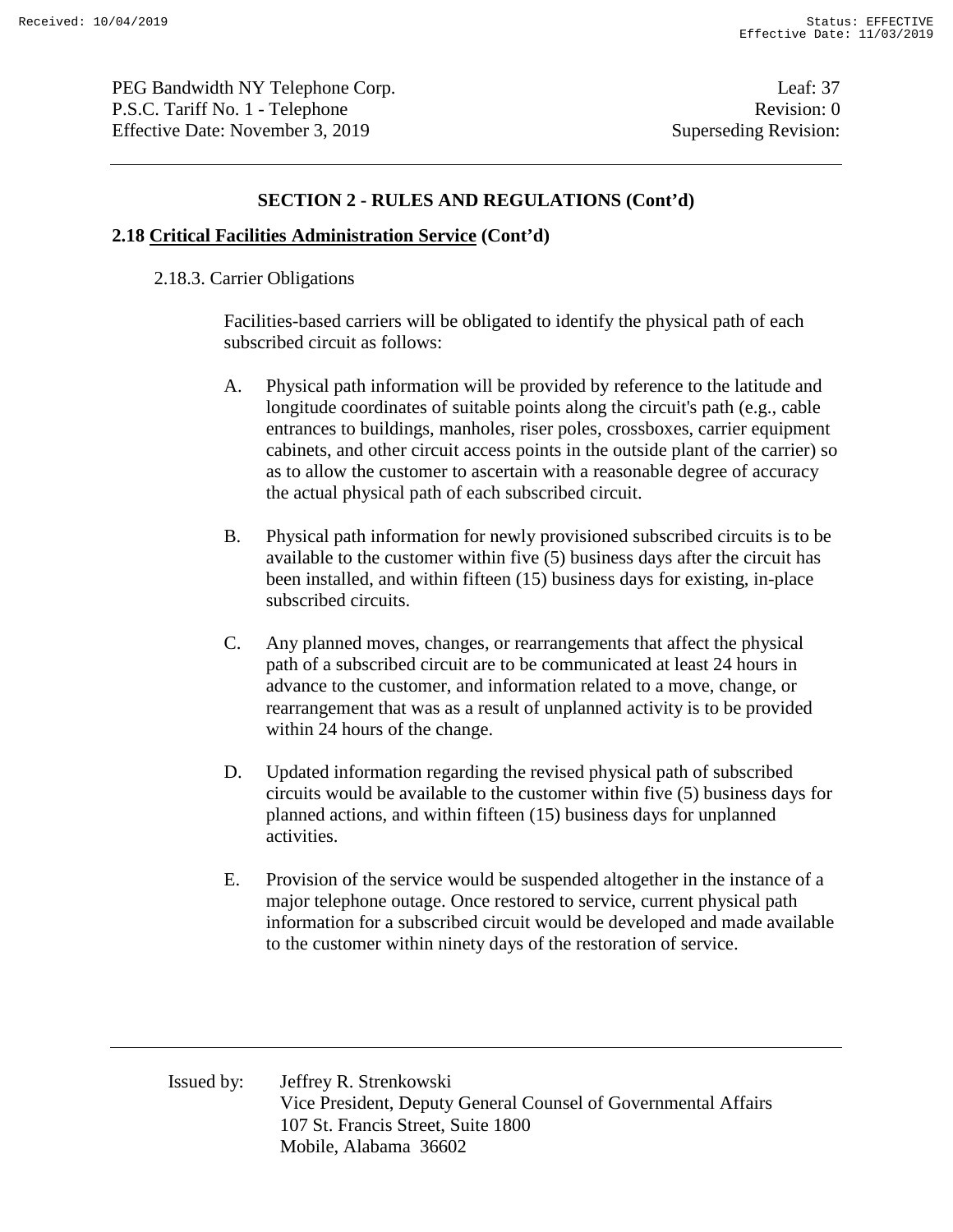PEG Bandwidth NY Telephone Corp. Leaf: 38 P.S.C. Tariff No. 1 - Telephone Revision: 0 Effective Date: November 3, 2019 Superseding Revision:

### **SECTION 2 - RULES AND REGULATIONS (Cont'd)**

#### **2.18 Critical Facilities Administration Service (cont'd)**

2.18.3 Carrier Obligations

F. The carrier must establish a secure database or other means that would allow the customer to obtain information of the physical path for only its subscribed circuits, subject to appropriate authentication and authorization. Where practicable, the information should be made available on a 24 hour by seven day basis.

#### 2.18.4 Rates

Rates for CFA are based upon the time required to collect the circuit path data.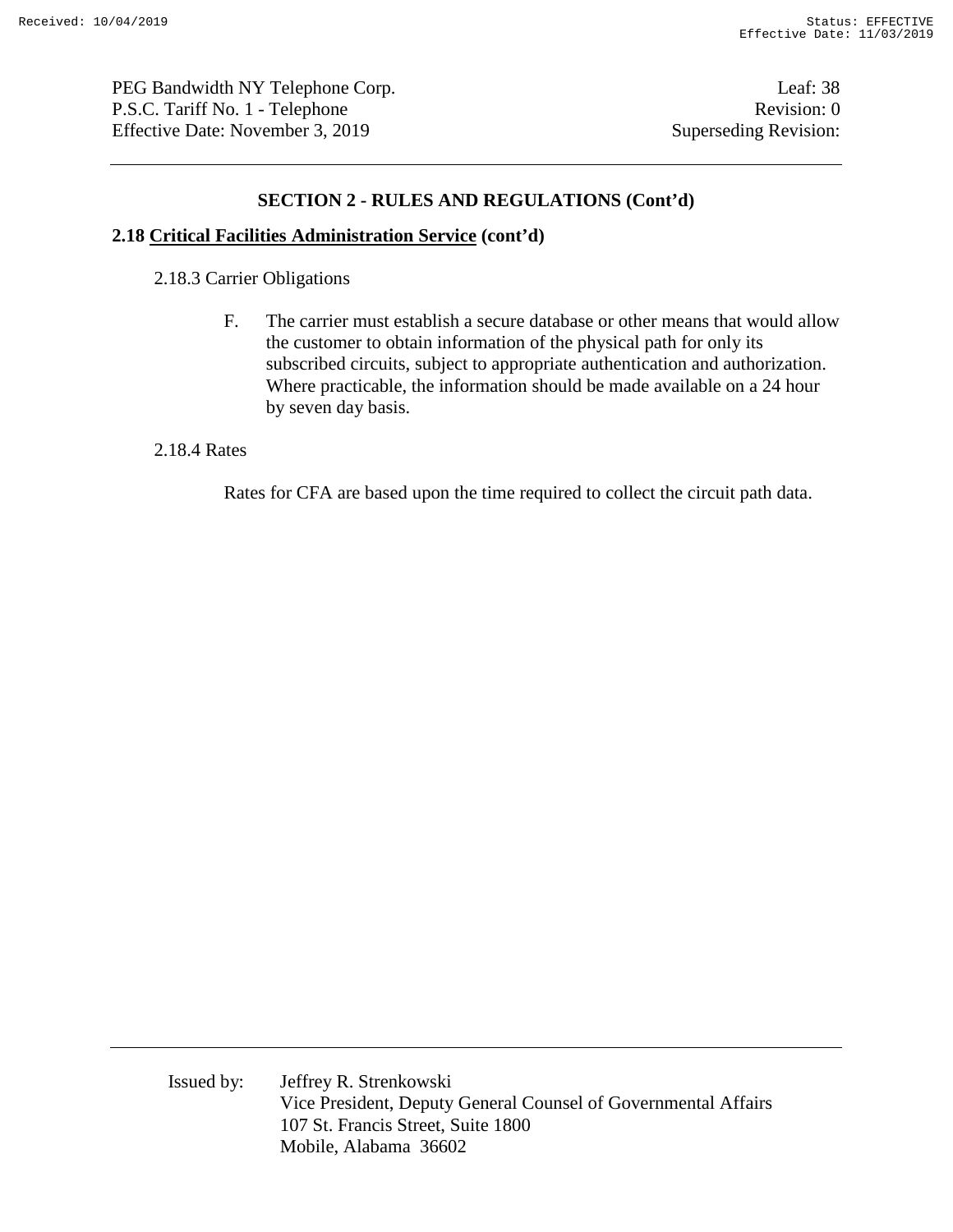PEG Bandwidth NY Telephone Corp. Leaf: 39 P.S.C. Tariff No. 1 - Telephone Revision: 0 Effective Date: November 3, 2019 Superseding Revision:

#### **SECTION 2 - RULES AND REGULATIONS (Cont'd)**

### **2.19 Emergency/Crisis/Disaster Restoration and Provisioning-Telecommunications Service Priority**

2.19.1 General

This service is available to all customers who order telecommunications services from the Company. The Company does not offer Telecommunications Service Priority as a stand-alone service.

- A. The Telecommunications Service Priority (TSP) Program is a federal program used to identify and prioritize telecommunications services that support national security or emergency preparedness (NS/EP) missions. NS/EP services are defined as those telecommunications services which are used to maintain a state of readiness or respond to and manage any event or crisis which causes or could cause injury or harm to the population, damage or loss to property, or degrades or threatens the NS/EP posture of the United States. TSP restoration and/or provisioning shall be provided in accordance with Part 64, Appendix A of the Federal Communications Commission's Rules and Regulations (47 C.F. R.), and the "Service Vendor Handbook For The Telecommunications Service. Priority (TSP) Program" and the "Service User Manual for the Telecommunications Service Priority (TSP) System" (NCS Manual 3- 1-1) (Service User Manual) issued and updated as necessary by the Office of Priority Telecommunications (OPT) of the National Communications System. Any changes to or reissuance of these regulations or manuals supersede tariff language contained herein.
- B. The TSP program has two components, restoration and provisioning.
	- 1. A restoration priority is applied to new or existing telecommunications services to ensure restoration before any other services during a service outage. TSP restoration priorities must be requested and assigned before a service outage occurs.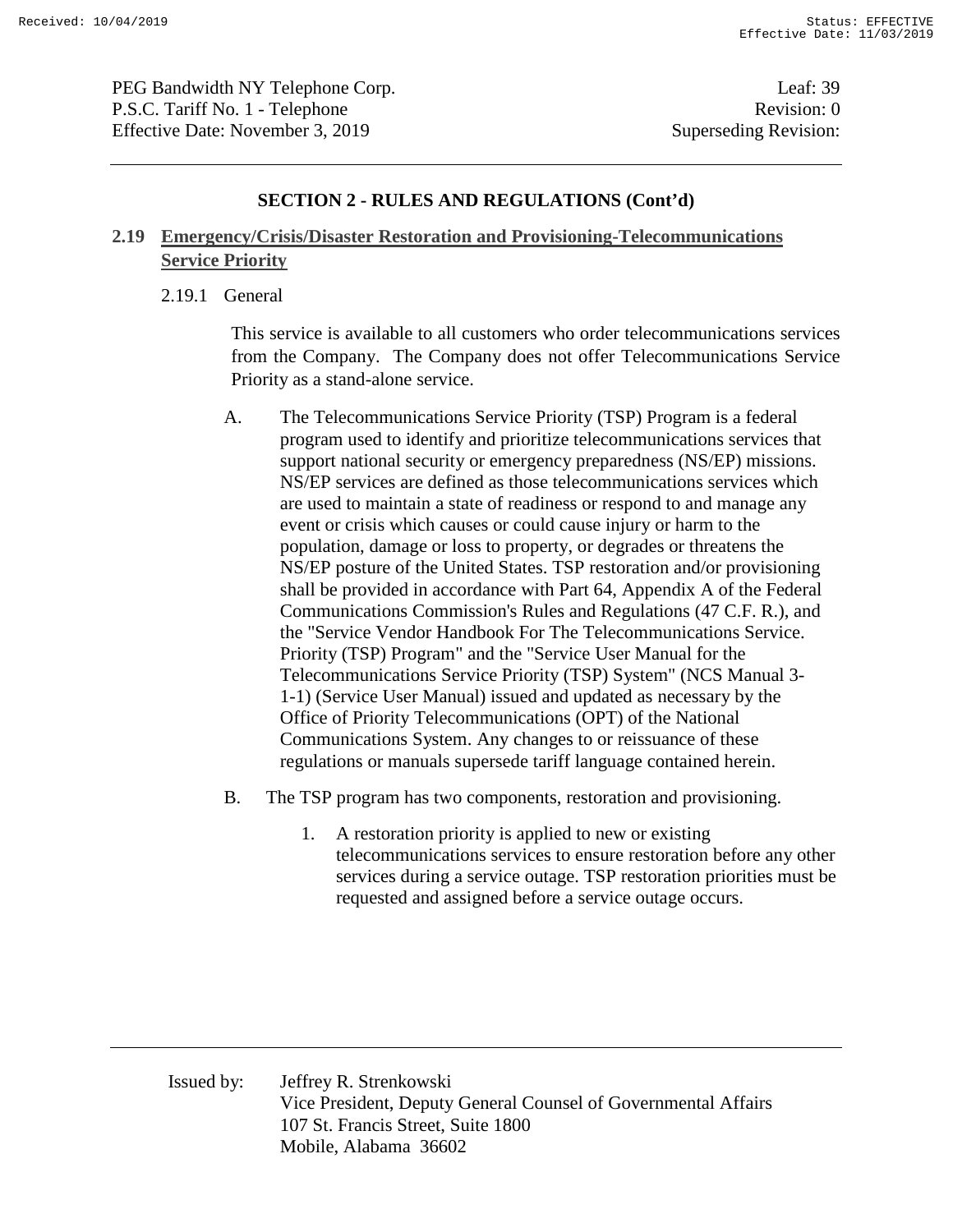PEG Bandwidth NY Telephone Corp. Leaf: 40 P.S.C. Tariff No. 1 - Telephone Revision: 0 Effective Date: November 3, 2019 Superseding Revision:

#### **SECTION 2 - RULES AND REGULATIONS (Cont'd)**

### **2.19 Emergency/Crisis/Disaster Restoration and Provisioning-Telecommunications Service Priority (Cont'd)**

#### 2.19.2 TSP Request Process – Restoration

2. A provisioning priority is obtained to facilitate priority installation of new telecommunications services during a service outage. Provisioning on a priority basis becomes necessary when an enduser has an urgent requirement for a new NS/EP service that must be installed immediately or by a specific clue date that can be met only by a shorter than standard or expedited Company provisioning time frame. As a matter of general practice, existing TSP services will be restored before provisioning new TSP services.

To request a TSP restoration priority assignment, a prospective TSP user must:

- A. Determine that the user's telecommunications service supports an NS/EP function under one of the following four TSP categories.
	- 1. National Security Leadership
	- 2. National Security Posture and U.S. Population Attack Warning
	- 3. Public Health, Safety, and Maintenance of Law and Order
	- 4. Public Welfare and Maintenance of National Economic Posture
- B. Identify the priority level to be requested for the telecommunications service. The priority level is determined by the end-user's TSP category and service profile. The service profile defines the user's level of support to the portion of the telecommunications service that the user owns and operates, such as customer premises equipment or wiring. The five levels of priority and seven element groups that define the service profile are contained in the Service User Manual.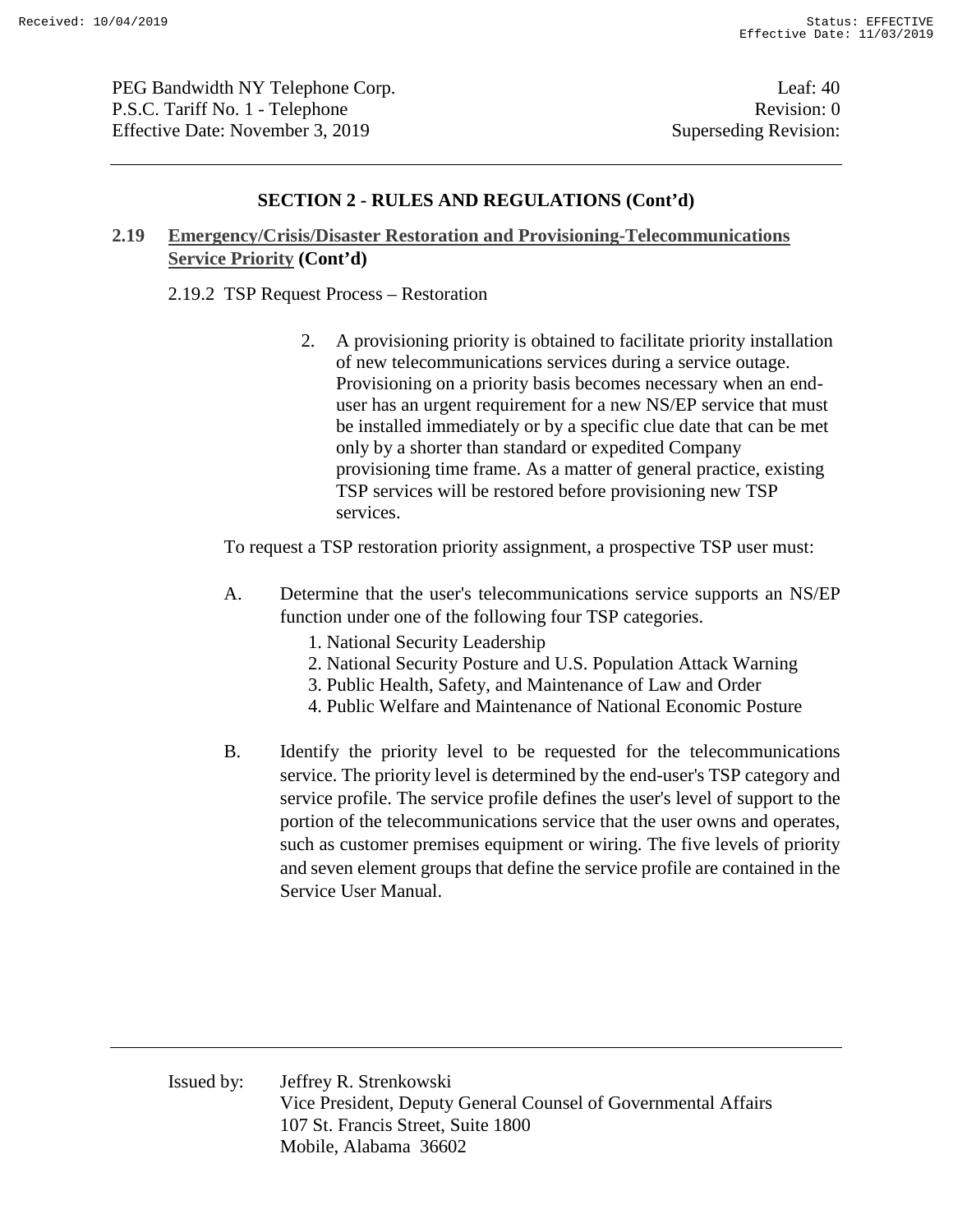PEG Bandwidth NY Telephone Corp. Leaf: 41 P.S.C. Tariff No. 1 - Telephone Revision: 0 Effective Date: November 3, 2019 Superseding Revision:

#### **SECTION 2 - RULES AND REGULATIONS (Cont'd)**

### **2.19 Emergency/Crisis/Disaster Restoration and Provisioning-Telecommunications Service Priority (Cont'd)**

2.19.2 TSP Request Process – Restoration (cont'd)

- C. Complete the TSP Request for Service Users form (SF 315) available on the National Communications System (NCS) website (http://tsp.ncs.gov/). For non-federal users, have their TSP requests approved by a federal agency sponsor. Non-federal users should contact the OPT, at the NCS website (http://tsp.ncs.gov/), for information on identifying a sponsor for TSP requests.
- D. Submit the SF 315 to the OPT.
- E. Upon receipt of the TSP Authorization Code from the OPT, notify the Company, and include the TSP Authorization Code in any service order to the Company requesting restoration of NS/EP services.
- 2.19.3 TSP Request Process Provisioning

To request a TSP provisioning priority assignment, a prospective TSP user must follow the same steps listed in Sections 2.19.2.A. through 2.20.2.E above for restoration priority assignment except for the following differences. The user should:

- A. Certify that its telecommunications service is an Emergency service. Emergency services are those that support one of the NS/EP functions listed in 2.23.2.a. above and are so critical that they must be provisioned at the earliest possible time, without regard to cost to the user.
- B. Verify that the Company cannot meet the service due date without a TSP assignment.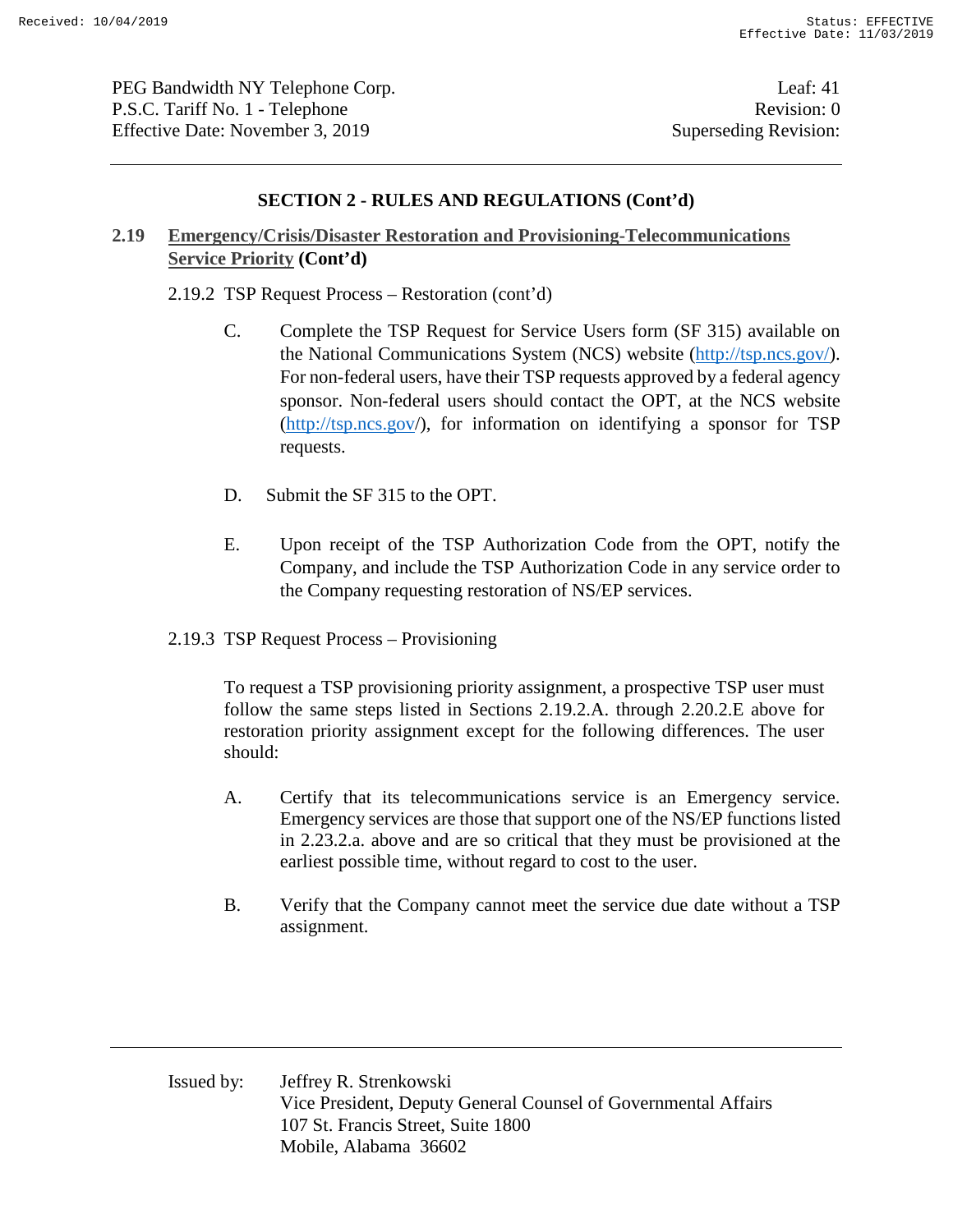PEG Bandwidth NY Telephone Corp. Leaf: 42 P.S.C. Tariff No. 1 - Telephone Revision: 0 Effective Date: November 3, 2019 Superseding Revision:

### **SECTION 2 - RULES AND REGULATIONS (Cont'd)**

### **2.19 Emergency/Crisis/Disaster Restoration and Provisioning-Telecommunications Service Priority (Cont'd)**

2.19.3 TSP Request Process – Provisioning

- C. Obtain approval from the end-user's invocation official to request a provisioning priority. Invocation officials are designated individuals with the authority to request TSP provisioning for a telecommunications service, and include the head or director of a federal agency, commander of a unified/specified military command, chief of a military service, commander of a major military command, or state governor.
- 2.19.4 Responsibilities of the End-User

End-users or entities acting on their behalf' must perform the following:

- A. Identify telecommunications services requiring priority.
- B. Request, justify, and revalidate all priority level assignments. Revalidation must be completed every 2 years, and must be done before expiration of the end-user's TSP Authorization Code(s).
- C. Accept TSP services by the service due dates.
- D. Have Customer Premises Equipment (CPE) and Customer Premises Wiring (CPW) available by the requested service due date and ensure (through contractual means or otherwise) priority treatment for CPE and CPW necessary for end-to-end service continuity.
- E. Pay the Company any authorized costs associated with priority services.
- F. Report to the Company any failed or unusable services with priority levels.
- G. Designate a 24-hour point of contact for each TSP request and apprise the OPT.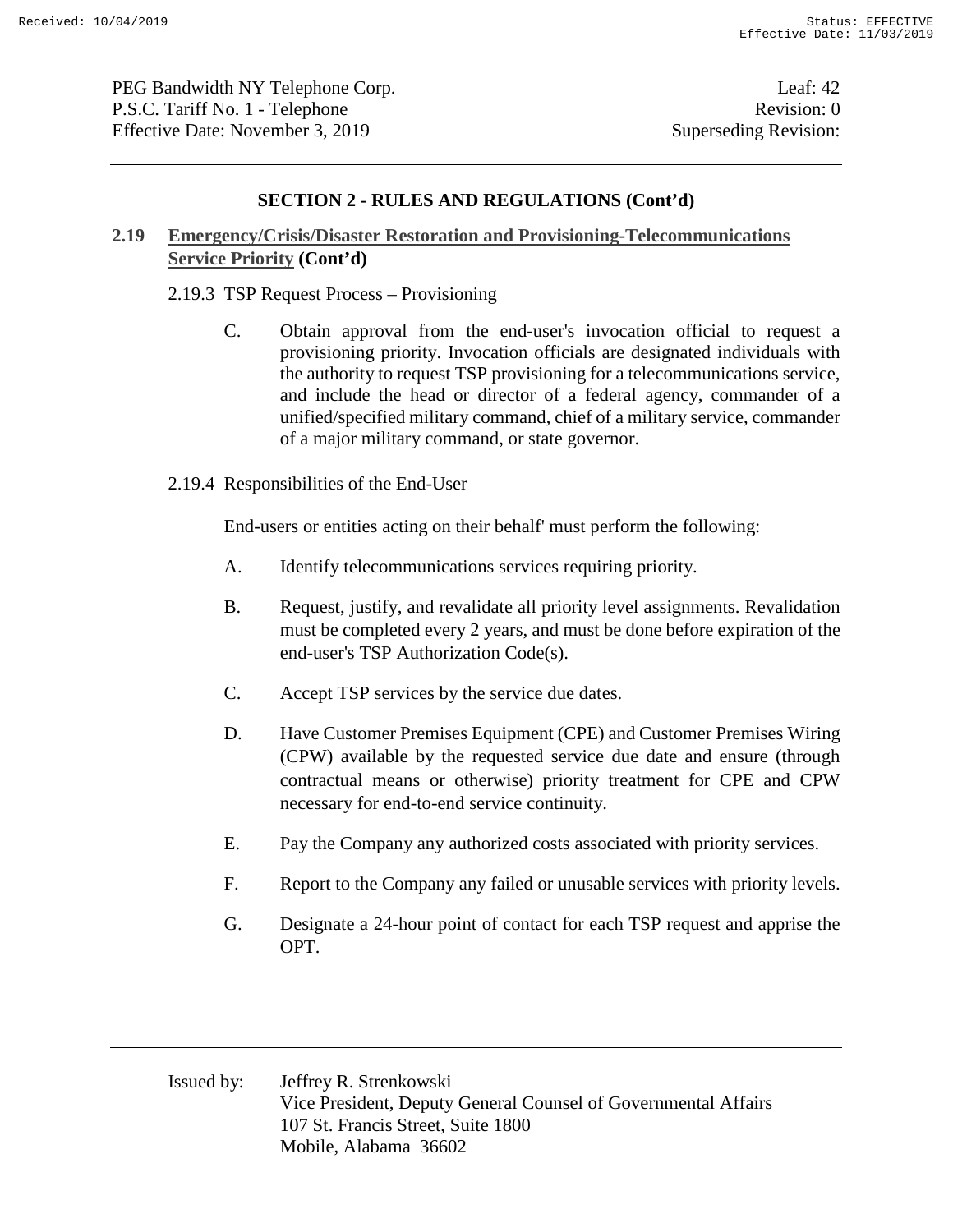PEG Bandwidth NY Telephone Corp. Leaf: 43 P.S.C. Tariff No. 1 - Telephone Revision: 0 Effective Date: November 3, 2019 Superseding Revision:

#### **SECTION 2 - RULES AND REGULATIONS (Cont'd)**

### **2.19 Emergency/Crisis/Disaster Restoration and Provisioning-Telecommunications Service Priority (Cont'd)**

- 2.19.4 Responsibilities of the End-User (cont'd)
	- H. Cooperate with the OPT during reconciliation (comparison of NS/EP service information and resolution of any identified discrepancies) and revalidation.
- 2.19.5 Responsibilities of the Company

The Company will perform the following:

- A. Provide TSP service only after receipt or a TSP authorization code.
- B. Revoke TSP services at the direction of the end -user or OPT.
- C. Ensure that TSP Program priorities supersede any other telecommunications priority that may be provided (other than control services and order wires).
- D. Designate a 24-hour point of contact to receive reports of TSP service outages from TSP service users.
- E. Designate a 24-hour point of contact to coordinate TSP processes with the OPT.
- F. Confirm completion of TSP service order activity to the OPT.
- G. Participate in reconciliation of TSP information at the request of the OPT.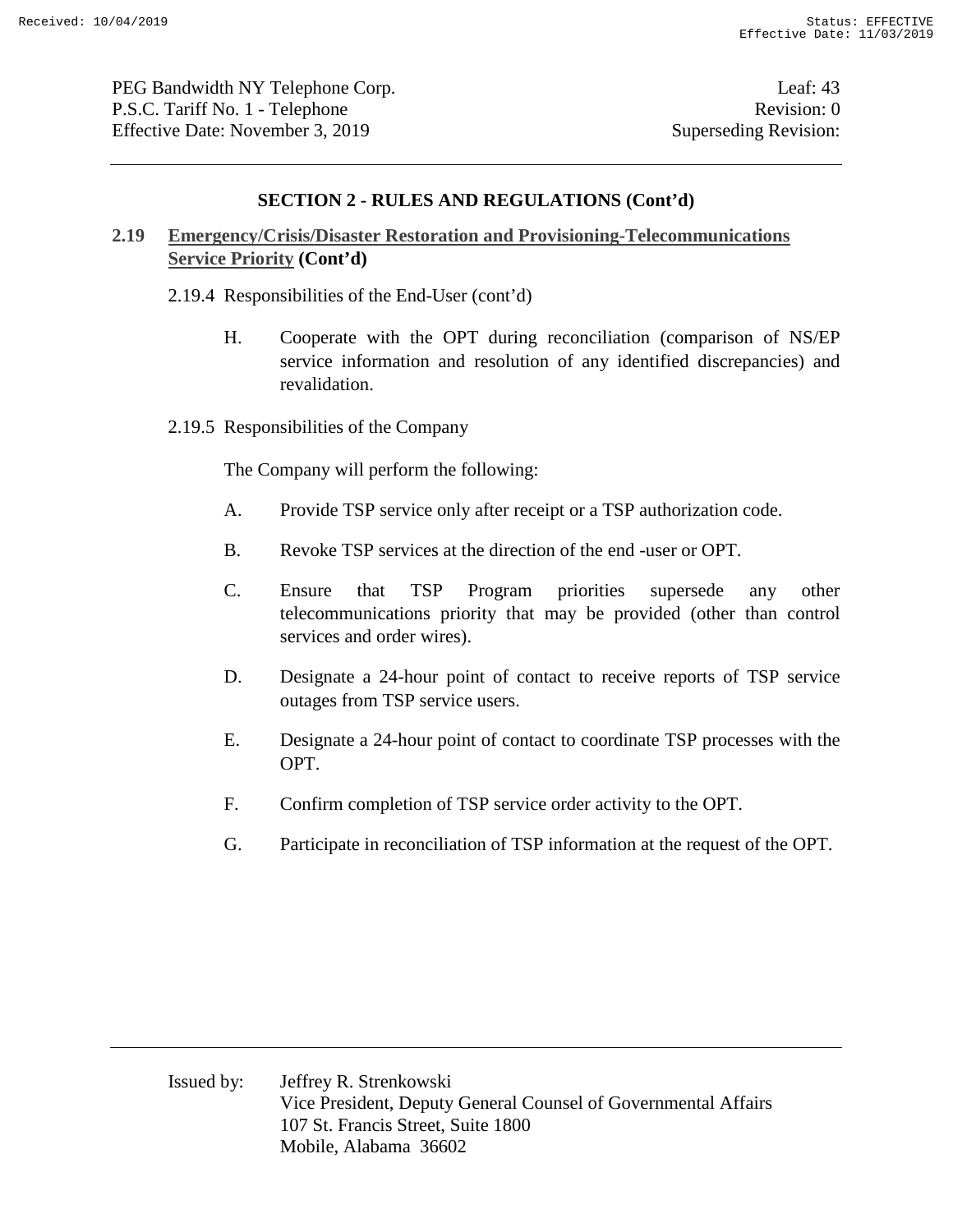PEG Bandwidth NY Telephone Corp. Leaf: 44 P.S.C. Tariff No. 1 - Telephone Revision: 0 Effective Date: November 3, 2019 Superseding Revision:

#### **SECTION 2 - RULES AND REGULATIONS (Cont'd)**

### **2.19 Emergency/Crisis/Disaster Restoration and Provisioning-Telecommunications Service Priority (Cont'd)**

2.19.5 Responsibilities of the Company (cont'd)

- H. Ensure that all subcontractors complete reconciliation of TSP information with the service vendor.
- I. Ensure that other carriers supplying underlying facilities are provided information necessary to implement priority treatment of facilities that support NS/EP services.
- J. Assist in ensuring that priority level assignments or NS/EP services are accurately identified "end-to-end" by providing to subcontractors and interconnecting carriers.
- K. Disclose content of the NS/EP TSP database only as may be required by law.
- L. Comply with regulations and procedures supplemental to and consistent with guidelines issued by the OPT.
- 2.19.6. Preemption

When spare facilities are not available, it may be for the Company to preempt the facilities required to provision or restore a TSP service. When preemption is necessary, non-TSP services may be preempted based on the Company's best judgment. If no suitable spare or non-TSP services are available, the Company may preempt an existing TSP service to restore a TSP service with a higher restoration priority assignment. When preemption is necessary, prior consent of the service user whose service will be preempted is not required; however, the Company will make every reasonable effort to notify the preempted customer of the action to be taken.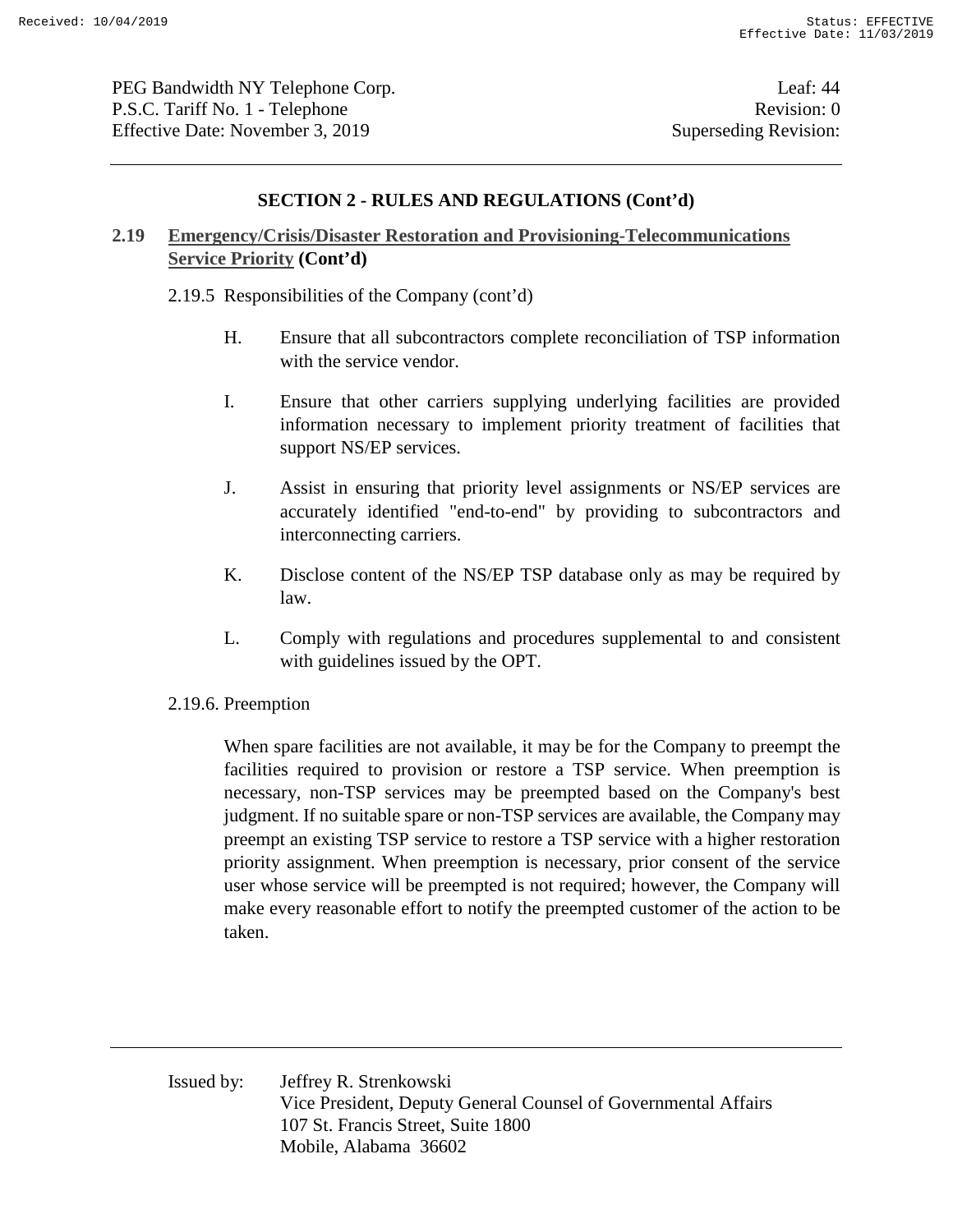PEG Bandwidth NY Telephone Corp. Leaf: 45 P.S.C. Tariff No. 1 - Telephone Revision: 0 Effective Date: November 3, 2019 Superseding Revision:

### **SECTION 2 - RULES AND REGULATIONS (Cont'd)**

#### **2.20 Blocking Service**

#### 2.20.1 General

This service is included and available to all customers who order telephone services from the Company. The Company does not offer Blocking Service as a stand-alone service.

Blocking service is a feature that permits customers to restrict access from their telephone line to various discretionary services. The following blocking options are available to business customers:

- A. 900, 700 Blocking allows the subscriber to block all calls beginning with the 900 and 700 prefixes (i.e. 900-XXX-XXXX) from being placed.
- B. 900, 700 & 976 Blocking allows the subscriber to block all calls beginning with the above prefixes from being placed.
- C. Third Number Billed and Collect Call Restriction provides the subscriber with a method of denying all third number billed and collect calls to a specific telephone number provided the transmitting operator checks their validation data base.
- D. Toll Restriction (I+ and O+ Blocking) provides the subscriber with local dialing capabilities but blocks any customer-dialed call that has a long distance charge associated with it. Toll Restriction will not block the following types of calls:  $911$  (Emergency),  $I + 800$  (Toll Free), and operator assisted toll calls.
- E. Toll Restriction Plus provides subscribers with Toll Restriction, as described in above in this Section, and blocking of 411 calls.
- F. Direct Inward Dialing Blocking (Third Party and Collect Call) provides business customers who subscribe to DID service to have Third Party and Collect Call Blocking on the number ranges provided by the Company.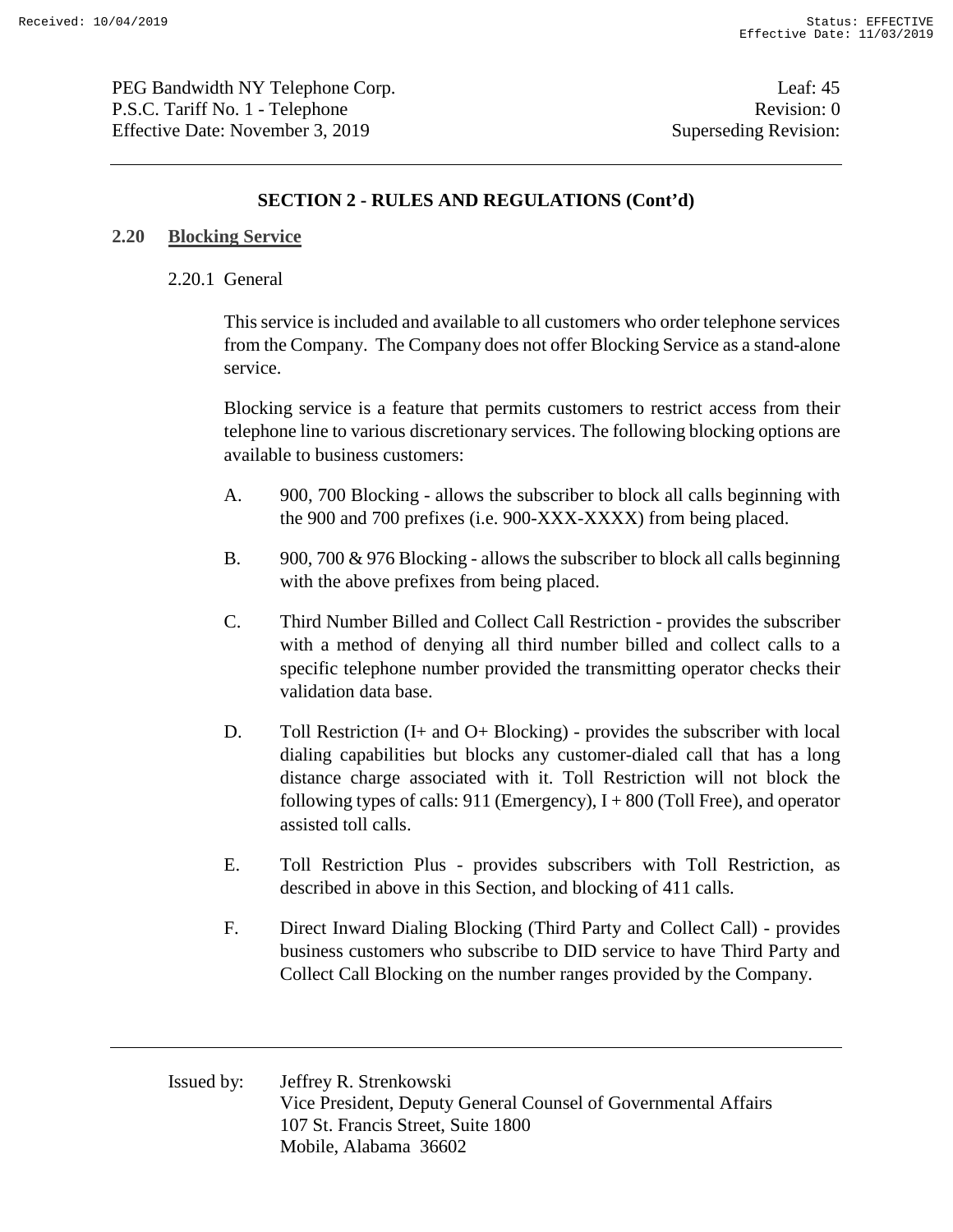PEG Bandwidth NY Telephone Corp. Leaf: 46 P.S.C. Tariff No. 1 - Telephone Revision: 0 Effective Date: November 3, 2019 Superseding Revision:

### **SECTION 2 - RULES AND REGULATIONS (Cont'd)**

#### **2.20 Blocking Service (Cont'd)**

2.20.2 Regulations

- A. The Company will not be liable for any charge incurred when any long distance carrier or alternative operator service provider accepts third number billed or collect calls.
- B. Blocking Service is available where equipment and facilities permit.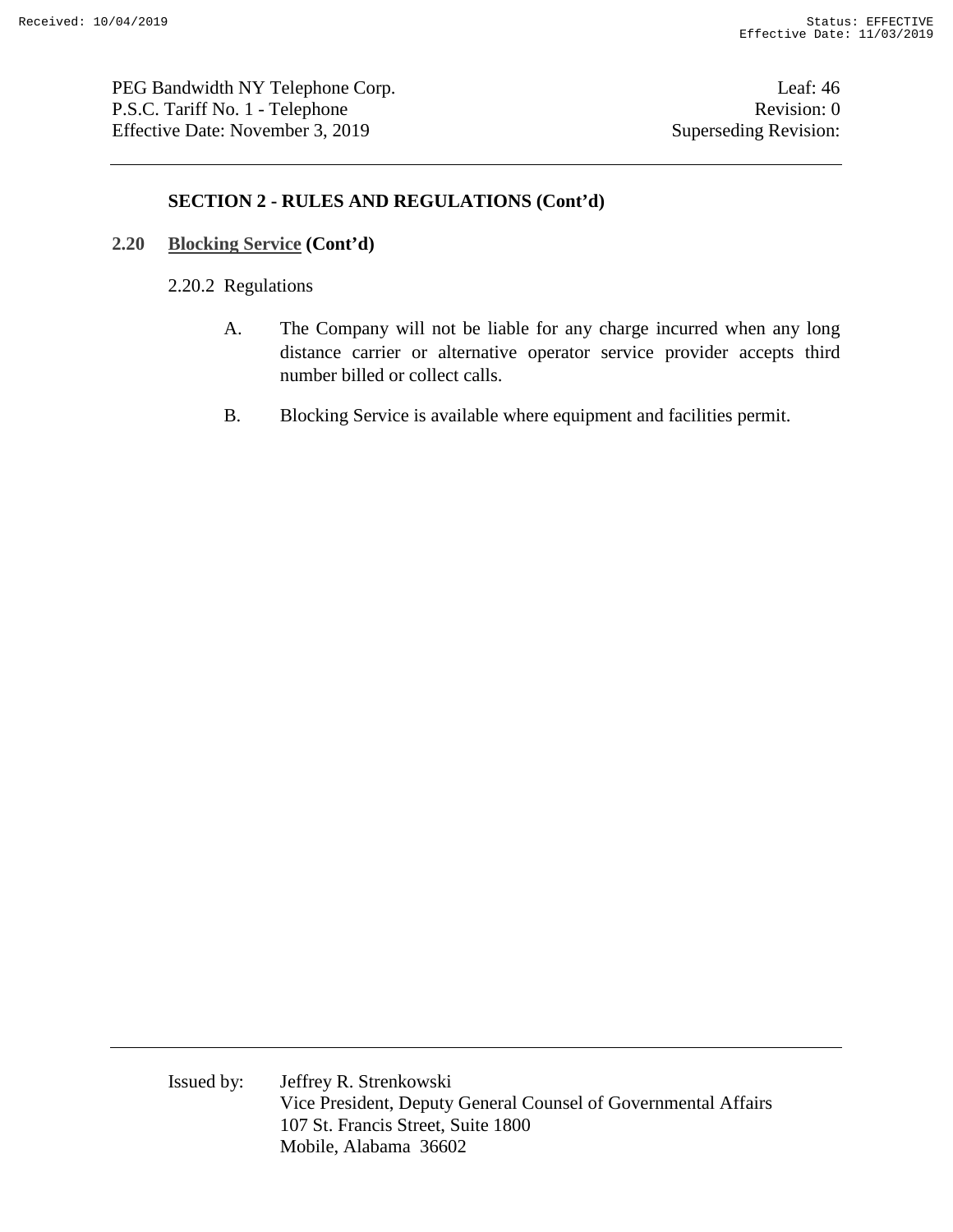PEG Bandwidth NY Telephone Corp. Leaf: 47 P.S.C. Tariff No. 1 - Telephone Revision: 0 Effective Date: November 3, 2019 Superseding Revision:

### **SECTION 2 - RULES AND REGULATIONS (Cont'd)**

#### **2.21 New York Relay Service**

#### 2.21.1 General

This service is included and available to all customers who order telephone services from the Company. The Company does not offer New York Relay as a stand-alone service.

The Company will provide access to a telephone relay center for New York Relay Service. The service permits telephone communications between hearing and/or speech impaired individuals who must use a Telecommunications Device for the Deaf (TDD) or a Teletypewriter (TTY) and individuals with normal hearing and speech. The Relay Service can be reached by dialing an 800 number. Specific 800 numbers have been designated for both impaired and non-impaired customers to use.

#### 2.21.2 Regulations

- A. Only intrastate calls can be completed using the New York Relay Service under the terms and conditions of this tariff.
- B. Charges for calls placed through the Relay Service will be billed as if direct distance dialed (DDD) from the point of origination to the point of termination. The actual routing of the call does not affect billing.
- C. Calls through the Relay Service may be billed to a third number only if that number is within New York State. Calls may also be billed to calling cards issued by the Company or other carriers who may choose to participate in this service.
- D. The following calls may not be placed through the Relay Service:
	- 1. calls to informational recordings and group bridging service:
	- 2. calls to time or weather recorded messages;
	- 3. station sent paid calls from coin telephones; and
	- 4. operator-handled conference service and other teleconference calls.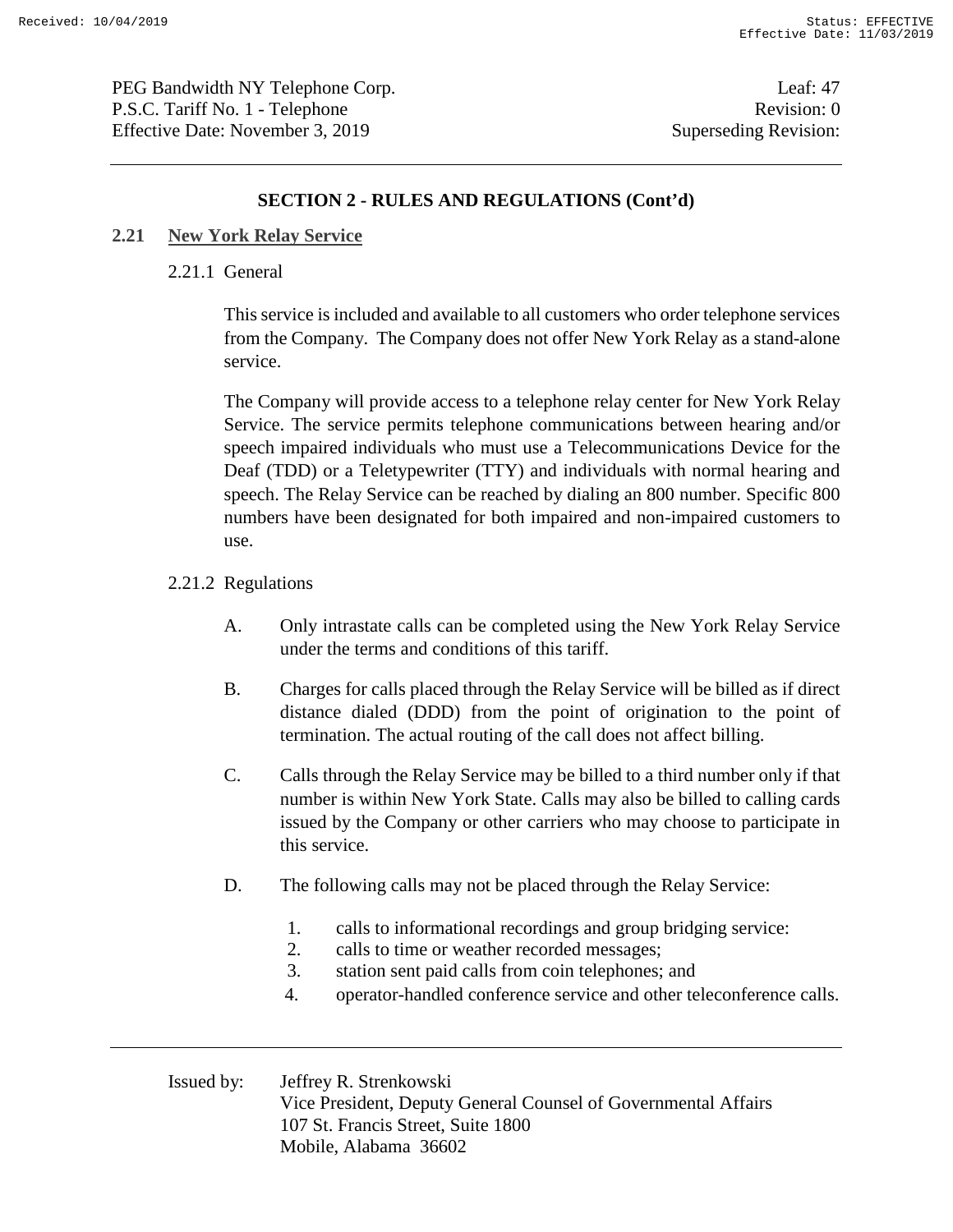PEG Bandwidth NY Telephone Corp. Leaf: 48 P.S.C. Tariff No. 1 - Telephone Revision: 0 Effective Date: November 3, 2019 Superseding Revision:

#### **SECTION 2 - RULES AND REGULATIONS (Cont'd)**

#### **2.21 New York Relay Service (Cont'd)**

#### 2.21.3 Liability

The Company contracts with an outside provider for the provision of this service. The outside provider has complete control over the provision of the service except for the facilities provided directly by the Company. In addition to other provisions of this Tariff dealing with liability, in the absence of gross negligence or willful misconduct on the part of the Company, the Company shall not be liable for and the customer, by using the service, agrees to release, defend and hold harmless for all damages, whether direct, incidental or consequential, whether suffered, made, instituted or asserted by the customer or by any other person, for any loss or destruction of any property, whatsoever whether covered by the customer or others, or for any personal injury to or death of, any person. Notwithstanding any provision to the contrary, in no event shall the Company be liable for any special, incidental, consequential, exemplary or punitive damages of any nature whatsoever.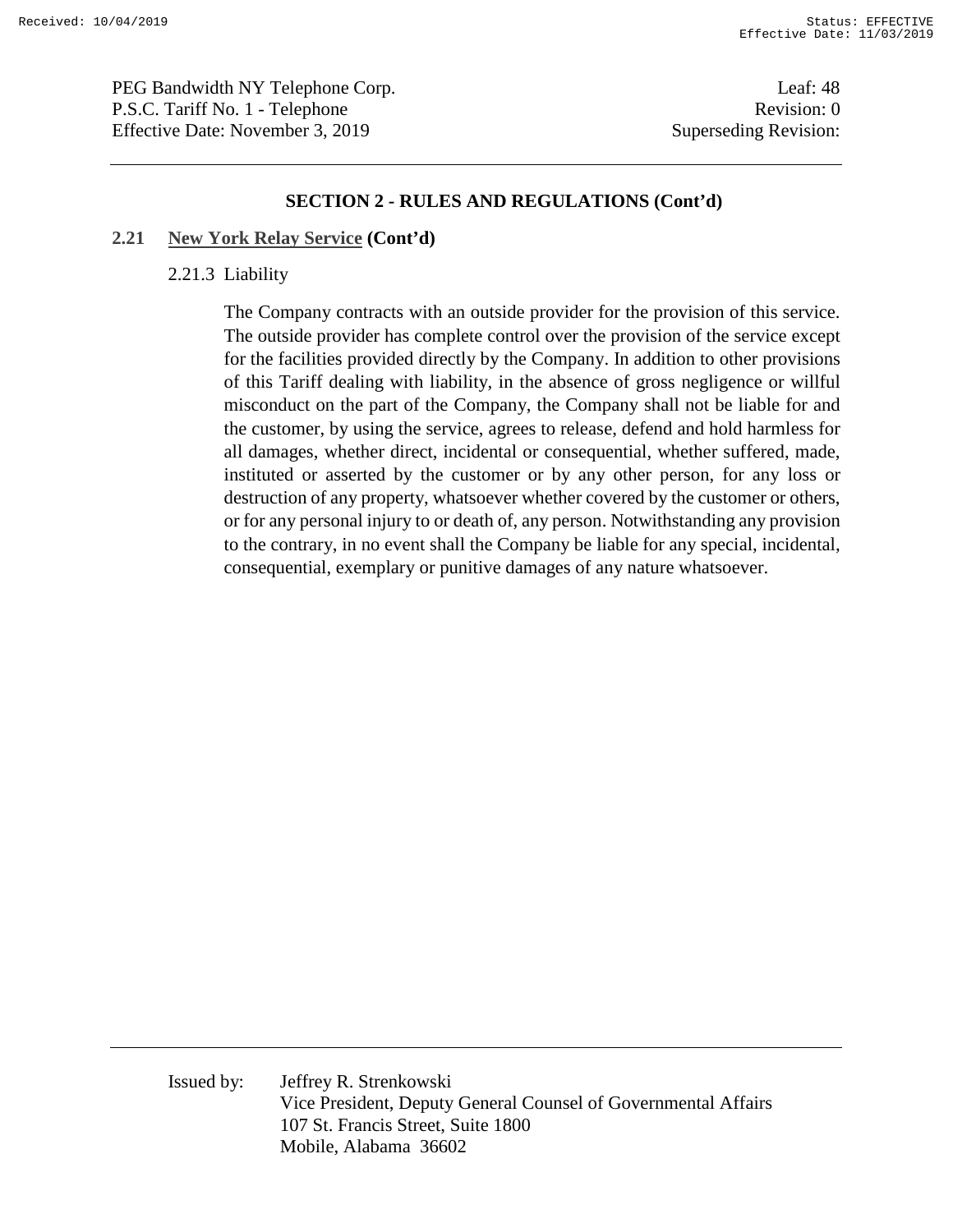PEG Bandwidth NY Telephone Corp. Leaf: 49 P.S.C. Tariff No. 1 - Telephone Revision: 0 Effective Date: November 3, 2019 Superseding Revision:

#### **SECTION 2 - RULES AND REGULATIONS (Cont'd)**

#### **2.22 Universal Emergency Telephone Number Service**

This service is included and available to all customers who order telephone services from the Company. The Company does not offer 911 service as a stand-alone service.

Universal Emergency Telephone Number Service (911 Service) is an arrangement of company central office and trunking facilities whereby any telephone user who dials the number 911 will reach the emergency report center for the telephone from which the number is dialed or will be routed to an operator if all lines to an emergency report center are busy. If no emergency report center customer exists for a central office entity, a telephone user who dials the number 911 will be routed to an operator. The telephone user who dials the 911 number will not be charged for the call.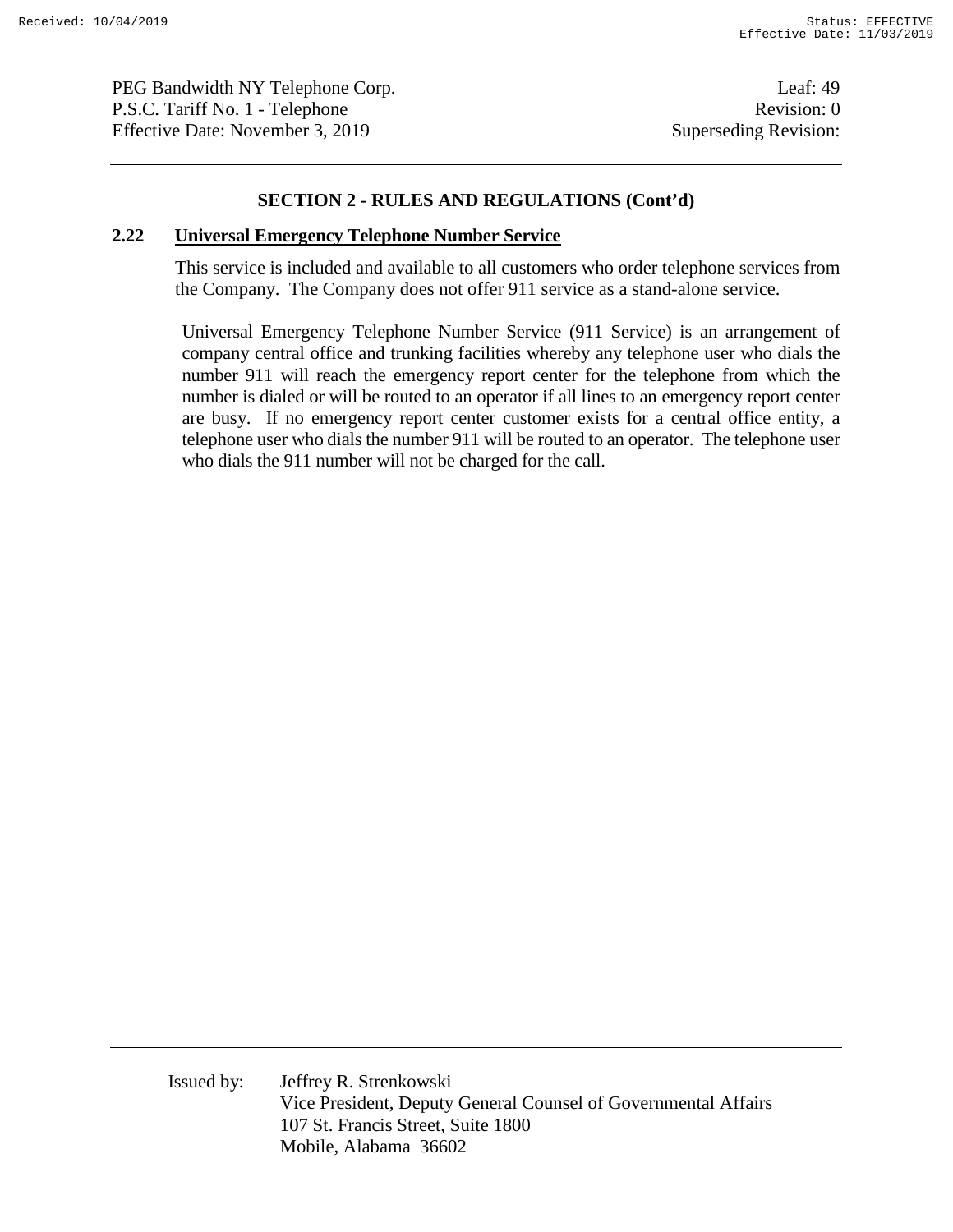PEG Bandwidth NY Telephone Corp. Leaf: 50 P.S.C. Tariff No. 1 - Telephone Revision: 0 Effective Date: November 3, 2019 Superseding Revision:

### **SECTION 3 – DESCRIPTION OF SERVICE**

### **3.1 General**

Customers may order from the Company local private line telecommunications transport services, subject to availability. The term "services" used in this section refers only to such intrastate telecommunications transport services between two locations traversing the Company's end points each of which originate or terminate at a Customer's or the Company's designated location, unless otherwise stated in this tariff. Any service provided over a third party's facilities, arranged for the Customer by the Company, may be provided on an ICB.

### **3.2 Local Private Line Service**

#### 3.2.1. Description

- A. Private Line Service is provided on a point-to-point basis between Customer-designated and/or Company-designated premises, points of presence, offices, and/or wire centers within the same Incumbent Local Service Area.
- B. Local Private Line Service is provided only where facilities are available and where the Company can secure acceptable arrangements with underlying suppliers (for resold services), and is further subject to the technical limitations of the digital equipment used by the Company. If such equipment, new facilities or changes to existing facilities are required for the provision of this service, additional charges may apply based on the cost incurred to make the changes.
- C. Local Private Line Service is furnished on a full-time basis, 24 hours a day, seven days a week.
- D. Local Private Line Service is available in standard DS1 and DS3 offerings.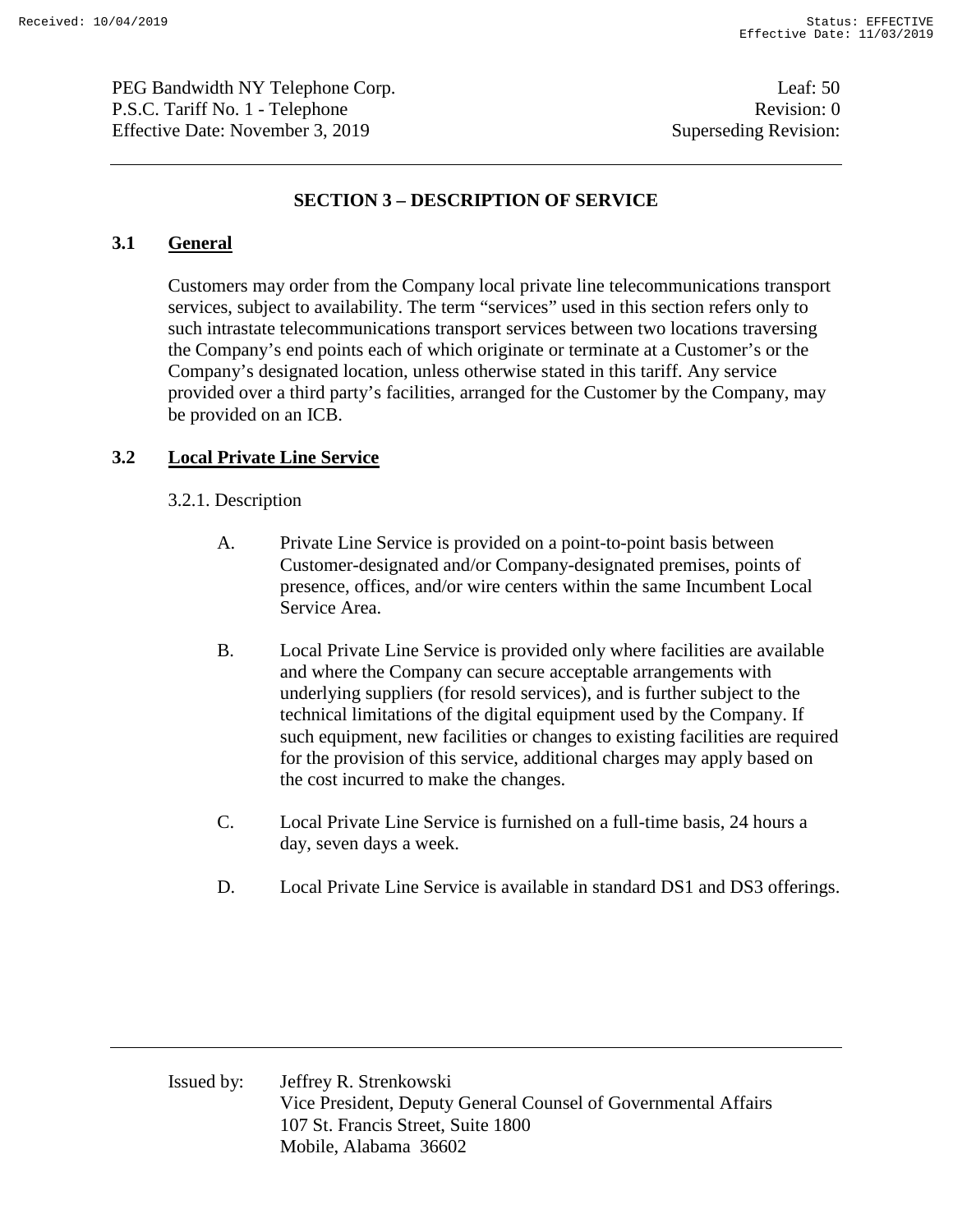PEG Bandwidth NY Telephone Corp. Leaf: 51 P.S.C. Tariff No. 1 - Telephone Revision: 0 Effective Date: November 3, 2019 Superseding Revision:

### **SECTION 3 – DESCRIPTION OF SERVICE (Cont'd)**

#### 3.2 **Local Private Line Service** (cont'd)

- 3.2.2 Application of Rates and Charges (cont'd)
	- A. All appropriate rates and charges specified in other sections of this tariff are in addition to the monthly rates and nonrecurring charges specified in Section 4. In addition to any rate or charge established in this tariff, the Customer will also be responsible for any recurring or nonrecurring charges imposed by local exchange telephone companies incurred by or on behalf of the customer in establishing and maintaining service. Such charges may be billed by the Company or directly by the local exchange company, at the Company's option.
	- B. The rates for Local Private Line Service consist of a nonrecurring installation charge, a monthly recurring fixed rate, and a monthly recurring per mile rate measured using V&H coordinates.
	- C. Local Private Line Service rates in effect at the time the service is installed and/or as of the service order application date will be applicable until the expiration of the service commitment period. At the expiration of the Customer's commitment period, the Customer may select a new payment period option at current rates or revert to current rates on a month-to-month basis.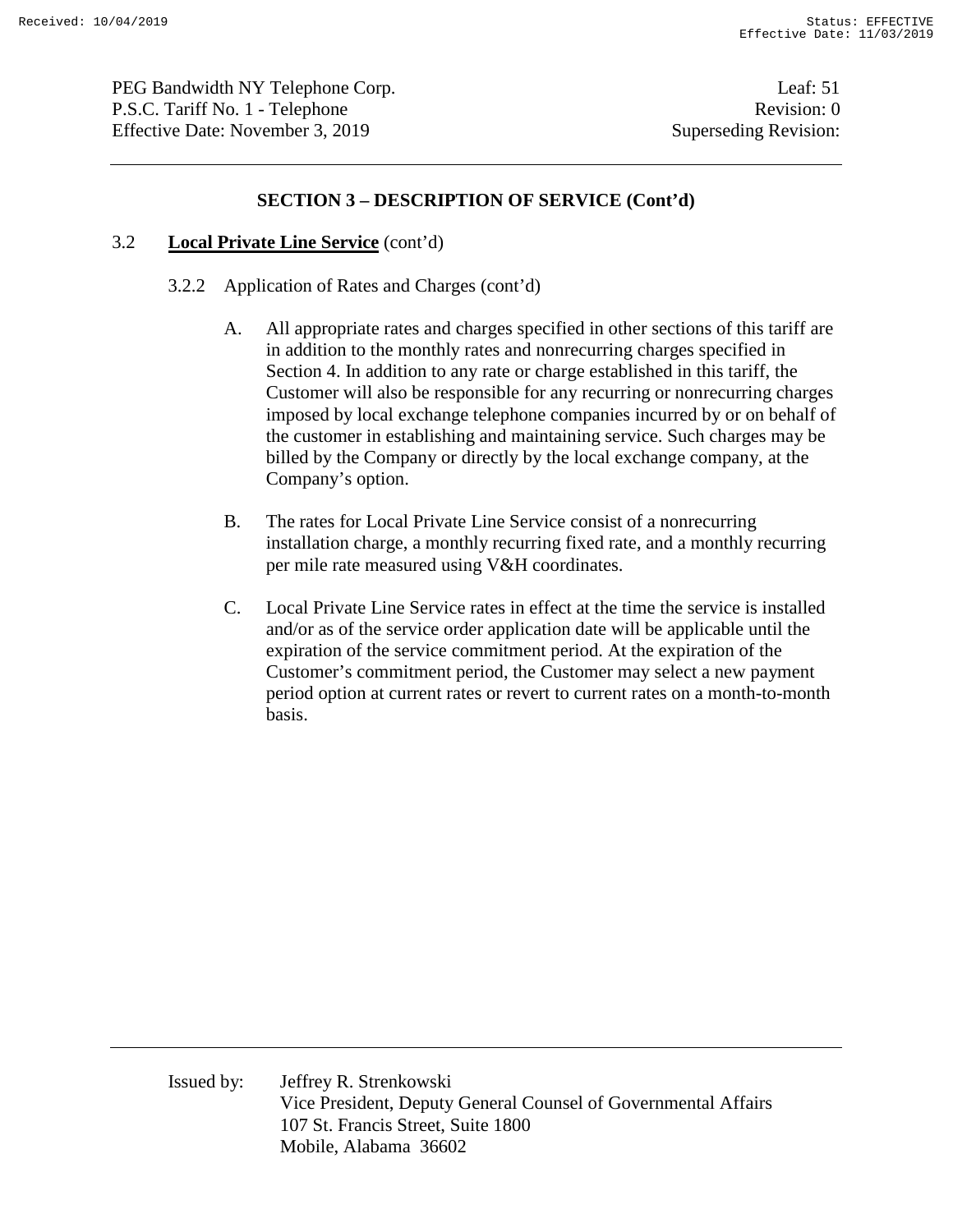PEG Bandwidth NY Telephone Corp. Leaf: 52 P.S.C. Tariff No. 1 - Telephone Revision: 0 Effective Date: November 3, 2019 Superseding Revision:

### **SECTION 3 – DESCRIPTION OF SERVICE (Cont'd)**

#### 3.2 **Local Private Line Service** (cont'd)

- 3.2.2 Application of Rates and Charges (cont'd)
	- D. In lieu of the rates otherwise set forth in this tariff, rates and charges, including minimum usage, installation, special construction and recurring charges for the Company services may be established at negotiated rates on an ICB, taking into account the nature of the facilities and services, the costs of construction and operation, the volume of traffic, the length of service commitment by the customer, and use of facilities by other customers. Such arrangements shall be considered special pricing arrangements, the terms of which will be set forth in individual customer contracts. However, unless otherwise specified, the terms, conditions, obligations and regulations set forth in this tariff shall be incorporated into, and become a part of, said contract, and shall be binding on the Company and customer. Such special pricing arrangements will be made available to similarly situated customers on a non-discriminatory basis. The Company will provide notice to the Commission for all special pricing arrangements provided to end user Customers.
	- E. Company will offer service to wireline and wireless carriers on an ICB.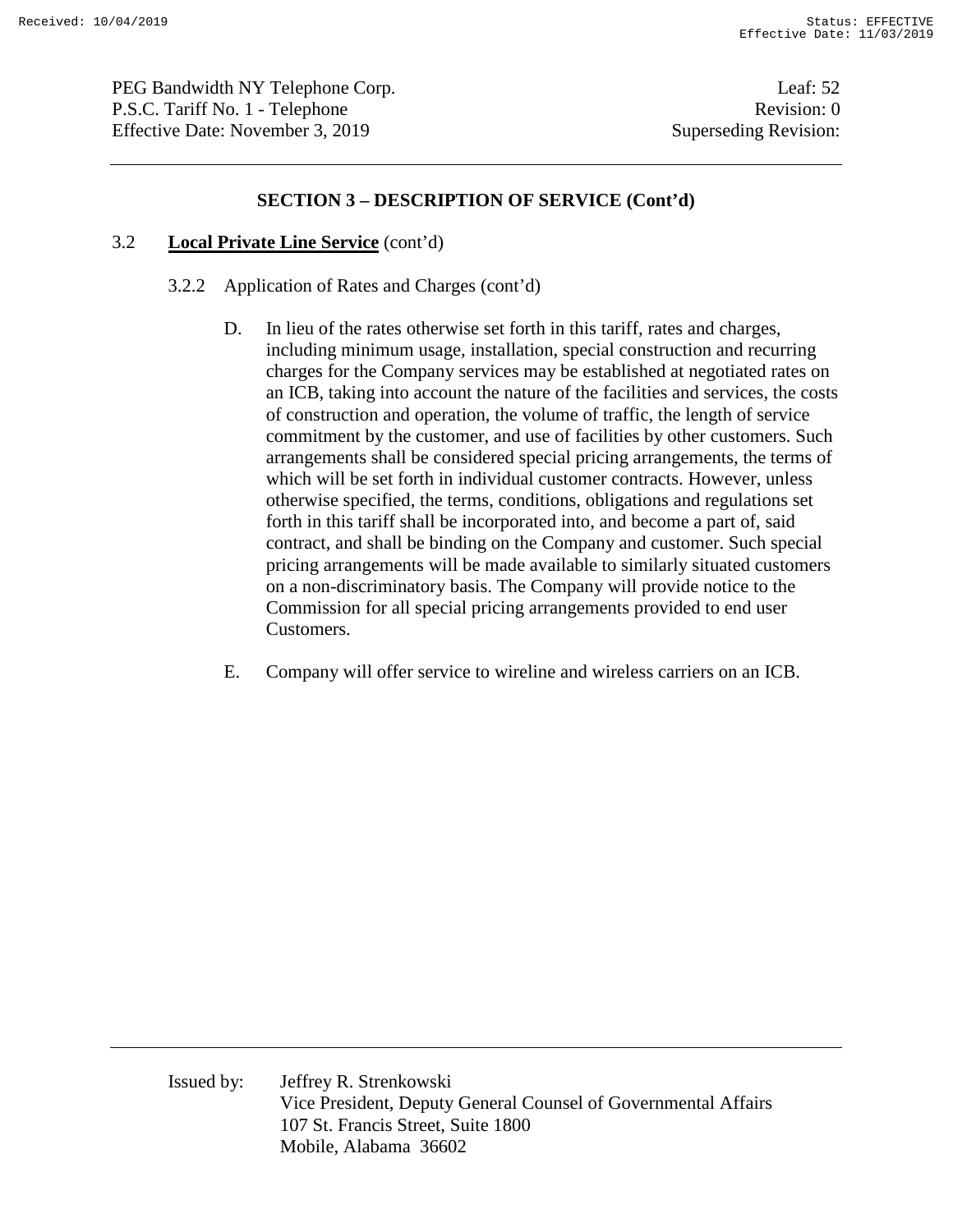PEG Bandwidth NY Telephone Corp. Leaf: 53 P.S.C. Tariff No. 1 - Telephone Revision: 0<br>Effective Date: November 3, 2019 Superseding Revision: Effective Date: November 3, 2019

### **SECTION 4 – RATES AND CHARGES (Cont'd)**

### **4.1 Local Private Line Service**

| <b>Speed</b>  | Pt-Pt       | <b>Hub</b>  | <b>End Link</b> | <b>Installs</b> |
|---------------|-------------|-------------|-----------------|-----------------|
| $DS-0$        | \$330.00    |             | \$165.00        | \$1,125.00      |
| $DS-1$        | \$580.00    | \$440.00    | \$305.00        | \$1,250.00      |
| $DS-3$        | \$3,990.00  | \$2,835.00  | \$2,065.00      | \$1,250.00      |
| $OC-3$        | \$7,400.00  | \$5,125.00  | \$3,700.00      | \$5,000.00      |
| $OC-12$       | \$19,800.00 | \$13,860.00 | \$9,900.00      | \$5,000.00      |
| $OC-48$       | \$44,750.00 | \$31,445.00 | \$22,175.00     | \$5,000.00      |
| Fast E 10Meg  | \$2,000.00  |             |                 | \$3,500.00      |
| Fast E 100Meg | \$3,000.00  |             |                 | \$5,000.00      |
| Gige 150      | \$3,750.00  |             |                 | \$5,000.00      |
| Gige 600      | \$6,000.00  |             |                 | \$7,500.00      |
| Gige $1000$   | \$7,500.00  |             |                 | \$10,000.00     |